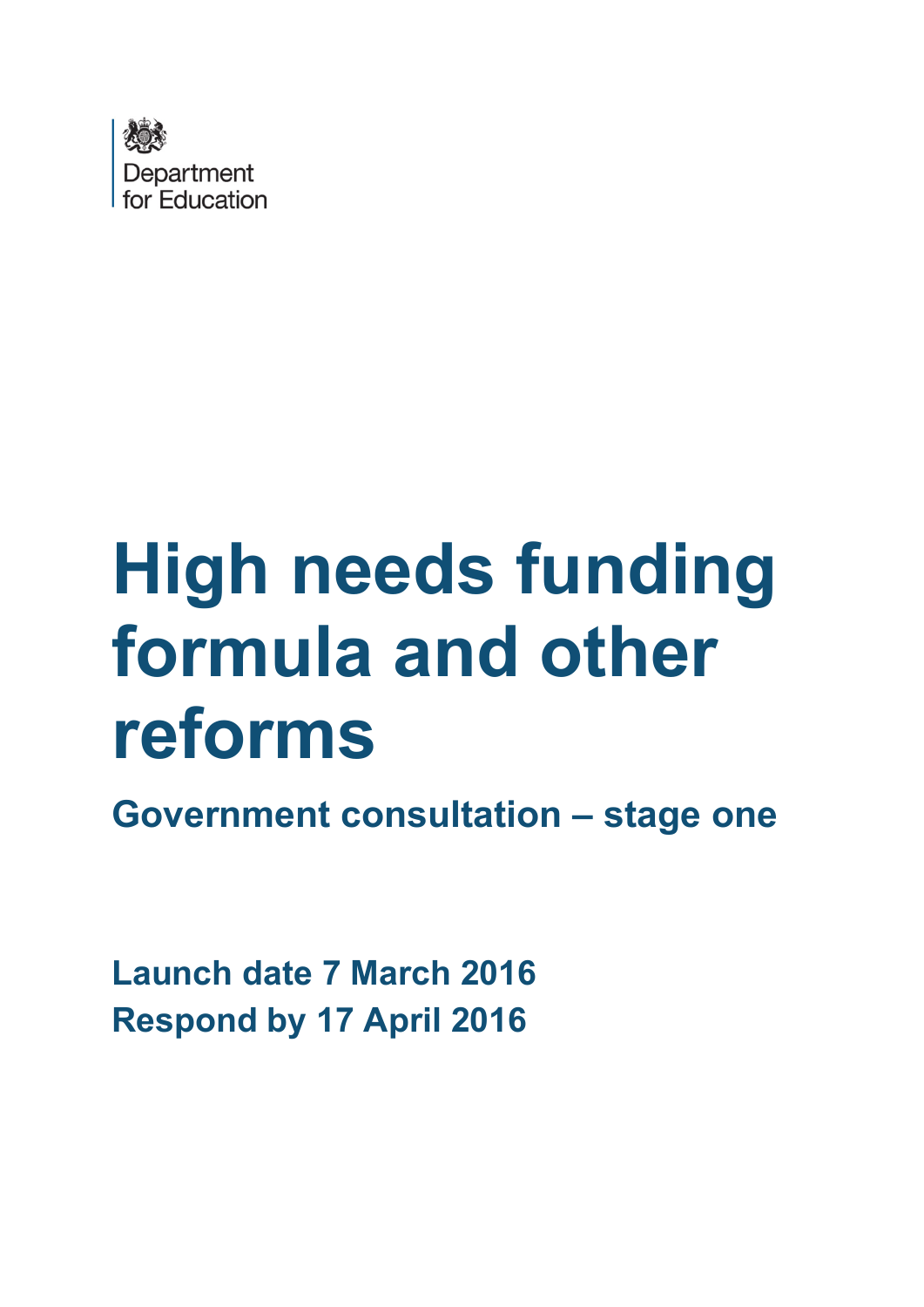## **Contents**

| Foreword                                                           | 4              |
|--------------------------------------------------------------------|----------------|
| Introduction                                                       | 6              |
| Who this is for                                                    | 6              |
| Issue date                                                         | 6              |
| Enquiries                                                          | 7              |
| <b>Additional copies</b>                                           | 7              |
| The response                                                       | $\overline{7}$ |
| About this consultation                                            | $\overline{7}$ |
| Respond online                                                     | 8              |
| Other ways to respond                                              | 8              |
| <b>Deadline</b>                                                    | 9              |
| Chapter 1: Context for the proposed changes                        | 10             |
| The SEN and disability context                                     | 10             |
| The Children and Families Act 2014                                 | 10             |
| The alternative provision context                                  | 11             |
| What high needs funding is used for                                | 12             |
| Chapter 2: Why changes are needed                                  | 15             |
| The case for change                                                | 15             |
| What we are proposing                                              | 18             |
| Chapter 3: Distribution of high needs funding to local authorities | 22             |
| Structure of the high needs funding system                         | 22             |
| High needs formula design                                          | 23             |
| SEN and disability funding                                         | 24             |
| Alternative provision funding                                      | 29             |
| Hospital education funding                                         | 29             |
| Area costs                                                         | 30             |
| Managing a smooth transition                                       | 30             |
| High needs formula detail                                          | 32             |
| Reviewing and developing high needs provision                      | 33             |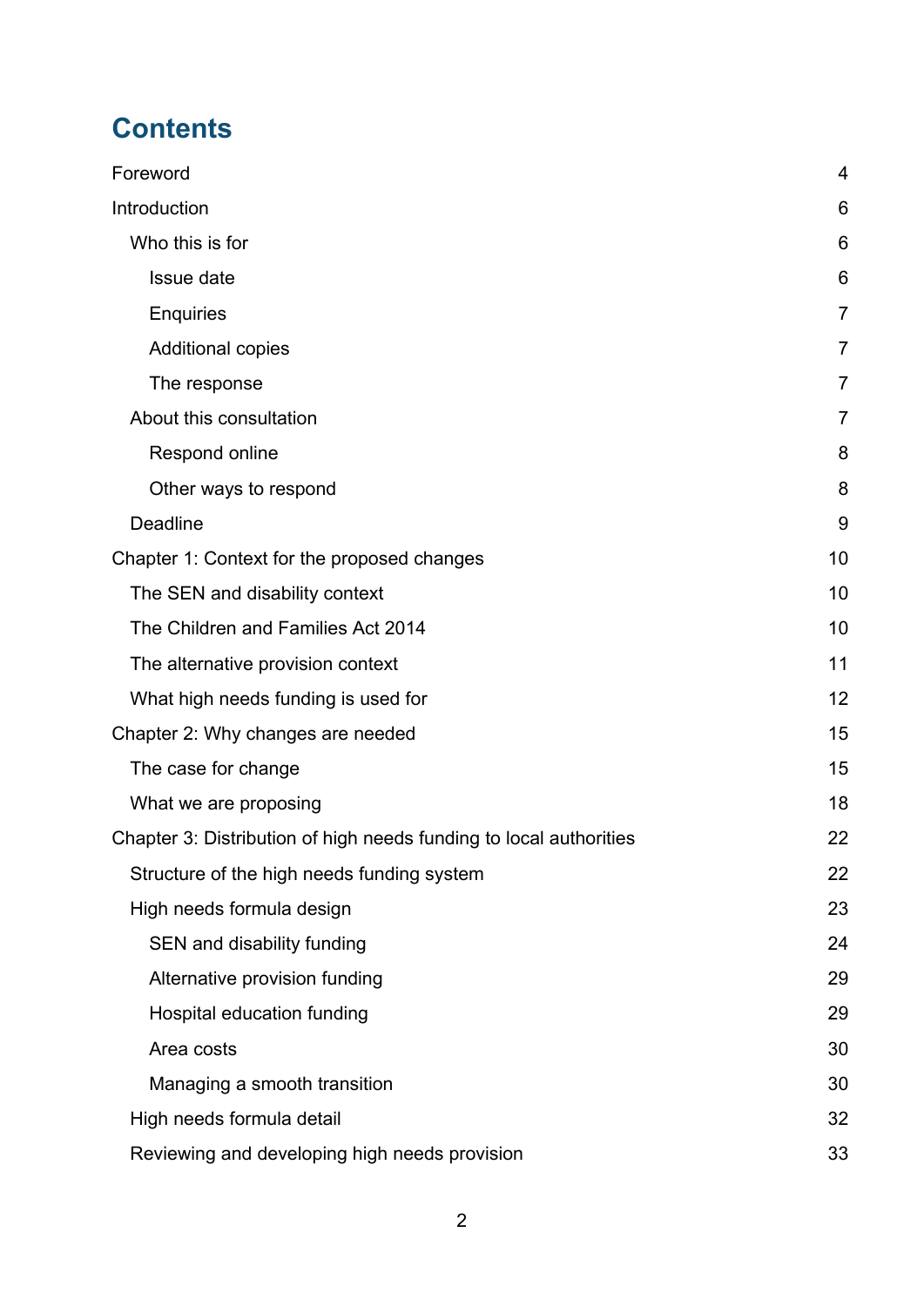| Chapter 4: Changes to the way high needs funding supports institutions | 36 |  |
|------------------------------------------------------------------------|----|--|
| <b>Schools</b>                                                         | 36 |  |
| Mainstream schools                                                     | 36 |  |
| Independent special schools                                            | 40 |  |
| Early years providers                                                  | 41 |  |
| Post-16 providers                                                      | 42 |  |
| Annex A: Summary of Isos research proposals and Government response    |    |  |
| Annex B: Glossary of terms and acronyms                                | 52 |  |
| Terms                                                                  | 52 |  |
| Acronyms                                                               | 56 |  |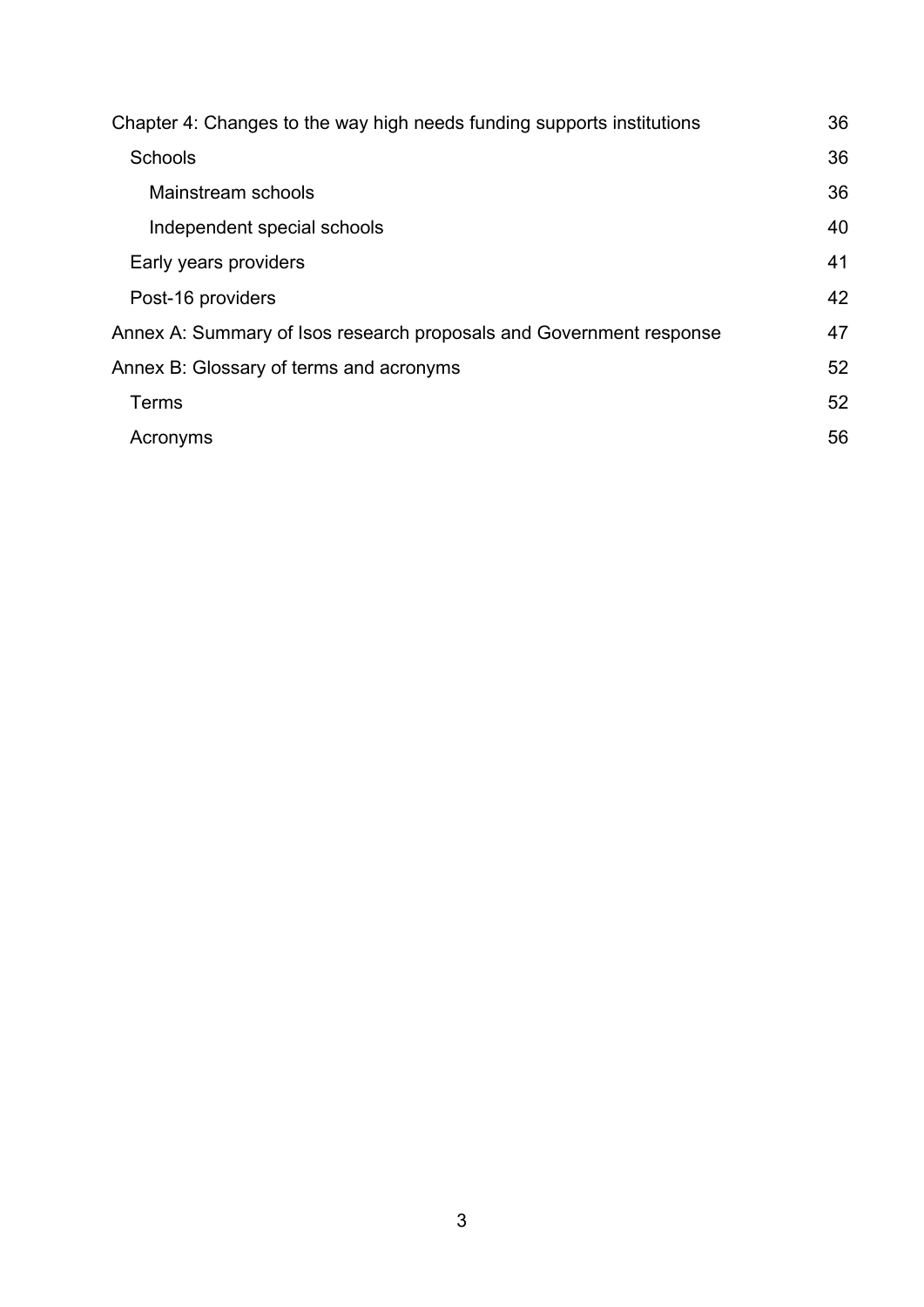## <span id="page-3-0"></span>**Foreword**

Our aim is that all children and young people in England have the opportunity to benefit from an excellent education, and this is no less our ambition for those with special educational needs and disabilities, and those with needs and behaviours that have become unmanageable within a mainstream setting. Building on the foundation of the Children and Families Act 2014, we have the chance to make a real difference to their lives, and are determined to make changes and improvements to the way the system works so that those who provide their education – including schools, colleges and local authorities – can do so effectively and in a way that meets their various special needs.

Good teaching, sound leadership, strong partnership working and co-operation between different agencies are all important ingredients for getting the right provision in place. However, funding clearly also plays a central role. We are now seeking views on far-reaching changes to the funding arrangements which will support our aims for improving the life-chances of our most vulnerable children and young people. The focus of these changes is a move away from an outdated funding distribution that is based on historic spending patterns, towards a fairer distribution more aligned to the needs of children and young people.

Parents have rightly challenged us on why there is such a wide variation in the way their children are assessed, depending on where they live. We think that local decision-making, taking account of parents' preferences for how their children are educated, is the right way forward: teachers and other local professionals working in schools and local authorities are better able to meet with parents and understand their concerns and ambitions for their children. But a fairer and more transparent funding system should promote more consistency in the way local provision is made, and make sure that the local offer delivers the best possible range of services for children and young people with special needs.

We do not expect change to happen overnight, or without central government support. We are therefore planning a carefully phased approach to limit the scope for disruption, and some additional capital funding that will help local authorities invest in the right infrastructure. Where new specialist provision is needed because there are gaps, new free schools can be established. And we want to make sure that mainstream schools, academies and colleges are better equipped to meet the needs of their pupils with special educational needs, disabilities, behavioural problems and medical needs.

This is an ambitious agenda for change that will depend on the co-operation of local authorities, schools, colleges, other providers and all those professionals who do not want to settle for second best in what we can offer children and young people with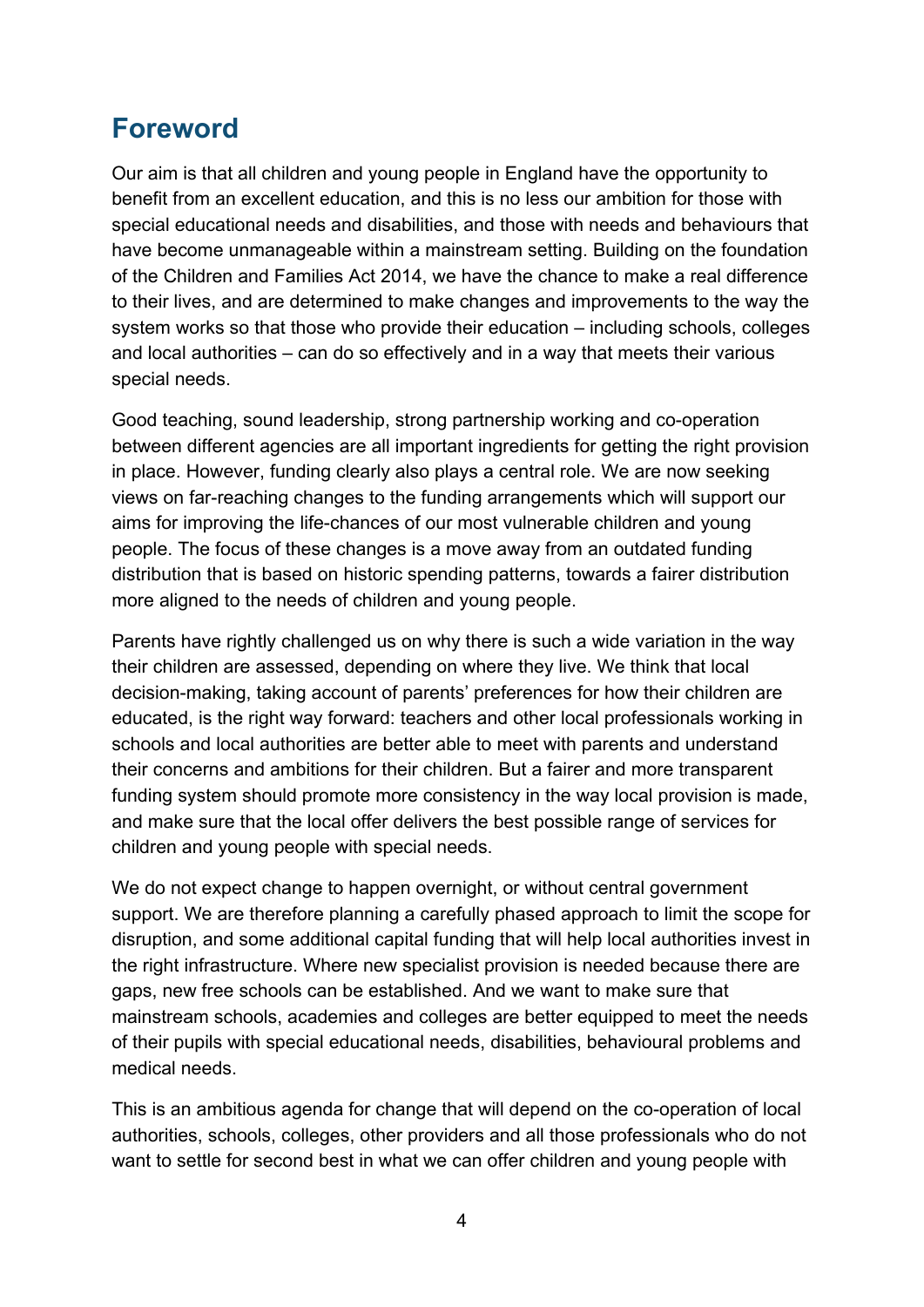special needs. We want to get this right, and are asking for your input as we develop the funding reforms that will underpin this agenda.

 $\mathcal{L}_{\bullet}$ 

ljird

Edward Timpson Sam Gyimah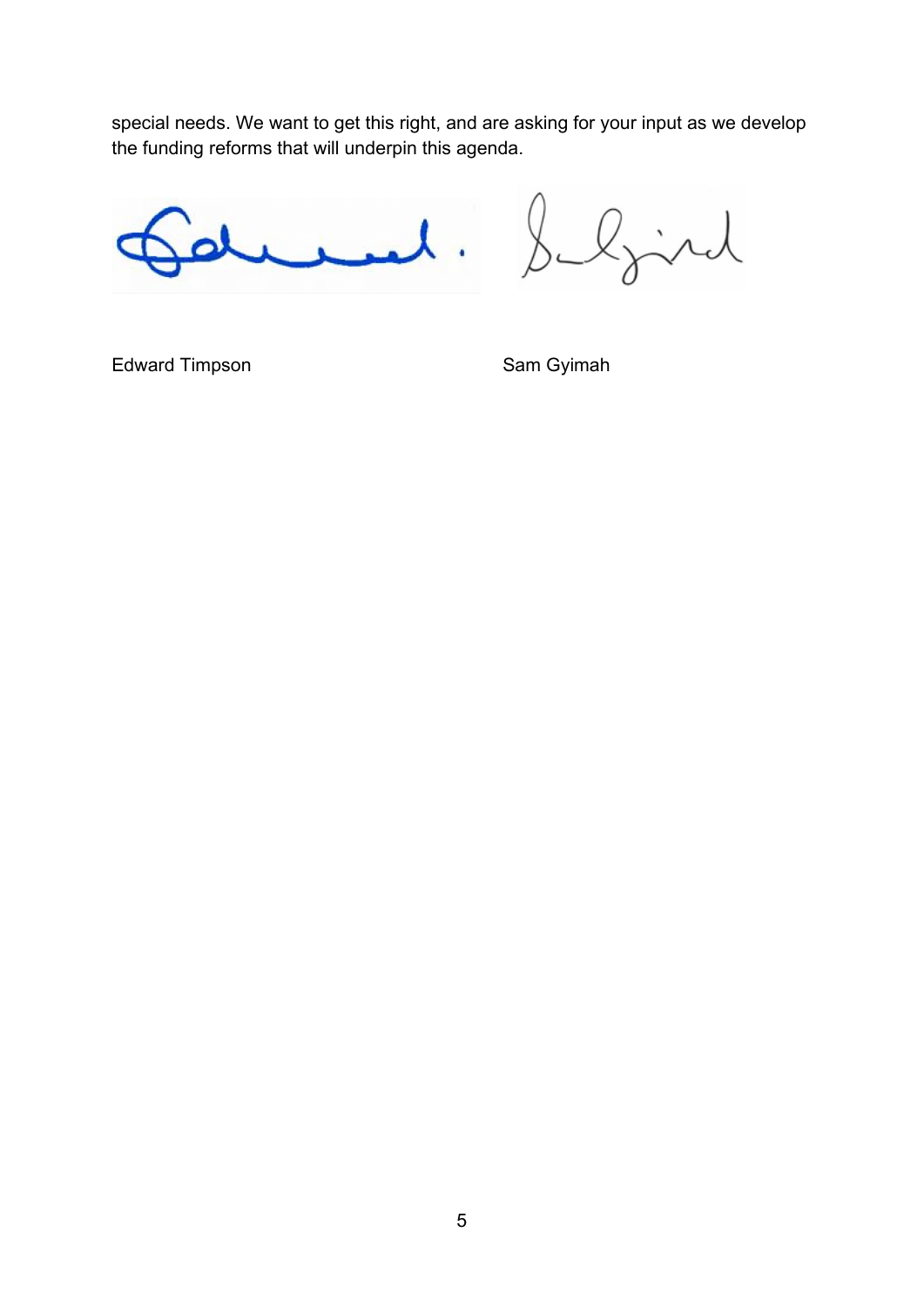## <span id="page-5-0"></span>**Introduction**

This consultation seeks views on proposed improvements to the way that high needs funding is distributed, and other ways in which we can support the administration of funding for pupils and students with special educational needs (SEN) and disabilities, and for those who are in alternative provision (AP).

## <span id="page-5-1"></span>**Who this is for**

It is important that we have views from a range of organisations and individuals involved in providing services for children and young people with special needs, including:

- Local authorities (both finance departments and those leading service delivery)
- Early years providers
- Schools maintained by local authorities, including special schools and pupil referral units
- Academy schools, including special and AP academies
- Free schools, including special and AP free schools
- Multi-academy trusts
- Non-maintained and independent special schools
- Sixth form and general further education (FE) colleges
- Independent specialist colleges (also known as special post-16 institutions)
- Other FE providers
- Head teachers and principals of the above institutions
- Teachers and other professionals dealing with children and young people with special educational needs and disabilities, and with those in AP
- Parents of children and young people with special needs or in AP, and young people themselves
- Organisations representing the above or with a special interest in services for children and young people with special needs or in AP

#### <span id="page-5-2"></span>**Issue date**

The consultation was issued on 7 March 2016.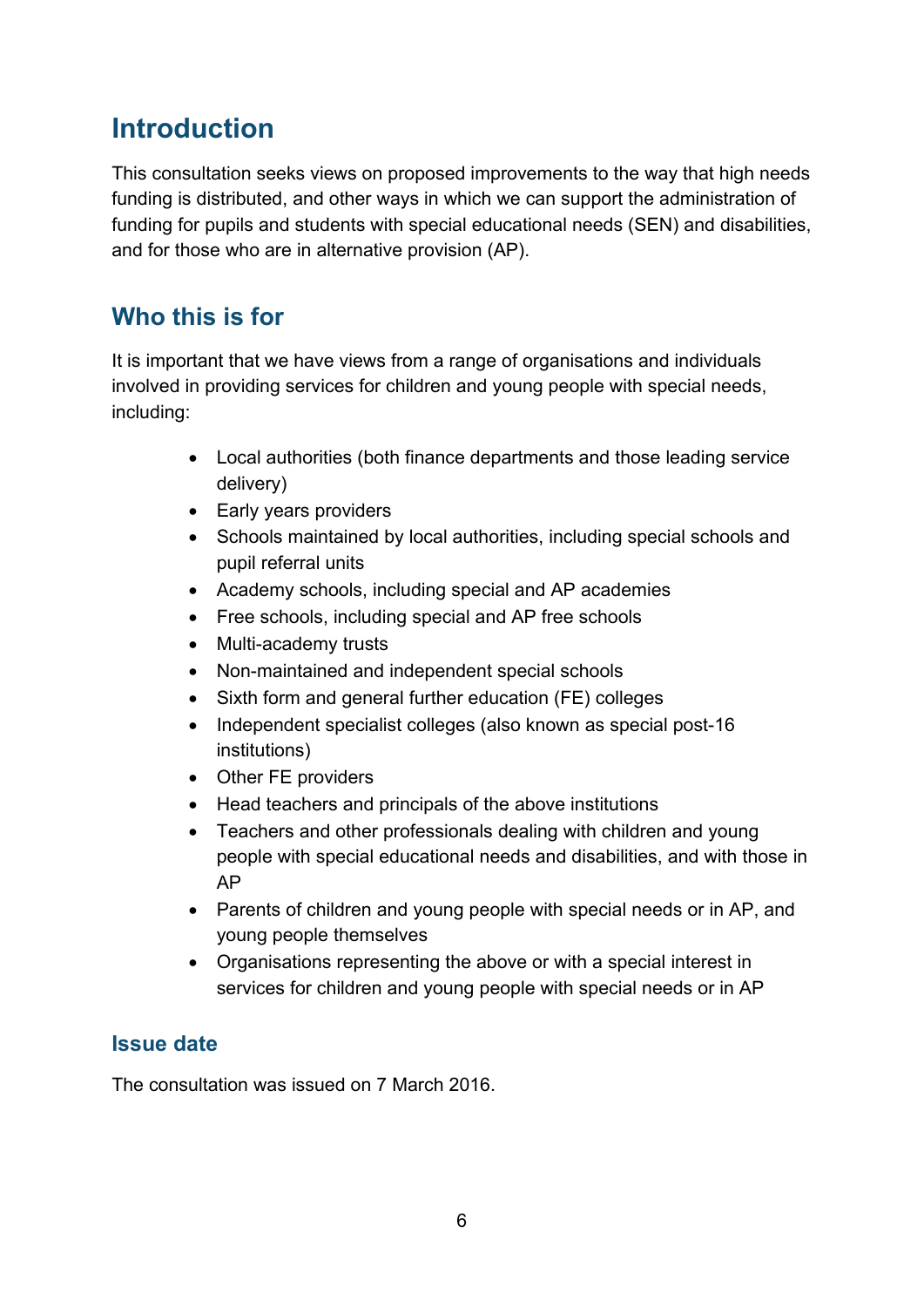#### <span id="page-6-0"></span>**Enquiries**

If your enquiry is related to the policy content of the consultation you can contact the team by email on:

[HighNeedsFundingReform.CONSULTATION@education.gsi.gov.uk.](mailto:HighNeedsFundingReform.CONSULTATION@education.gsi.gov.uk)

If your enquiry is related to the DfE e-consultation website or the consultation process in general, you can contact the DfE Ministerial and Public Communications Division by email: [consultation.unit@education.gsi.gov.uk](mailto:consultation.unit@education.gsi.gov.uk) or by telephone: 0370 000 2288 or via the [DfE Contact us page.](https://form.education.gov.uk/fillform.php?self=1&form_id=cCCNJ1xSfBE&type=form&ShowMsg=1&form_name=Contact+the+Department+for+Education&noRegister=false&ret=%2Fmodule%2Fservices&noLoginPrompt=1)

#### <span id="page-6-1"></span>**Additional copies**

Additional copies are available electronically and can be downloaded from [GOV.UK](https://www.gov.uk/government/publications?keywords=&publication_filter_option=consultations&topics%5B%5D=all&departments%5B%5D=department-for-education&official_document_status=all&world_locations%5B%5D=all&from_date=&to_date=&commit=Refresh+results)  [DfE consultations.](https://www.gov.uk/government/publications?keywords=&publication_filter_option=consultations&topics%5B%5D=all&departments%5B%5D=department-for-education&official_document_status=all&world_locations%5B%5D=all&from_date=&to_date=&commit=Refresh+results)

#### <span id="page-6-2"></span>**The response**

The results of the consultation and the Department's response will be [published on](https://www.gov.uk/government/publications?departments%5B%5D=department-for-education&publication_filter_option=consultations)  [GOV.UK](https://www.gov.uk/government/publications?departments%5B%5D=department-for-education&publication_filter_option=consultations) later this year.

## <span id="page-6-3"></span>**About this consultation**

We are consulting in two stages. The first phase covers high level principles, key proposals and options, as follows:

- an improvement to the way that high needs funding is allocated to local authorities, on the basis of a formula consisting of a number of factors. We would welcome views on whether the factors are appropriate, and on the overall design of the formula. We would also welcome views on how a national high needs funding formula should be phased in, so that we avoid disrupting provision already commissioned for children and young people, and on the ways in which we are intending to help authorities reconfigure provision and meet the cost pressures they face. Capital funding will be available to help create additional specialist places;
- improvements to the funding arrangements and guidance to help local authorities, early years providers, mainstream schools, colleges and other institutions with students aged 16-25 who have SEN and disabilities. We would welcome views on whether what we are proposing will:
	- i. help local authorities, early years providers, schools, colleges and other institutions understand their responsibilities for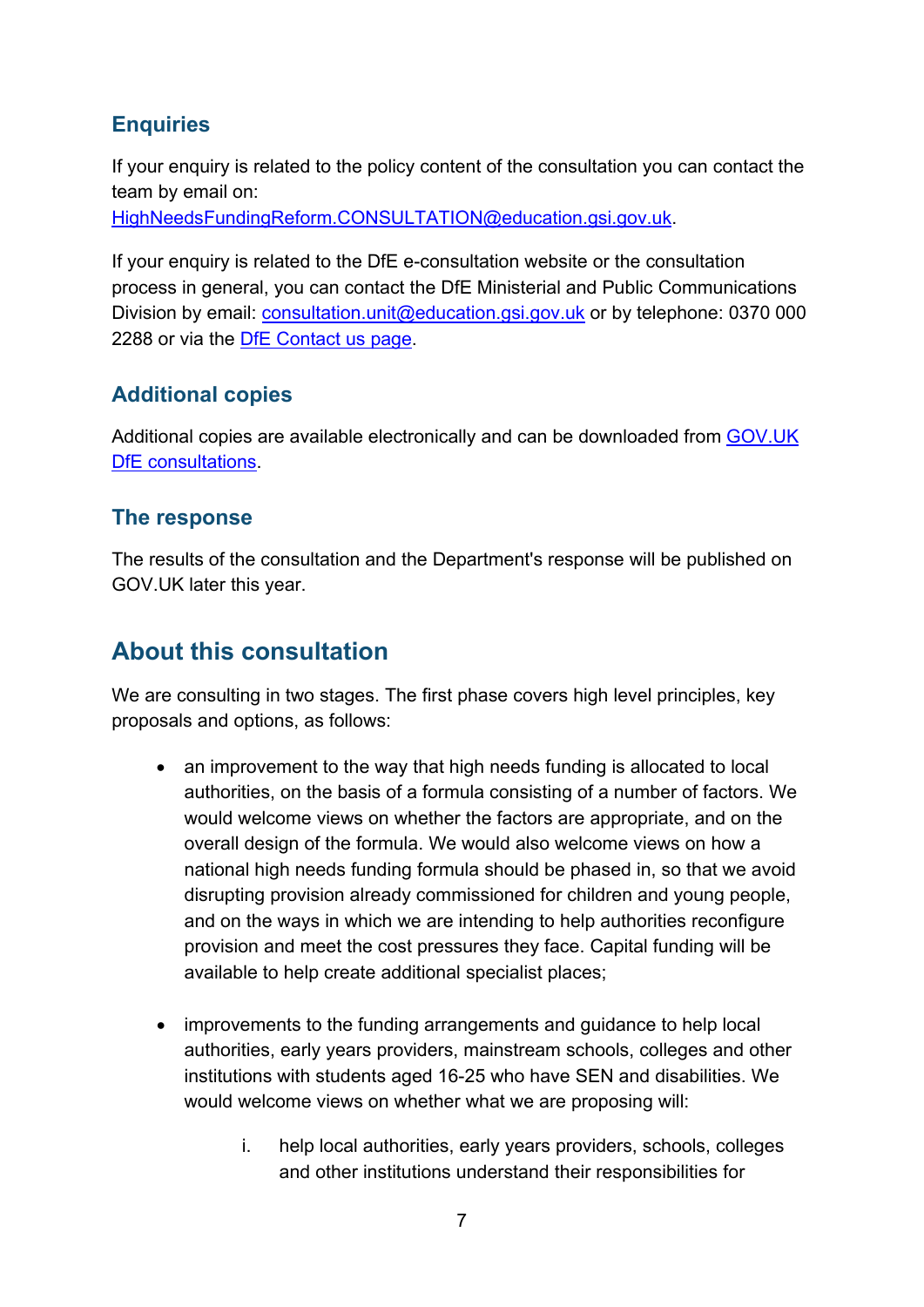meeting the needs of children and young people with SEN and disabilities, including those with high needs, and to discharge those responsibilities effectively; and

ii. encourage better partnership between local authorities and institutions in discharging their respective responsibilities under the Children and Families Act.

In the second phase of this consultation, having taken into account the views expressed in this consultation on the key principles and building blocks of the formula, we will set out detailed proposals on factor weightings, the impact for local authorities, and how year-on-year changes to funding would be carefully phased through transitional protection. And we will consult on the detail of the other proposed improvements.

Apart from including the distribution of funding for AP in the national to local government funding formula, we are not at this stage proposing any changes to the way that AP is funded locally, but are keeping this under review.

We are seeking views alongside this on proposals to introduce a national funding formula for schools.

#### <span id="page-7-0"></span>**Respond online**

To help us analyse the responses it is important that you use the online system wherever possible.

#### <span id="page-7-1"></span>**Other ways to respond**

If, for exceptional reasons, you are unable to use the online system, for example because you use specialist accessibility software that is not compatible with the system, you may download a word document version of the form and email it or post it.

#### **By email**

To: [HighNeedsFunding Reform.CONSULTATION@education.gsi.gov.uk](mailto:HighNeedsFunding%20Reform.CONSULTATION@education.gsi.gov.uk)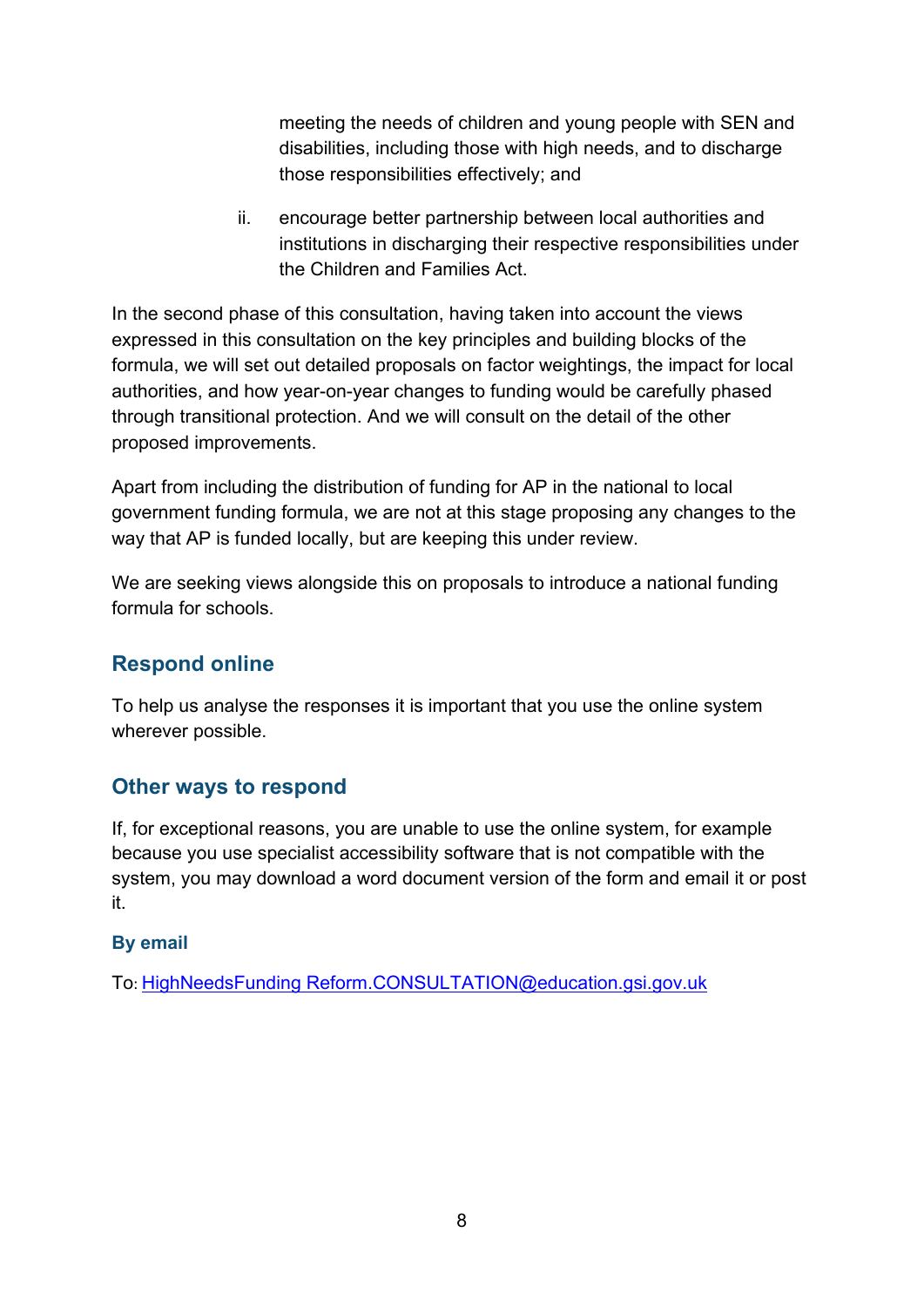#### **By post**

To: Funding Policy Unit Department for Education Bishopsgate House Feethams **Darlington** DL1 5QE

## <span id="page-8-0"></span>**Deadline**

The consultation closes on 17 April 2016.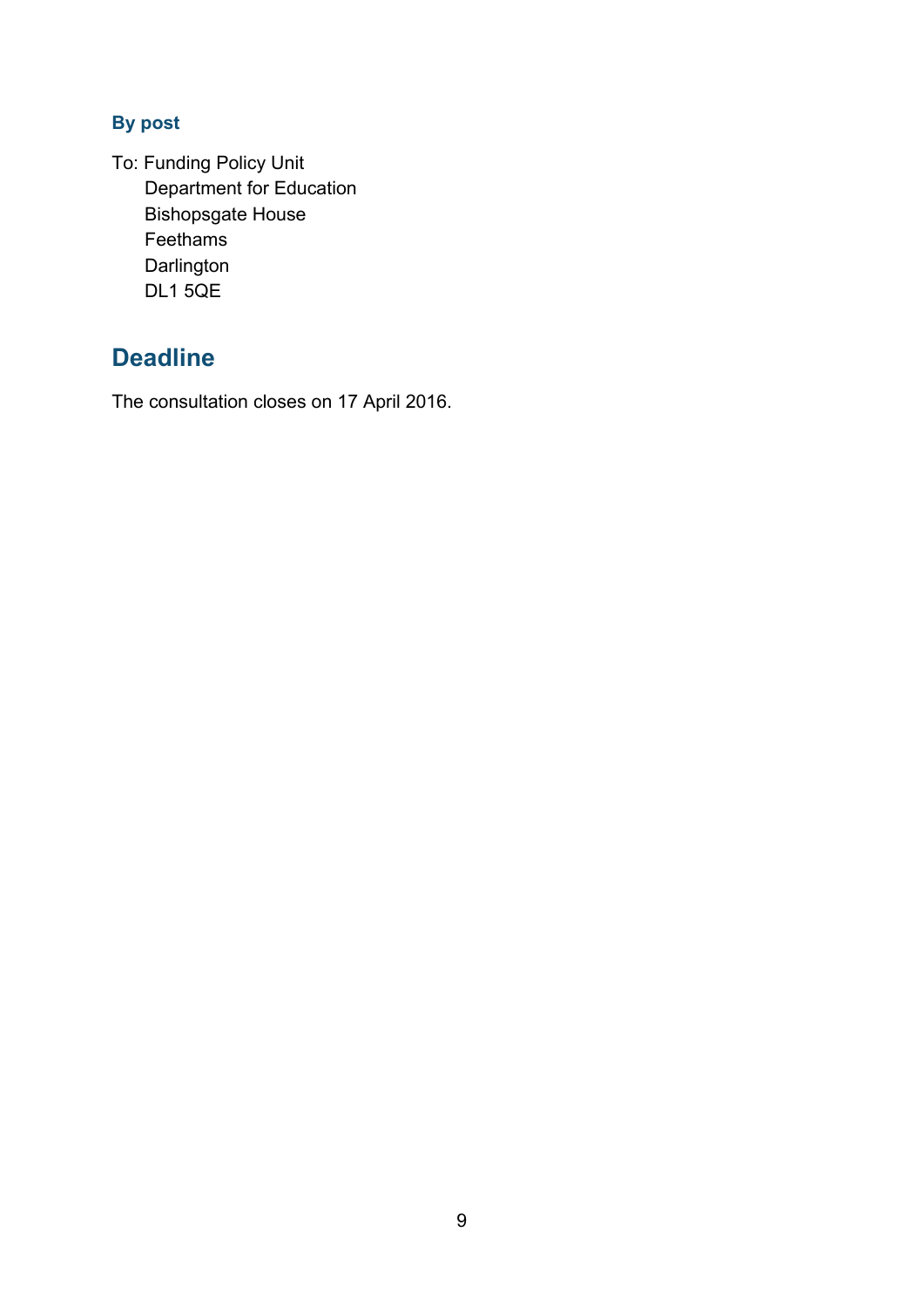## <span id="page-9-0"></span>**Chapter 1: Context for the proposed changes**

## <span id="page-9-1"></span>**The SEN and disability context**

1.1 To improve provision for children and young people with SEN and disabilities, the coalition government introduced a significant set of reforms through the Children and Families Act 20[1](#page-0-0)4<sup>1</sup>, which came into force from September 2014. This law, and the statutory code of practice<sup>[2](#page-9-3)</sup> produced in 2014 and updated in 2015, is now being implemented across the country, and is beginning to make a real difference to the way that needs are assessed and special provision is accessed.

#### <span id="page-9-2"></span>**The Children and Families Act 2014**

The Children and Families Act 2014 and SEN and disability code of practice introduced a new framework for how the needs of children and young people up to the age of 25 should be met, by local authorities and institutions of all kinds – early years providers, schools and colleges – and a set of key reforms including:

- the replacement of statements of SEN and post-16 learning difficulty assessments (LDAs), by education, health and care (EHC) plans. By 2018 all children and young people who had a statement of SEN or an LDA should have gone through a transfer review and, if required, been issued with an EHC plan;
- a new focus on identifying outcomes in EHC plans, and preparing young people for adulthood;
- new responsibilities for FE colleges, and other specialist providers on an approved list, to admit children and young people and meet their needs if they are named on an EHC plan;
- a duty for local authorities, health and social care services to jointly commission education, health and care provision for 0-25 year old children and young people with SEN and disability, both with and without EHC plans;
- a duty on local authorities to publish a local offer that sets out in one place information about the provision available for children and young people who have SEN or are disabled;
- a new mediation process to help resolve disputes with parents and young people about EHC assessments and plans, and new statutory protections for 16-25 year olds, including the right to request mediation and have recourse to the independent SEN and disability tribunal.

1 Legislation, ['Children and Families Act 2014'](http://www.legislation.gov.uk/ukpga/2014/6/contents/enacted), 2014

<span id="page-9-3"></span><sup>&</sup>lt;sup>2</sup>Department for Education ['Special Educational Needs Code of Practice: 0 to 25 years'](https://www.gov.uk/government/publications/send-code-of-practice-0-to-25), May 2015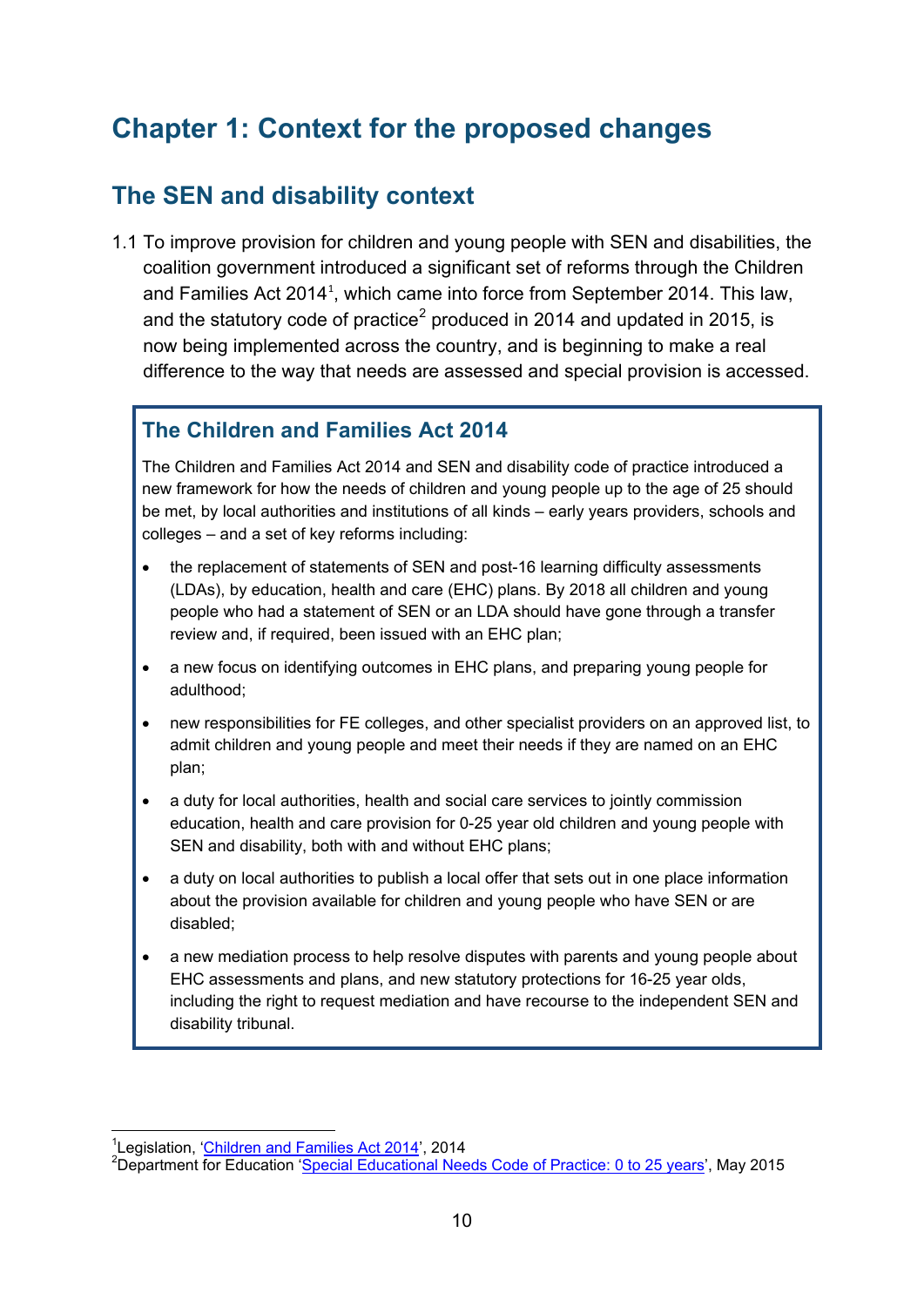- 1.2 Implementation of these new arrangements also offers the opportunity of developing new partnerships and new ways of providing support so we can realise our vision for children and young people with SEN and disabilities, enabling them to reach their full potential. This vision is the same as that for all children and young people – that they achieve well in their early years, at school and in college; and that they find employment, lead happy and fulfilled lives, and experience choice and control. We are seeing already some of the benefits of these wide-ranging reforms in some areas. But we also know that to embed these reforms at every level, it will take time and effort, from leaders in local authorities, from teachers and teaching assistants in the classroom, and from many others, including health professionals, all working together with parents and young people.
- 1.3 Funding changes have played a part in supporting this progress. For example, one of the important reforms under the Act is the creation of a system that covers children from their birth to when they reach the age of 25. The coalition government's funding reforms introduced the concept of a high needs block of funding within the overall dedicated schools grant (DSG), and adjusted the scope of the high needs funding block to reflect that expanded age range.
- 1.4 The previous high needs funding reforms from 2013 also included changes to the way that schools, colleges and other institutions received their core funding to meet the needs of all their pupils and students, including those with SEN and disabilities, and the funding changes included the concept of top-up funding for those pupils and students with high-cost SEN and disabilities, and those in AP who are not in school for various reasons.

## <span id="page-10-0"></span>**The alternative provision context**

- 1.5 Funding for AP is primarily provided to enable local authorities to discharge their duty to provide a suitable education for all the children of school age in their area who cannot attend school. The reasons for their need of AP vary. Most AP provided by local authorities, either directly or through pupil referral units or other providers, is for pupils who have been permanently excluded by a school. Other AP is for those temporarily excluded or who need interventions to help them reintegrate back into school. There is also a form of AP for those with medical or health needs, often provided by hospital schools or other institutions associated with health care facilities.
- 1.6 AP is funded from the high needs funding block because it is generally more expensive than mainstream school provision, with teaching in small groups and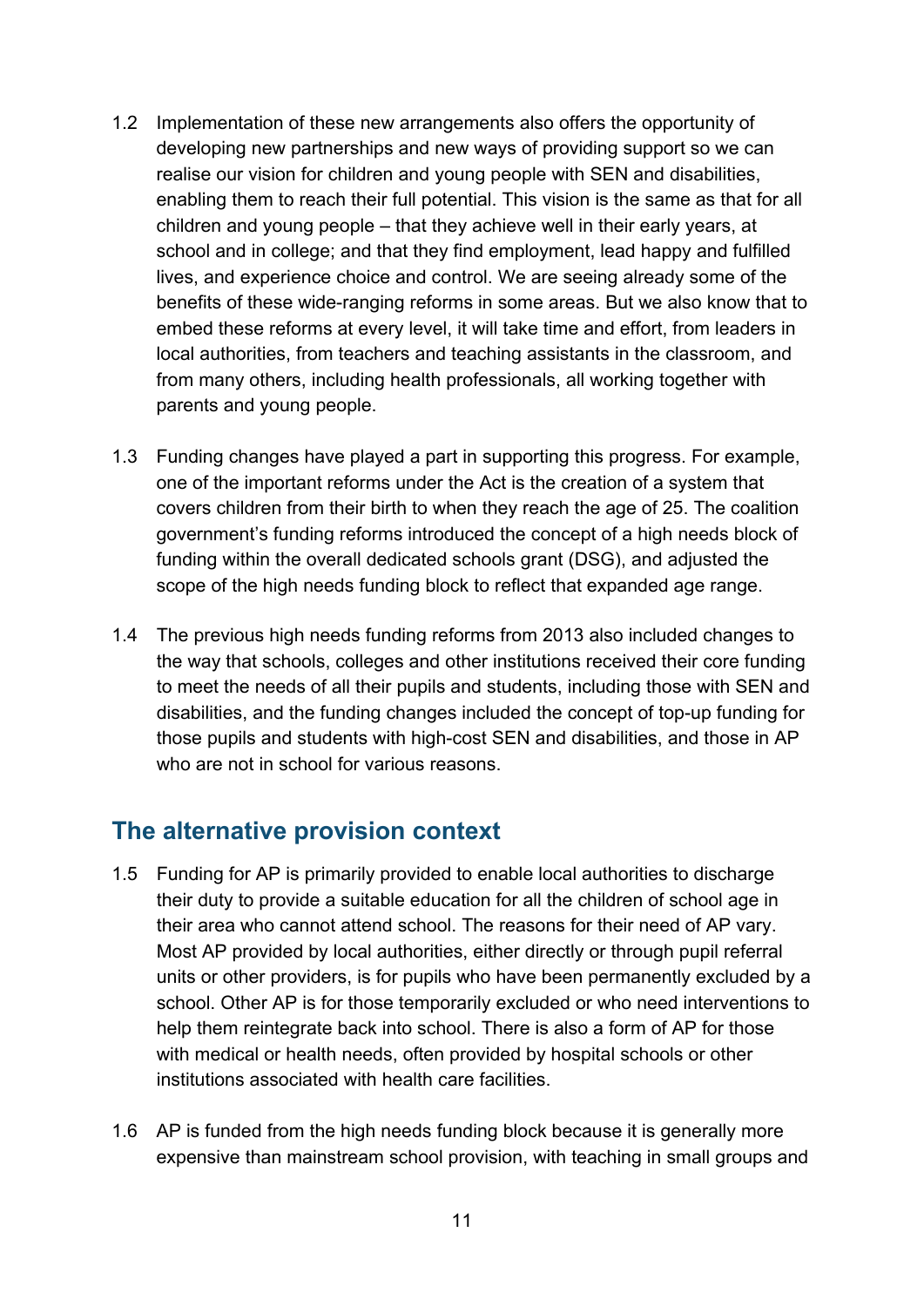more personalised, and a set of needs that usually require more specialist support.

1.7 We are currently considering options to make AP more rigorous and will be publishing our plans in due course. In the light of this, we will keep under review how the different kinds of AP are funded to make sure that the financial arrangements support any changes in delivery. In particular, we will continue a constructive dialogue with schools and academies using and providing AP; those seeking to develop multi-academy trusts to deliver forms of AP, including hospital education; AP free schools and those proposing to establish AP free schools; and local authorities.

## <span id="page-11-0"></span>**What high needs funding is used for**

- 1.8 The majority of high needs funding is for children and young people with SEN and disabilities. The high needs funding block is allocated to local authorities as part of their DSG. Local authorities decide how that funding is used. According to the latest local authority budget statements, and direct Education Funding Agency (EFA) expenditure records, out of total high needs expenditure of £5.3 billion:
	- about 89% (£4.7 billion) is spent on SEN and disability placements and services;
	- 10% (about £0.5 billion) is spent on AP; and
	- a further 1% (about £70 million) of the total high needs expenditure is spent on hospital education (a type of specialist AP for those children and young people in hospital or elsewhere because of their medical needs).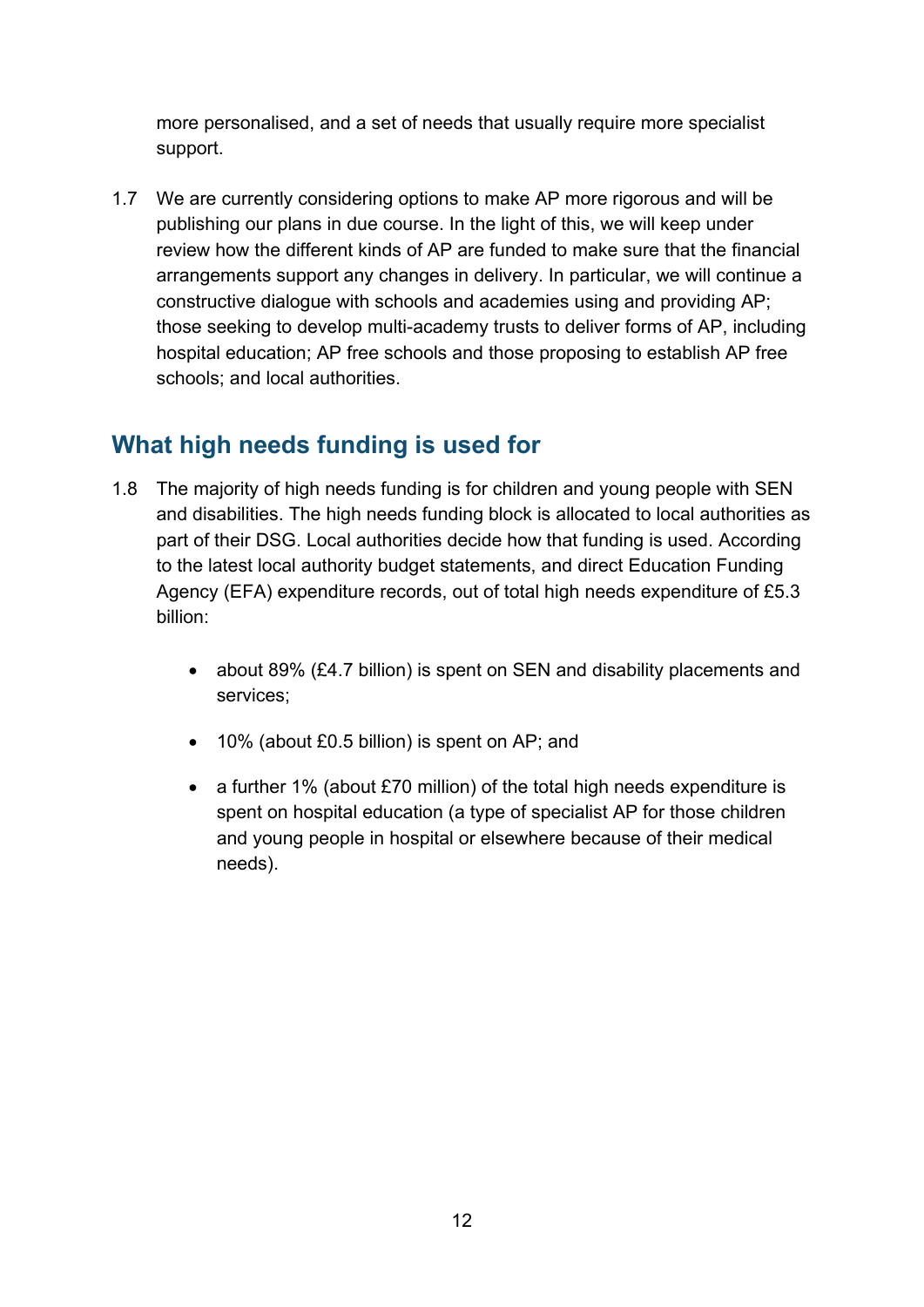

**Figure 1: Shows how the current high needs expenditure is broken down.**

Sources: Education Funding Agency, ['Section 251: 2015 to 2016',](https://www.gov.uk/guidance/section-251-2015-to-2016) September 2015 Education Funding Agency, ['Dedicated schools grant \(DSG\) 2015 to 2016',](https://www.gov.uk/government/publications/dedicated-schools-grant-dsg-2015-to-2016) February 2016

- 1.9 High needs expenditure includes:
	- funding for places in specialist and post-16 institutions (e.g. special schools, special post-16 institutions and pupil referral units);
	- top-up funding for individual pupils and students with high needs, including those in mainstream schools and young children in their early years; and
	- services that local authorities provide directly, or through contracts or service level agreements with others – for example, specialist support for pupils with sensory impairments, or tuition for pupils not able to attend school for medical or other reasons.
- 1.10 Part of the high needs block is retained by the EFA for the place funding paid to colleges and other post-16 institutions. Some of the place funding is included in local authorities' initial DSG allocation and then deducted by the EFA to pay the funding direct, for example to academies.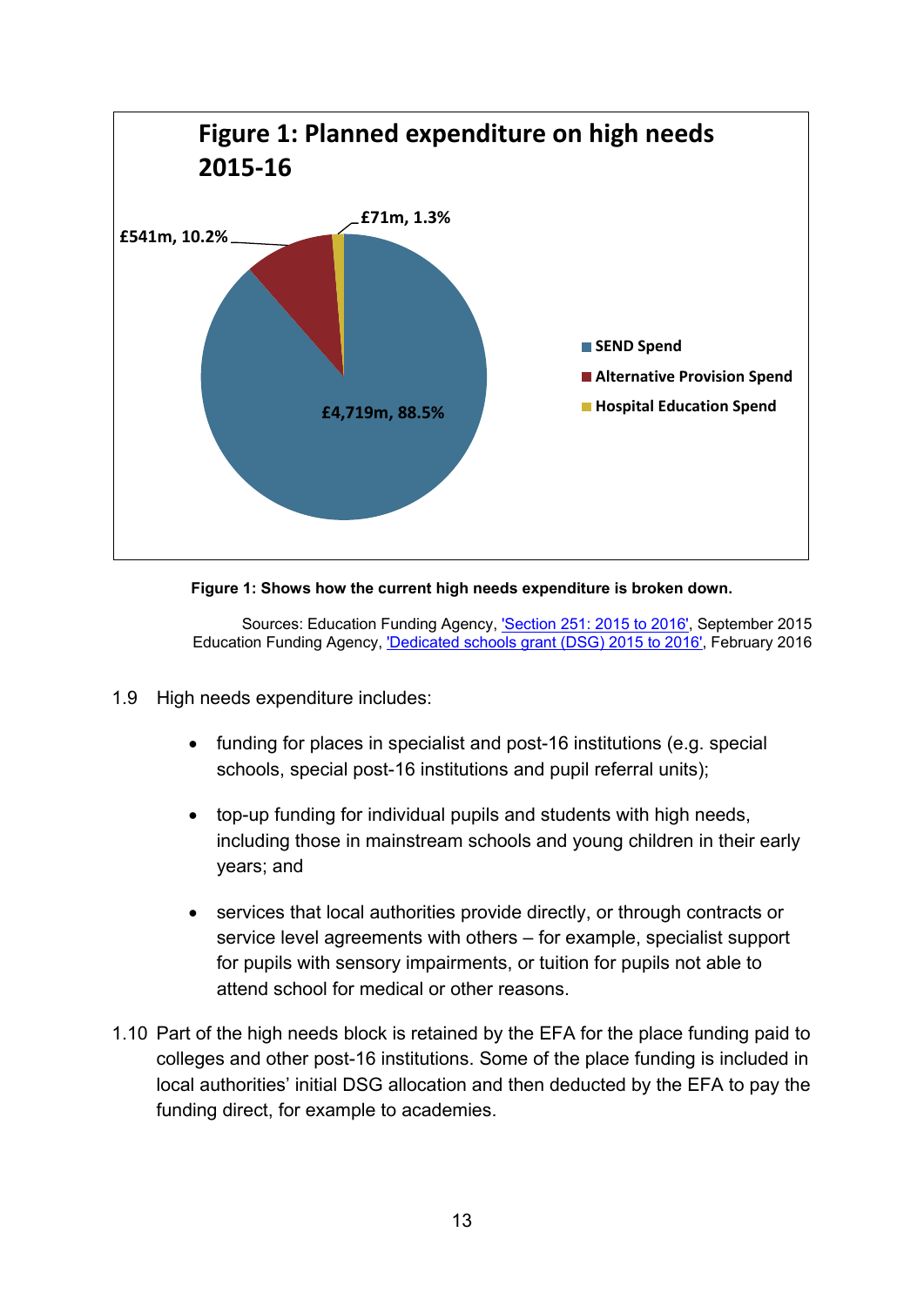- 1.11 Pupils and students who receive support from local authorities' high needs budgets include:
	- children aged 0 to 5 with SEN and disabilities, whom the local authority decides to support from its high needs budget. Some of these children may have EHC plans;
	- pupils aged 5 to  $18<sup>3</sup>$  $18<sup>3</sup>$  $18<sup>3</sup>$  with high levels of SEN in schools and academies, FE colleges, special post-16 institutions or other settings which receive top-up funding from the high needs budget. Most, but not all, of these pupils have either statements of SEN or EHC plans;
	- those aged 19 to 25 in FE and special post-16 institutions, who have an EHC plan and require additional support costing over £6,000;
	- pupils aged 5 to 16 placed in AP by local authorities or schools.

<span id="page-13-0"></span> $3$  Including students who turn 19 on or after 31 $\mathrm{^{st}}$  August in the academic year in which they study.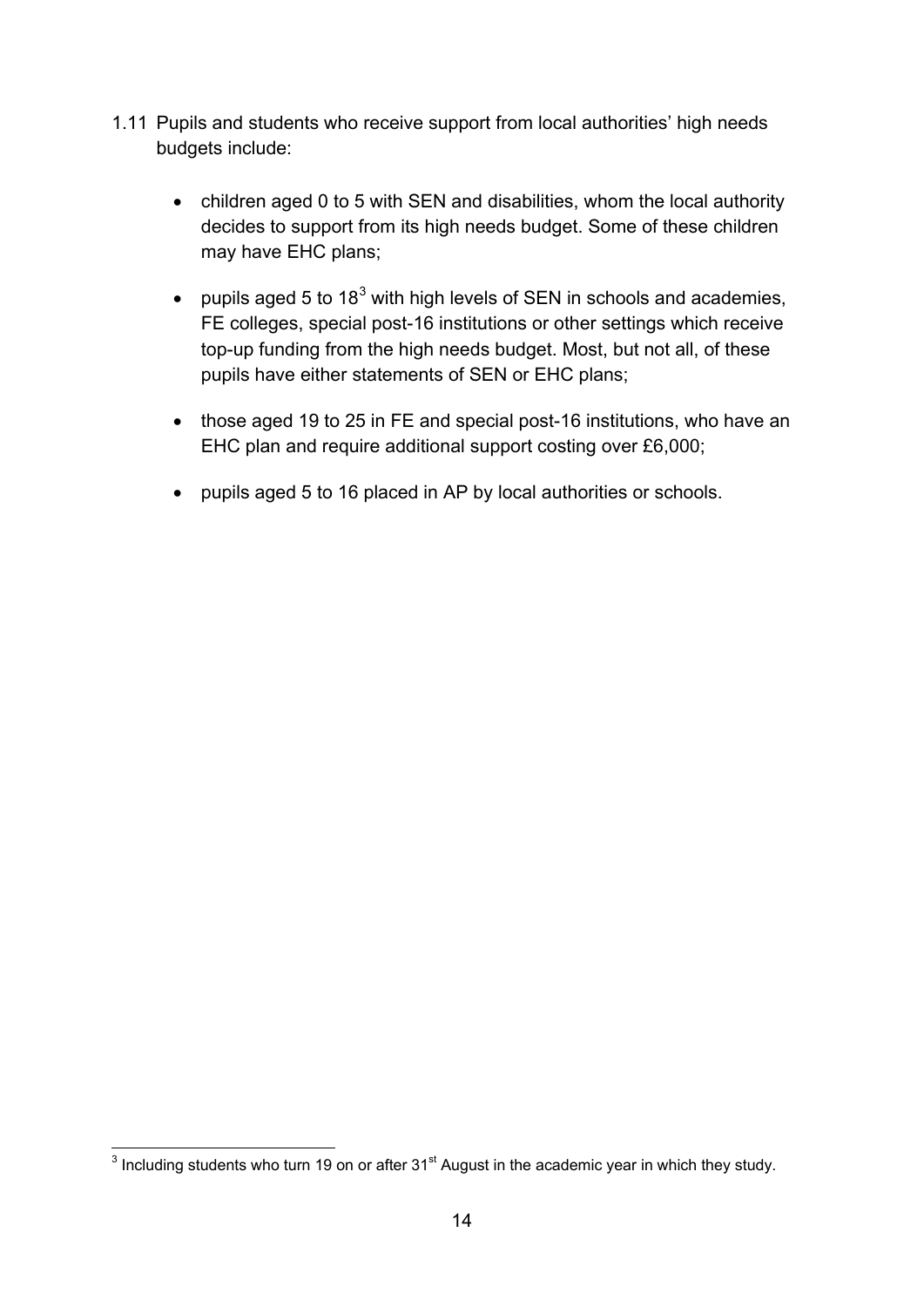## <span id="page-14-0"></span>**Chapter 2: Why changes are needed**

## <span id="page-14-1"></span>**The case for change**

- 2.1 The previous coalition government targeted additional funding to local authorities with schools that were the least fairly funded, through the introduction of minimum funding levels. At the same time, they acknowledged that further changes to the distribution of high needs funding were required, and commissioned research to provide a better evidence base for such changes. The results of that research, by Isos Partnership ("Isos"), were set out in a report that we published in July 2015<sup>[4](#page-13-0)</sup>. We also published at the same time a summary of the responses to a wider call for evidence<sup>[5](#page-14-2)</sup>.
- 2.2 Isos made 17 proposals on how the SEN funding system might be improved in future. These fall into 3 broad categories:
	- improvements to the way funding is allocated to make it fairer and more transparent, and to make sure that it is better targeted to where the needs are. The proposals include that the department considers a more formulaic approach to distributing high needs funding from national to local level;
	- better communication about how the system is intended to work, and to highlight effective practice. The proposals cover what local and national government might do to clarify expectations and to achieve greater transparency;
	- proposals to enable better decision making by frontline professionals, both those in local authorities responsible for commissioning SEN provision and those in schools and colleges who need to plan how to make the provision for their children and young people with SEN.
- 2.3 Having considered this research report and the evidence received, we are convinced that there is more to do to make sure that the funding system fully supports what we are now asking of local authorities, schools, early years providers, colleges and other institutions to secure good quality provision that meets the needs of children and young people. In particular, the distribution of funding between local authorities, based on historical spending patterns, is increasingly misaligned to needs across the country. Too often the high needs

<span id="page-14-3"></span><sup>4</sup> Parish N., Bryant B., Isos Partnership, ['Funding for young people with special educational needs',](https://www.gov.uk/government/publications/funding-for-young-people-with-special-educational-needs) July 2015. This research report has been published again on the consultation webpage.<br><sup>5</sup> Department for Education, ['Funding for children and young people with SEND'](https://www.gov.uk/government/consultations/funding-for-children-and-young-people-with-send), July 2015

<span id="page-14-2"></span>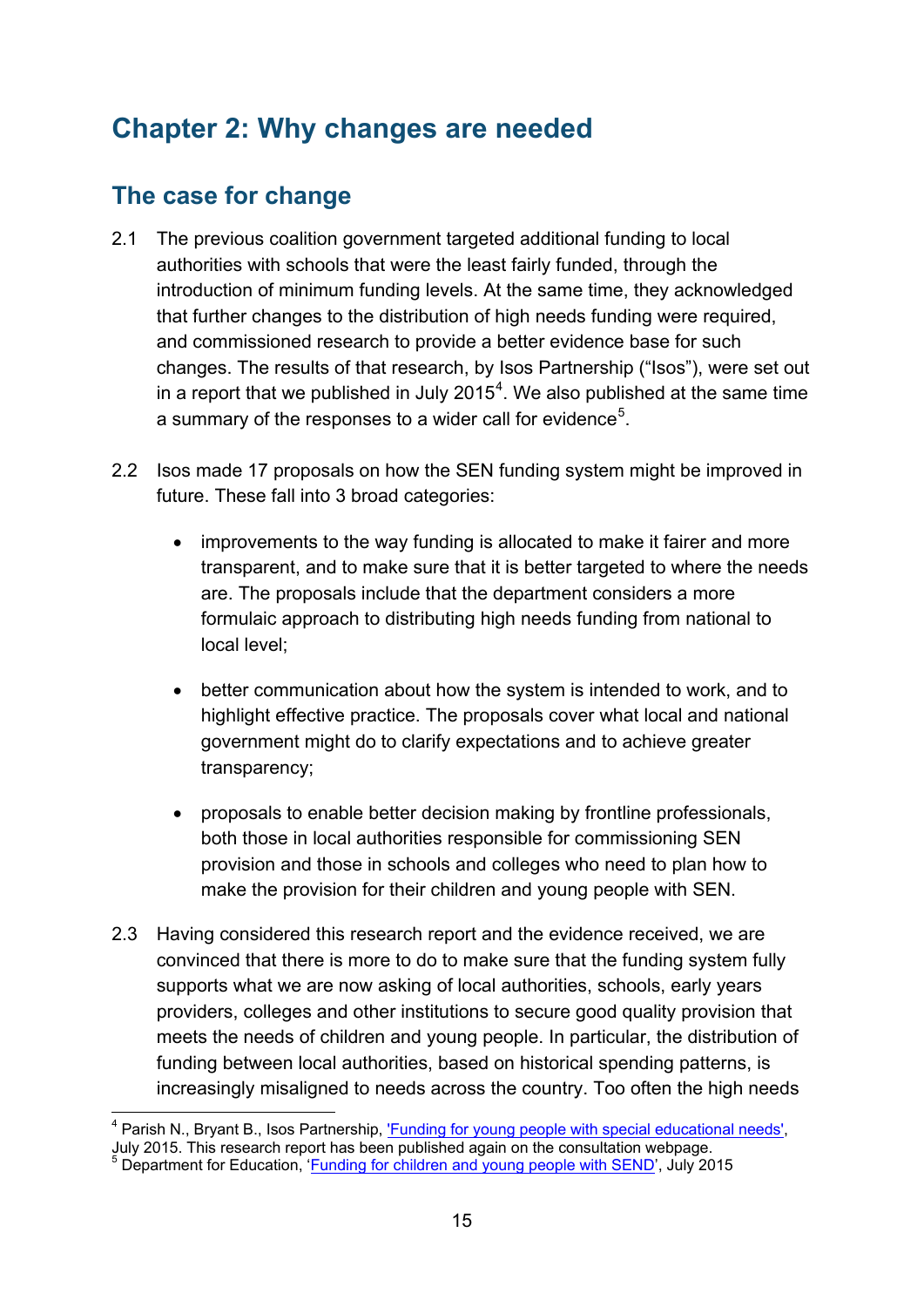funding local authorities receive does not reflect the SEN provision and support they need to commission.

2.4 The research and analysis carried out by Isos showed that the current funding distribution between local authorities does not correlate well with various measures of need. Figure 2 shows how variable the picture is across the country: this is an illustration included in the Isos report which has been updated with more recent data. Such variations can also be seen using other measures of need.



#### **Figure 2: Shows how high needs allocations per head of population vary significantly between local authorities in which the proportion of pupils with statements of SEN or EHC plans is the same or very similar.**

Sources: For % pupils with statements, Department for Education, ['Special educational needs in](https://www.gov.uk/government/statistics/special-educational-needs-in-england-january-2015)  [England: January 2015',](https://www.gov.uk/government/statistics/special-educational-needs-in-england-january-2015) July 2015 For high needs allocations, Education Funding Agency, ['Dedicated schools grant \(DSG\) 2015 to](https://www.gov.uk/government/publications/dedicated-schools-grant-dsg-2015-to-2016)  [2016',](https://www.gov.uk/government/publications/dedicated-schools-grant-dsg-2015-to-2016) February 2016 For 2-18 population figures, Office for National Statistics, ['Annual Mid-year Population Estimates:](http://www.ons.gov.uk/ons/rel/pop-estimate/population-estimates-for-uk--england-and-wales--scotland-and-northern-ireland/mid-2014/index.html)  [2014',](http://www.ons.gov.uk/ons/rel/pop-estimate/population-estimates-for-uk--england-and-wales--scotland-and-northern-ireland/mid-2014/index.html) June 2015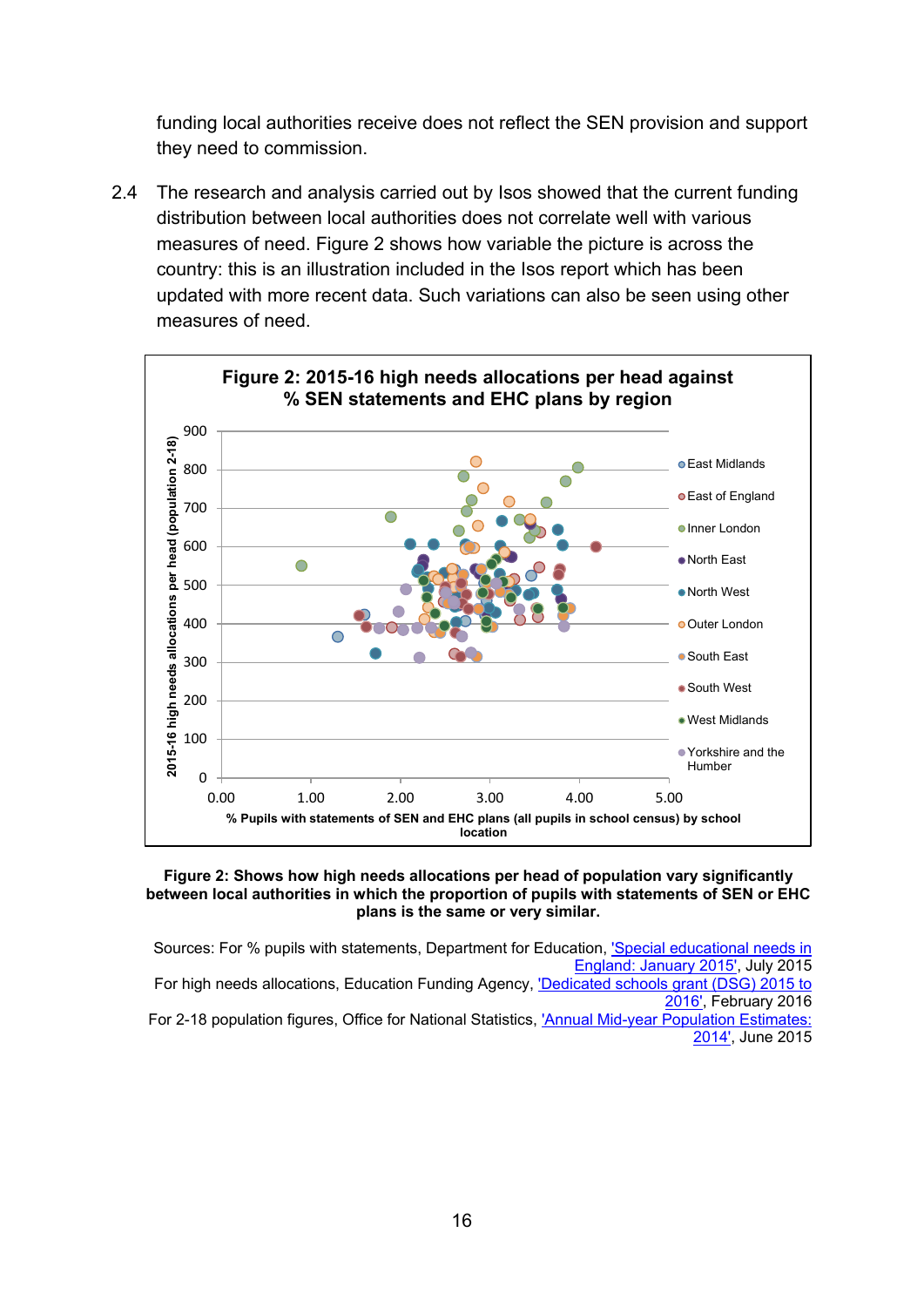

#### **Figure 3: shows the range of allocation levels per head of population, even within regions, excluding City of London and Isles of Scily.**

Sources: For high needs allocations, Education Funding Agency, ['Dedicated schools grant \(DSG\)](https://www.gov.uk/government/publications/dedicated-schools-grant-dsg-2015-to-2016)  [2015 to 2016',](https://www.gov.uk/government/publications/dedicated-schools-grant-dsg-2015-to-2016) February 2016 For 2-18 population figures, Office for National Statistics, ['Annual Mid-year Population Estimates:](http://www.ons.gov.uk/ons/rel/pop-estimate/population-estimates-for-uk--england-and-wales--scotland-and-northern-ireland/mid-2014/index.html)  [2014',](http://www.ons.gov.uk/ons/rel/pop-estimate/population-estimates-for-uk--england-and-wales--scotland-and-northern-ireland/mid-2014/index.html) June 2015

- 2.5 The current spending levels have evolved partly as a result of the range of provision which each local authority has developed with the schools, colleges and early years settings in its area. There is considerable variety in the way different areas make special educational provision, organise their SEN services and spend their high needs budget. For example, some areas take a highly inclusive approach (with considerable discretionary spend on central services or additional funding for mainstream schools), while others have opted for more specialised provision (with more funding going to special schools).
- 2.6 The Isos research showed that children and young people with a similar description of their needs and circumstances, might be assessed and attract very different levels of funding in different local authorities.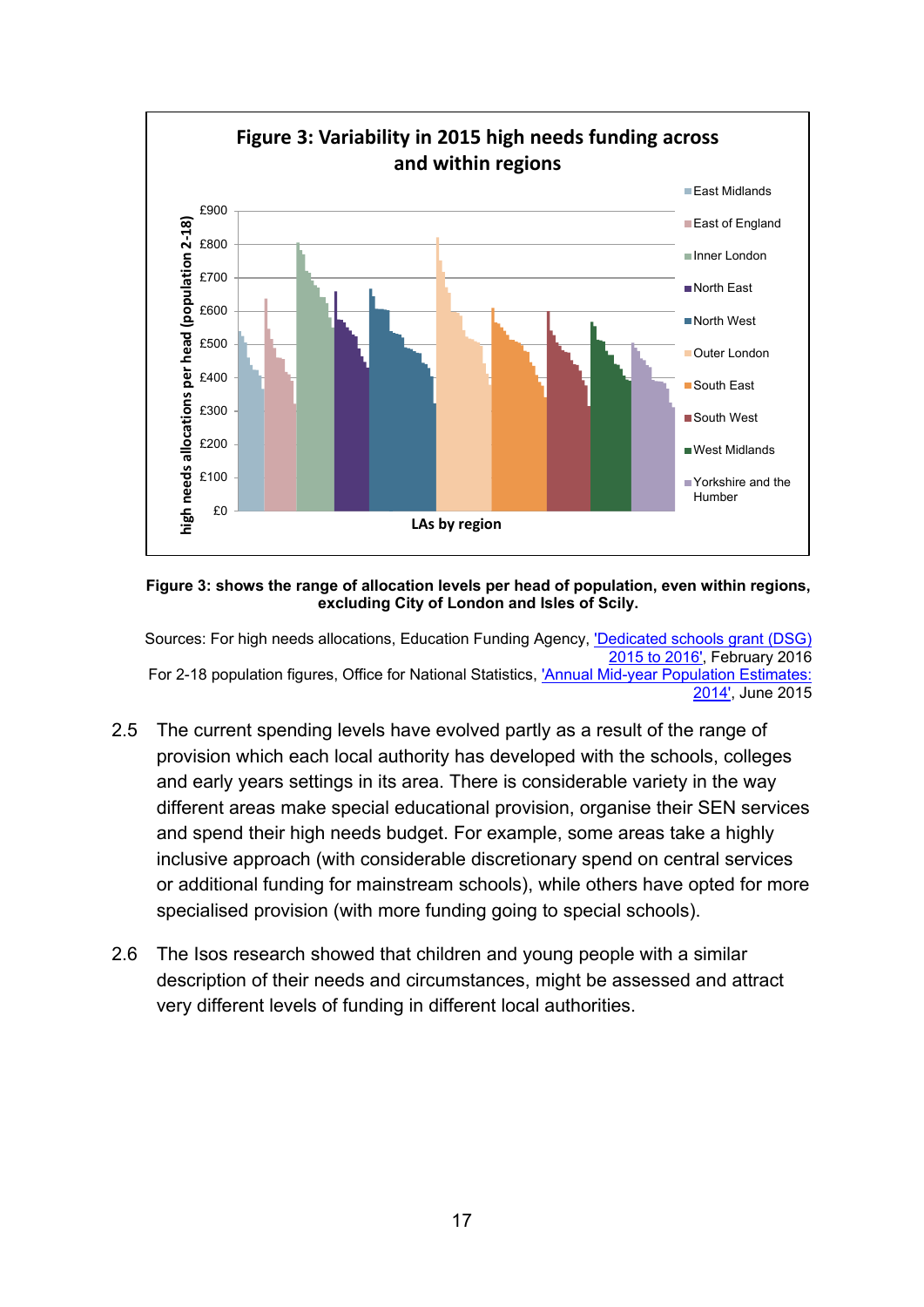Isos asked a sample of 12 local authorities to describe the special educational provision they would offer (and the costs they would expect to pay for) in a series of hypothetical examples.

For example, in the theoretical example of Peter – a Year 4 child with autism, severe learning difficulty and challenging behaviour – all authorities said he would be placed in a special school but the range of top-up funding that the school would be paid for him, depending on which local authority or school was asked, ranged from £2,000 to £25,000.

- 2.7 It is difficult for parents to accept that their options and levels of support depend more on where they live than on the needs of their child.
- 2.8 Although a degree of local variation is to be expected when assessment of need is carried out locally, some local authorities have argued persuasively that the distribution of high needs funding does not support local authorities to secure good quality special educational provision that meets the needs of children and young people. We are also concerned that others may be spending more than is needed to achieve good outcomes. Addressing this unfairness is our priority.
- 2.9 In November 2015, the spending review announcement confirmed protection of high needs funding as part of the overall protection of the national schools budget, enabling us to reflect demographic growth. Accordingly, we allocated over £90 million additional high needs funding in the distribution of DSG for 2016-17. But we also need to make sure that the distribution of high needs funding not only reflects growth, but also more closely matches local authorities' need to spend.

#### <span id="page-17-0"></span>**What we are proposing**

- 2.10 We have concluded that the current funding distribution is not fair to children and young people with high needs across the country, because it directs money to the local authorities with the highest historic spending, not the highest current needs. A formulaic method of distributing high needs funding would represent a clear improvement on the current situation.
- 2.11 We are therefore proposing, from 2017-18, to move to a distribution of high needs funding from central to local government that is more formula-driven, using proxy indicators of need, rather than only using historic spending patterns. This should include funding for both SEN and disability provision and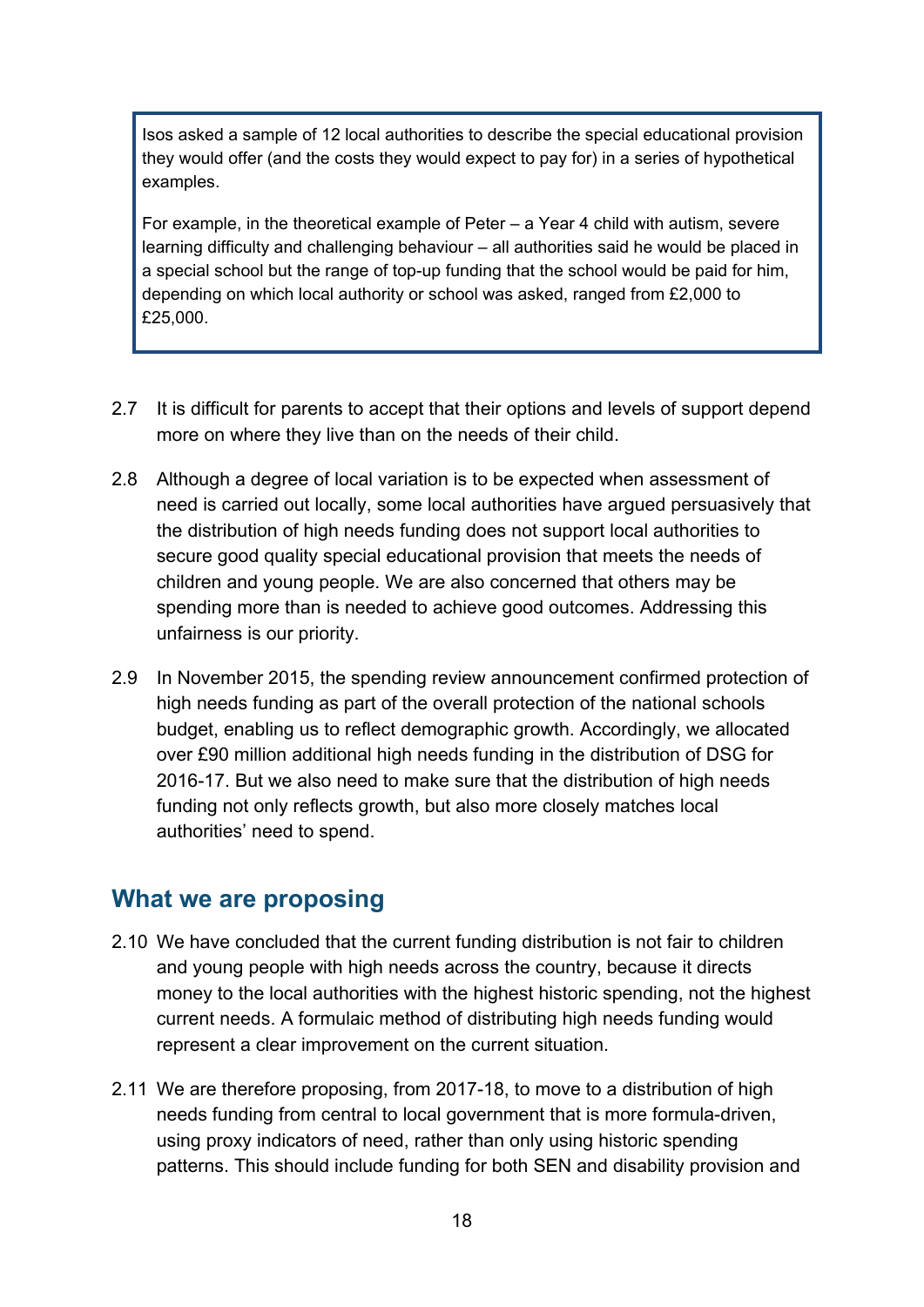AP. The main proposals are set out in chapter 3, and we have also published a separate "High needs funding consultation: technical note", to explain the data we propose to use and some of the technical adjustments that would be needed to reflect the movement of pupils and students between local authority areas.

- 2.12 Second, in chapter 4, we are proposing some further improvements to the current funding arrangements at local level, including changes to the way funding is distributed to various types of institution.
- 2.13 The reforms we are proposing in this consultation are underpinned by the following **7 principles**:

#### • **A funding system that supports opportunity**

The funding system should support local authorities and institutions in extending opportunities for all children and young people, including those who need additional support to achieve improved outcomes. In the case of high needs funding we need to consider the impact on particular groups of pupils, some of whom are the most vulnerable in our society. The funding system should support educational excellence everywhere.

#### • **A funding system that is fair**

Funding should be allocated on the basis of objective measures or factors which drive costs, or act as appropriate proxy indicators for the need to spend.

#### • **A funding system that is efficient**

Funding should support the right behaviours in local authorities, institutions and across the system as a whole. The changes should support provision that delivers the best outcomes, and does so in the most efficient way. We intend that this next period of funding reform will provide an opportunity to gather examples of good practice and innovation that can be shared more widely to help all areas improve.

#### • **A funding system that gets funding to the front line**

The 2015 spending review protected the national schools budget in real terms. Every pound of that budget matters: the education budget must work harder than ever to ensure that it delivers educational excellence everywhere. Funding should be delivered to the level at which spending decisions can be made most effectively and efficiently, so that those decisions – whether by local authorities, school head teachers, or others – secure suitable provision and achieve good value for money.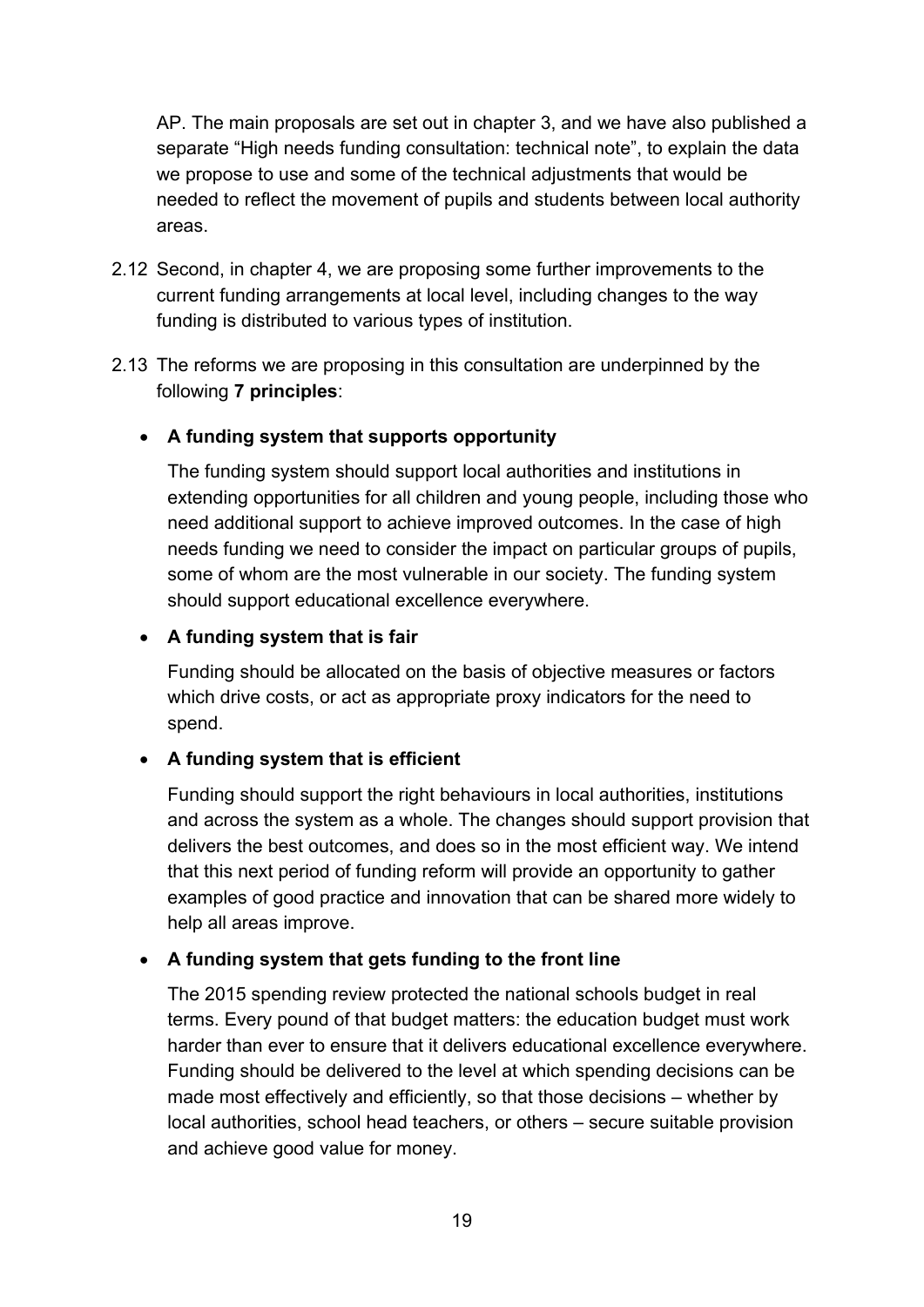#### • **A funding system that is transparent**

Funding calculations should be easy to understand and justify. There should be more transparency in the way that funding is allocated, at each level. It should be clear why a local authority or institution is funded the way it is. In a system that relies on local assessment and decisions about how needs are met – mainly taken at institution or local authority level – it is not necessary or desirable to have complete consistency across the country. Local authorities, working with parents, schools and other providers, will devise different approaches that reflect not only the diverse needs of children and young people with SEN and disabilities, but also some variation in local circumstances. But we should move towards funding each local authority on an objective basis that reduces the extremes of local variation, and make sure that we do so in an open and transparent way.

#### • **A funding system that is simple**

Funding streams should be combined as far as possible, and formulae should not be too complex but reflect relevant factors; although we should be mindful of the need to balance simplicity with accuracy.

#### • **A funding system that is predictable**

A smooth transition to new funding levels is essential. Funding changes from year to year should not be too great or unpredictable, so that local authorities and institutions can plan ahead and manage changes. It is important that they look ahead and plan for future needs, whilst making sure that they do not disrupt the provision for existing pupils and students. We are proposing changes that would in some cases take some time to be fully implemented, and are more about shaping provision for future cohorts of children and young people.

#### **Question 1**

Do you agree with our proposed principles for the funding system?

2.14 For some local authorities and institutions, the degree of change will be more significant than for others. In any redistribution of funding there will be some who receive more funding and others who will need to manage with less funding than they are used to receiving. This will be challenging at a time when authorities and institutions are balancing other cost pressures. Help will be available in the form of funding for infrastructure changes and other restructuring necessary to reduce ongoing revenue costs. A range of additional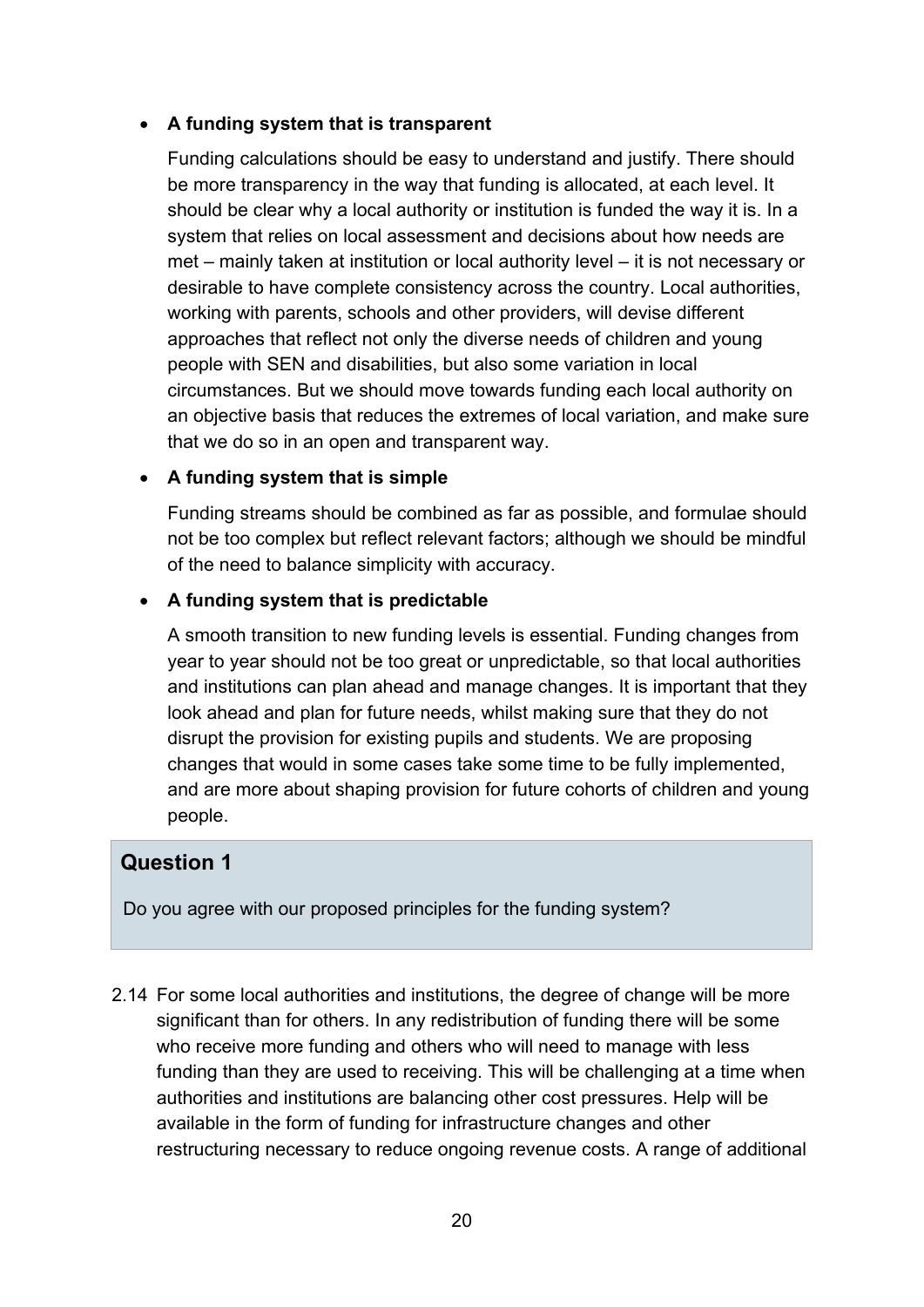guidance and support will also be made available to help local authorities and schools make best use of the funding they have.

2.15 We recognise that this will be a major change for some local authorities, and will need to be carefully phased in over a number of years. We believe it would be counter-productive to force change too quickly: we acknowledge the value of existing provision and the importance of avoiding disruption to pupils and students in that provision.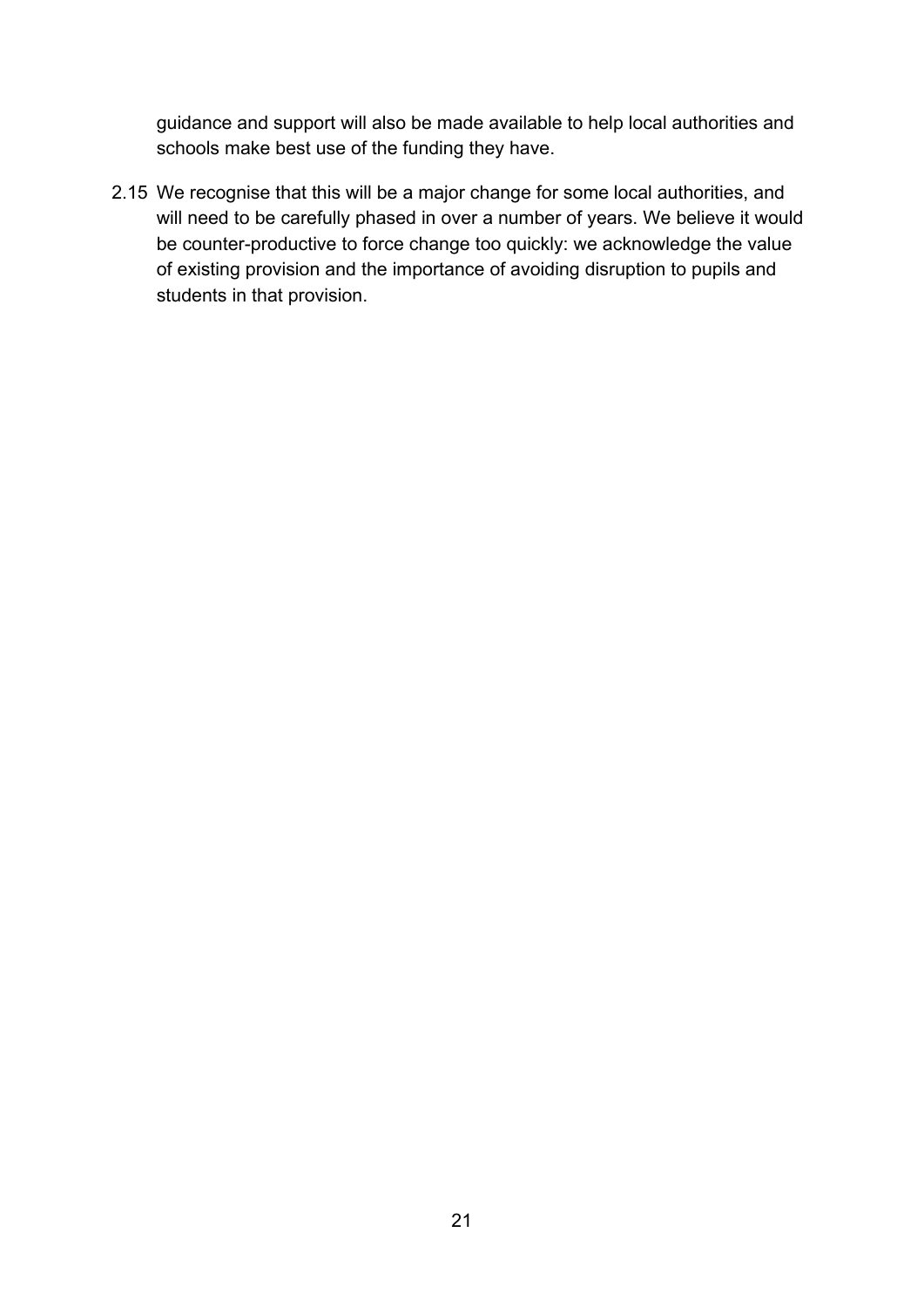## <span id="page-21-0"></span>**Chapter 3: Distribution of high needs funding to local authorities**

## <span id="page-21-1"></span>**Structure of the high needs funding system**

- 3.1 Per-pupil costs for children and young people with high needs vary considerably, because of the wide range of needs that the high needs arrangements cover, and the different kinds of support required. The statutory EHC assessment process is designed to bring teachers, SEN co-ordinators (SENCOs), educational psychologists and other professionals together with parents, so that EHC plans can be produced, specifying the outcomes that are sought for each individual child, based on their individual needs and characteristics.
- 3.2 Local authorities have an important dual role. They are responsible both for assessing individuals' SEN and for commissioning provision to meet those needs. They are also responsible for making best use of the resources in the high needs budget. This is in line with the Government's policy of delegating decision-making to the lowest possible level, whereby local authorities and individual institutions are responsible for determining how best to meet SEN, and using their resources appropriately. In managing the statutory assessment and planning process, it is important that decisions taken as a result represent an efficient use of resources. We are therefore proposing a system that continues to distribute the majority of high needs funding to **local authorities** rather than directly to schools and other institutions.

#### **Question 2**

Do you agree that the majority of high needs funding should be distributed to local authorities rather than directly to schools and other institutions?

- 3.3 Some have argued that high needs funding should be tied directly to the statutory assessment and planning process. This process, however, is not intended to pin down with absolute precision the inputs, and therefore the resources, required to achieve the desired outcomes: that is the job of the teachers and other professionals working day-to-day to ensure that every child and young person achieves to their full potential.
- 3.4 Although it would be possible to link high needs funding to the number of statements of SEN and EHC plans which local authorities have issued, we do not propose to do so. We want to avoid creating perverse incentives to identify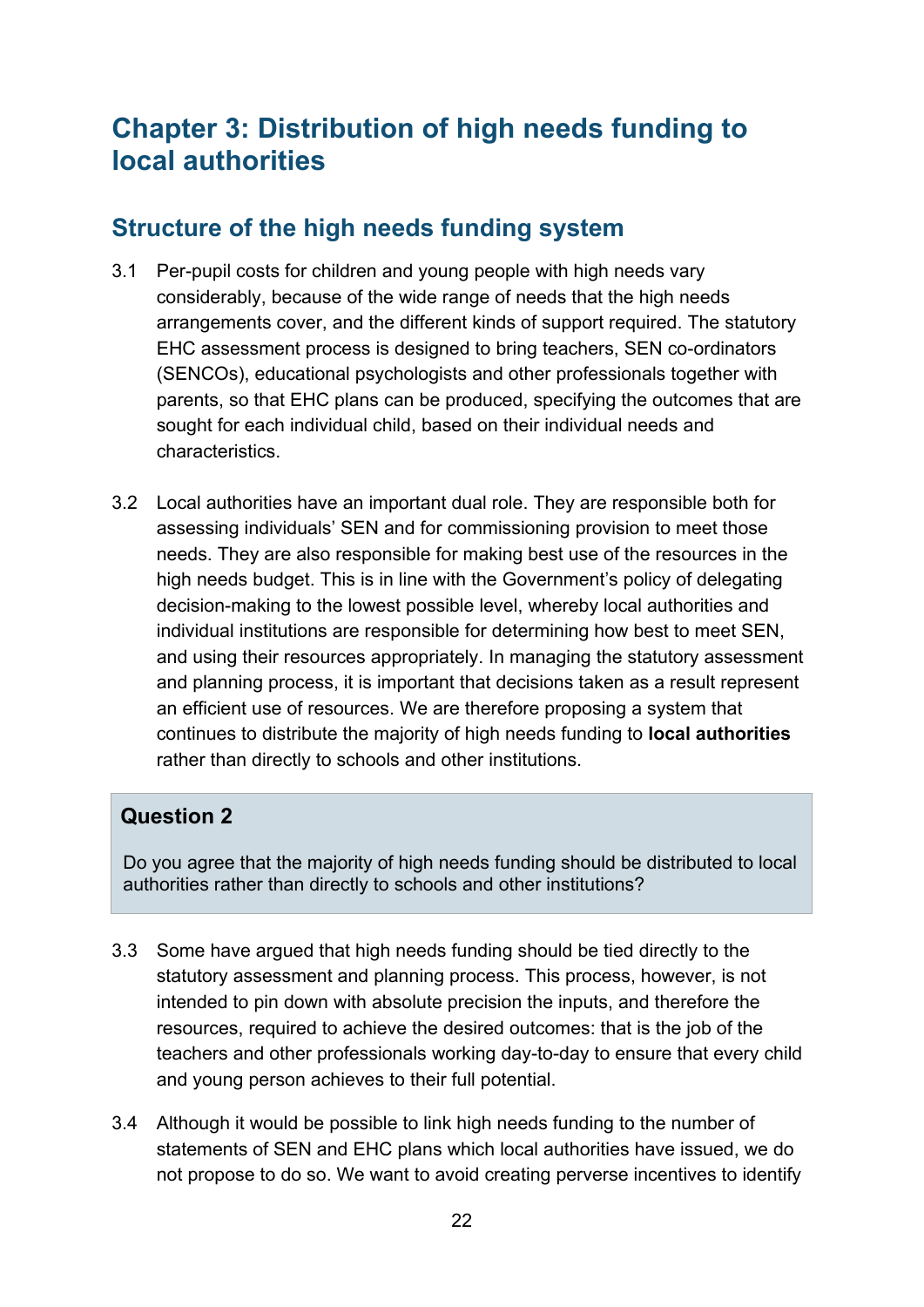a higher level of need amongst children and young people than is appropriate, in order to attract more funding. In addition, local authorities can provide high needs funding without going through the statutory assessment process (for example to meet urgent need) and we do not wish to remove this discretion. We are therefore proposing a high needs formula that is based on **proxy measures** of need, not the assessed needs of individual children and young people.

#### **Question 3**

Do you agree that the high needs formula should be based on proxy measures of need, not the assessed needs of children and young people?

## <span id="page-22-0"></span>**High needs formula design**

- 3.5 Our starting point for the design of the formula has been the research and analysis carried out by Isos. They carried out extensive analysis to determine which, of a large number of possible indicators and shortlist of 24, had the potential to be the most powerful predictors of SEN and disability. This analysis enabled them to identify two possible preferred options: a formula with 9 indicators and one with 5.
- 3.6 On balance they proposed a national to local authority distribution of high needs funding through a formula composed of 5 factors, as it would be easier to understand and implement, and could be updated as population and demographics changed. The 5 factors relate to health, disability, low attainment and deprivation. We have looked carefully at the results of the analysis carried out, tested it against our overall objectives for simplicity and transparency, and are now proposing a variant of the 5 indicator formula.
- 3.7 Isos reported that for some of the indicators there were alternatives that could be considered without compromising the strength of the correlation. Accordingly, we have considered these, whilst ensuring that the factors remain relevant, that they correlate with appropriate measures of need, and that the data are available and accurate enough. And we have looked at how the movement of pupils and students with high needs who live in one area, but attend school or college in another, might also be reflected in a formula, as well as how geographical cost differences should be taken into account. We have also made specific formula proposals for the elements of high needs funding that cover AP.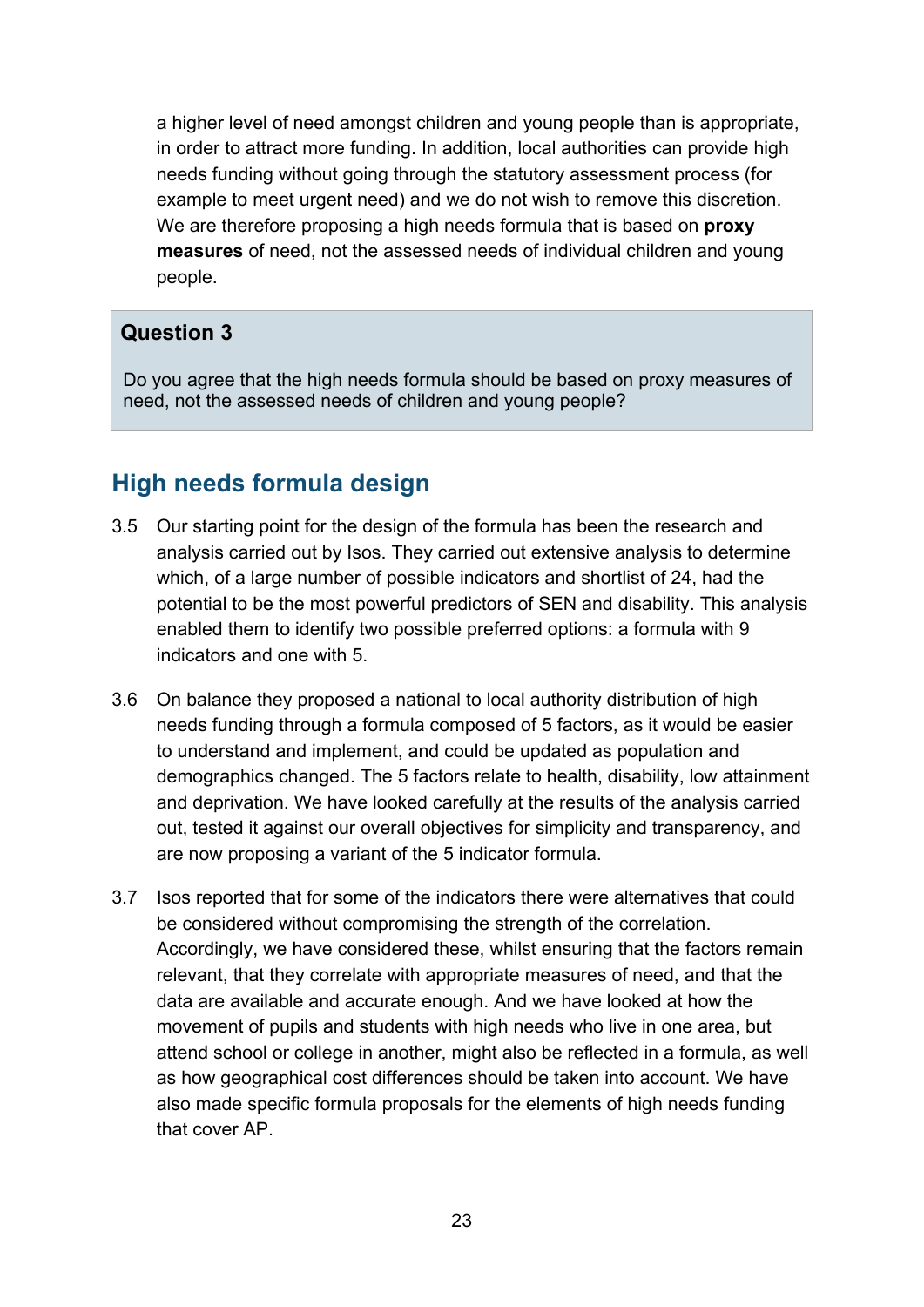3.8 Our conclusions are set out below, with more detail in the separate technical note included with this consultation. Figure 4 below provides an overview of our proposals for the main formula factors.



**Figure 4: Illustrates the main formula factors that would be in the proposed formula**

#### <span id="page-23-0"></span>**SEN and disability funding**

- 3.9 The proxy indicators that Isos proposed for a high needs formula, based on their correlation, individually and in combination, with various measures of need relating to SEN and disabilities are:
	- a. an indicator of low attainment, reflecting that there is a strong correlation between some forms of SEN and low attainment;
	- b. two indicators relating to children's health and disability, given that need for extra support often relates to physical or mental ill-health or the level of disability; and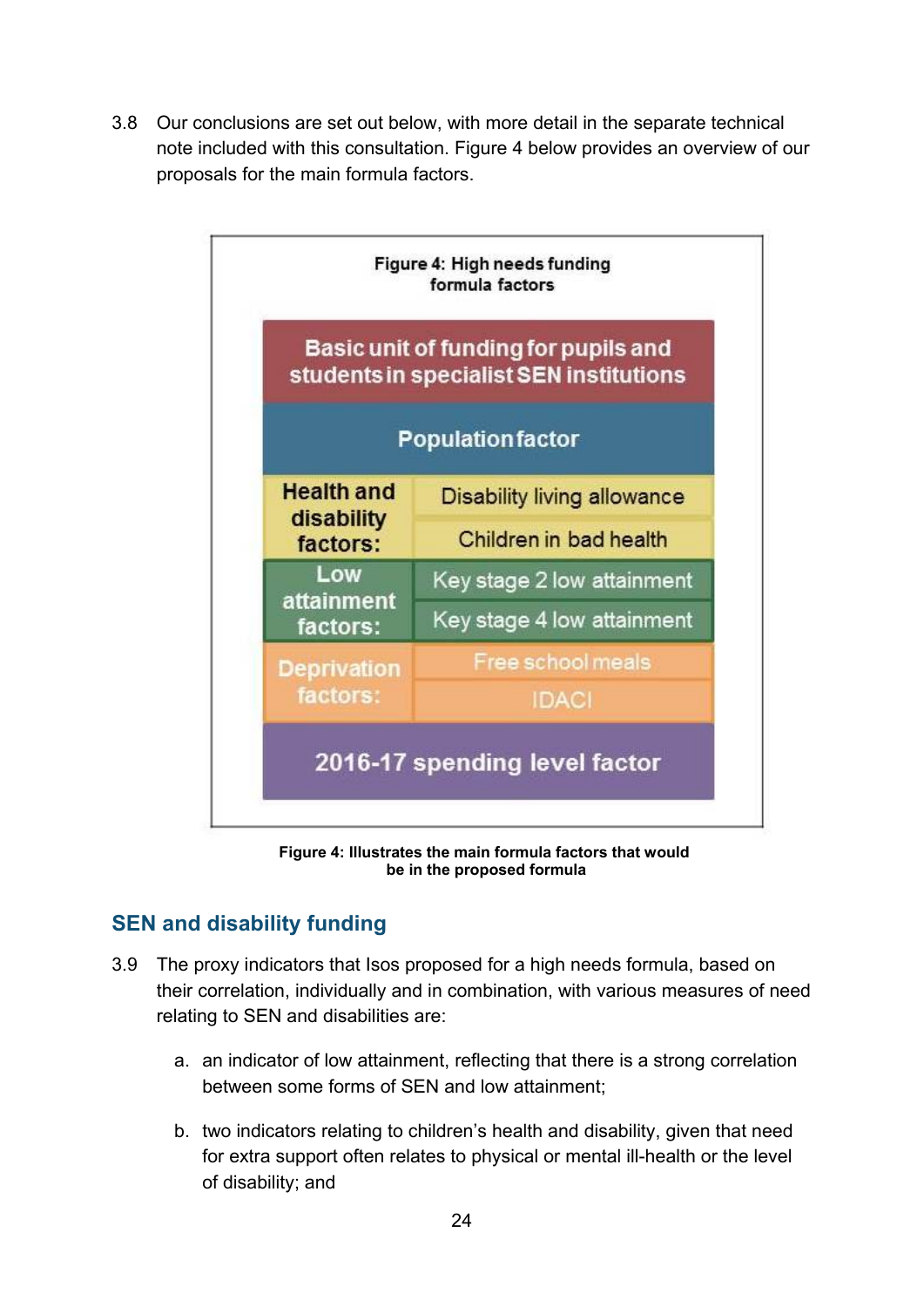c. two indicators relating to deprivation.

#### **Low attainment**

3.10 There is a strong correlation between low attainment and SEN, which is why low attainment data is often used in local schools funding formulae as a proxy indicator for SEN.



#### **Figure 5: shows, nationally, the attainment of children with statements of SEN or EHC plans at the end of key stages 2 and 4, compared with the attainment of those without statements or plans**.

Sources: Department for Education, ['National curriculum assessments at key stage 2: 2015 \(revised\)',](https://www.gov.uk/government/statistics/national-curriculum-assessments-at-key-stage-2-2015-revised) December 2015 Department for Education, ['Revised GCSE and equivalent results in England: 2014 to 2015',](https://www.gov.uk/government/statistics/revised-gcse-and-equivalent-results-in-england-2014-to-2015) January 2016

- 3.11 Isos proposed using a key stage 4 indicator the number of pupils not achieving 5 A\*-C grades at GCSE. They argued that using two attainment indicators, at the end of key stage 2 and 4, did not add much to the formula. However, as the data sets for these indicators are readily available and regularly updated, we think that it would be more understandable to use both primary and secondary indicators.
- 3.12 We also think that a lower level of attainment is more likely to correlate with pupils with high needs, for example those not achieving 5 A\*-G GCSEs. Of those pupils not achieving 5 A\*-C GCSEs, 10% have statements of SEN or EHC plans; and of those not achieving 5 A\*-G GCSEs, 37% have SEN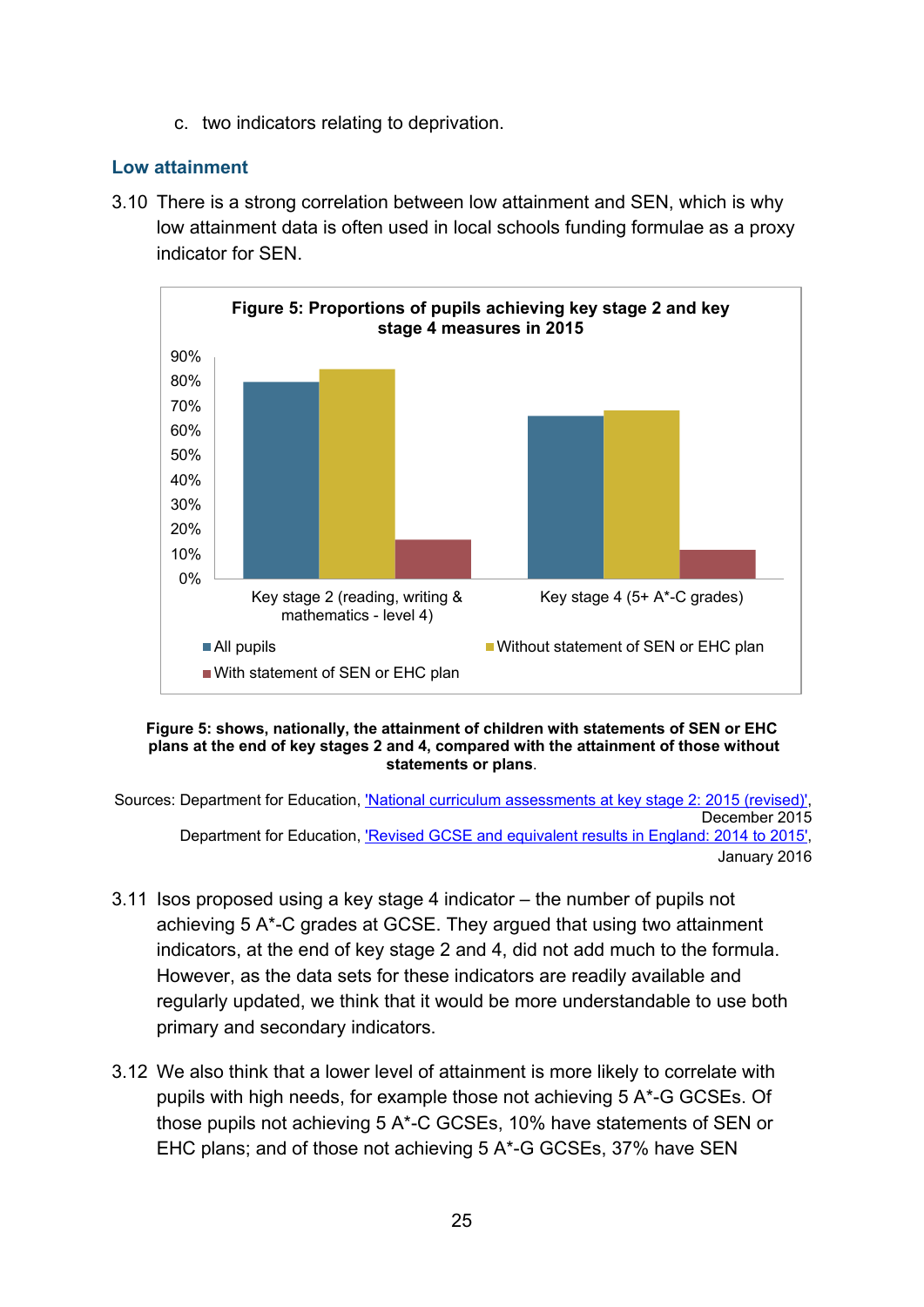statements or EHC plans<sup>[6](#page-14-3)</sup>. This increase in percentage shows that the lower level of attainment would be a better indicator of those pupils with high needs.

- 3.13 We therefore propose to use pupils **not achieving level 2 in reading** at the end of key stage 2 (the skill that is most likely to hold children back from attainment in other areas such as writing or maths) and pupils **not achieving 5**  A<sup>\*-</sup>G GCSEs at key stage 4, or equivalent standards as changes are made.
- 3.14 The precise low attainment data that will be available, and the level which would trigger additional funding, will change as reforms to accountability and assessment policy take effect. For example, the key stage 2 factor would need to reflect the new key stage 2 tests and increase in the expected standard which is due to take effect this year. We will publish further proposals for revising this factor in due course.

#### **Health and disability**

3.15 Isos suggested that we use "children not in good health" population census data and disability living allowance (DLA) data as indicators of health and disability. Their research found that these added more within a combined group of 5 low attainment, heath and disability and deprivation indicators than other alternatives such as low birth weight data. We have concluded that the **children not in good health** and **DLA** indicators provide a good correlation with the health and disability aspects of SEN, and should form part of the formula.

#### **Deprivation**

3.16 Isos' analysis showed that there is also a correlation between areas of deprivation and high levels of need relating to SEN. Eligibility for free school meals (FSM) is used in local schools funding formulae and in the allocation of pupil premium grant as a deprivation indicator, and is one of the indicators proposed by Isos. They also suggested using the children in poverty indicator, while noting that the income deprivation affecting children index (IDACI) measure used in local schools formulae was, at the time of their research, still based on data from 2010. We propose to use both FSM and IDACI in the schools national funding formula.

<span id="page-25-0"></span><sup>6</sup> Department for Education, ['Revised GCSE and equivalent results in England: 2014 to 2015',](https://www.gov.uk/government/statistics/revised-gcse-and-equivalent-results-in-england-2014-to-2015) January 2016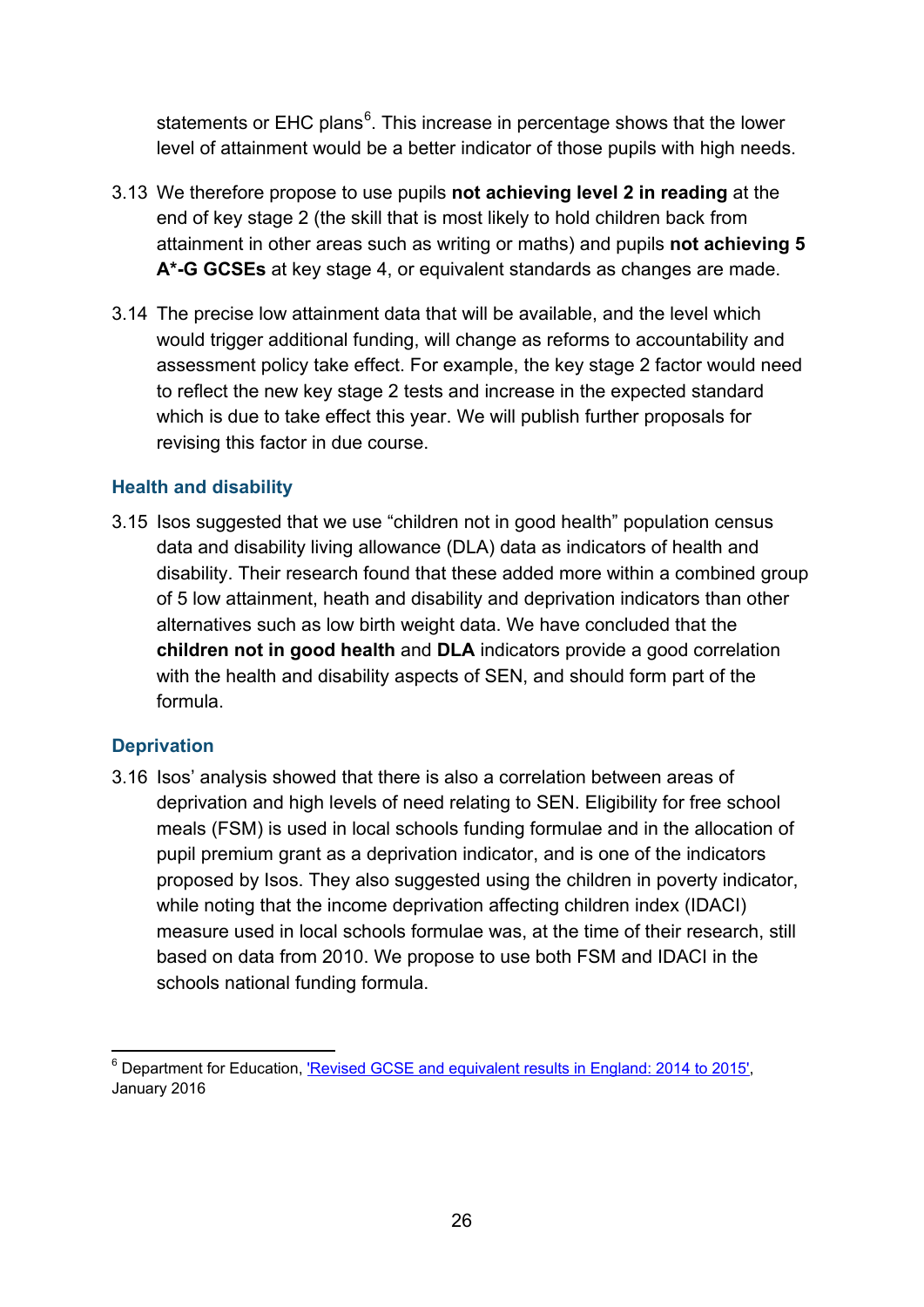- 3.17 Pupils with high level SEN are twice as likely to be eligible for (and claiming) FSM as other pupils. The latest published statistics indicate that 32% of pupils with statements of SEN or EHC plans are eligible for FSM. This compares to 15% of the overall pupil population that is eligible for  $\text{FSM}^7$  $\text{FSM}^7$ . We have also taken into account the fact that the IDACI measure has recently been updated, since Isos reported.
- 3.18 We are therefore intending to use two deprivation measures: one would be **pupils eligible for FSM**, and the second the updated **IDACI** measure. This aligns with the deprivation factors being proposed for the schools national funding formula.
- 3.19 We consider the Ever6 FSM measure (identifying all pupils who have been eligible for FSM at any time in the last 6 years) to be the most appropriate pupil-led measure of deprivation for a school level distribution formula. As the high needs formula would use FSM data to reflect the overall characteristics of an area rather than an individual school, and given the strong correlation between Ever6 FSM and the latest FSM data at area level<sup>[8](#page-26-0)</sup>, it would be simpler for a local authority level distribution to be based only on the cohort of pupils eligible for FSM at the time of the relevant school census.
- 3.20 The parallel schools national funding formula consultation includes a discussion of changes that may be needed to the way that IDACI is used to distribute funding (see chapter 2, paragraphs 2.18 to 2.22). We would adopt the same broad approach for both high needs and schools formulae.

#### **Other factors**

- 3.21 We are also proposing to include a substantial child population factor to reflect that within any size of population there is a minimum number of children and young people with high-level SEN and disabilities. Apart from in 2 London local authorities, the percentage of all pupils with a statement of SEN or EHC plan is never less than  $1\%$ <sup>[9](#page-26-1)</sup>.
- 3.22 We propose to include a factor based on the **number of children and young people in the 2 to 18 age** range (as the age group most likely to be supported

<sup>&</sup>lt;sup>7</sup> Department for Education, '*Special educational needs in England: January 2015'*, July 2015<br><sup>8</sup> We have analysed the following FSM and Ever6 FSM data sets and at local authority level there is a

<span id="page-26-0"></span>very strong alignment between the two rates – e.g. a simple regression analysis across the 150 LAs shows that almost 97% of the variation in Ever6 numbers can be explained by the FSM numbers – which means that there would be no significant difference if either set was used as a formula factor for distribution of high needs funding to local authorities. Sources: Education Funding Agency, ['Pupil](https://www.gov.uk/government/publications/pupil-premium-2015-to-2016-allocations)  premium: funding allocations 2015 to 2016", January 2016; and Department for Education, Schools, pupils and their characteristics: January 2015', July 2015

<span id="page-26-2"></span><span id="page-26-1"></span>Department for Education, ['Special educational needs in England: January 2015'](https://www.gov.uk/government/statistics/special-educational-needs-in-england-january-2015), July 2015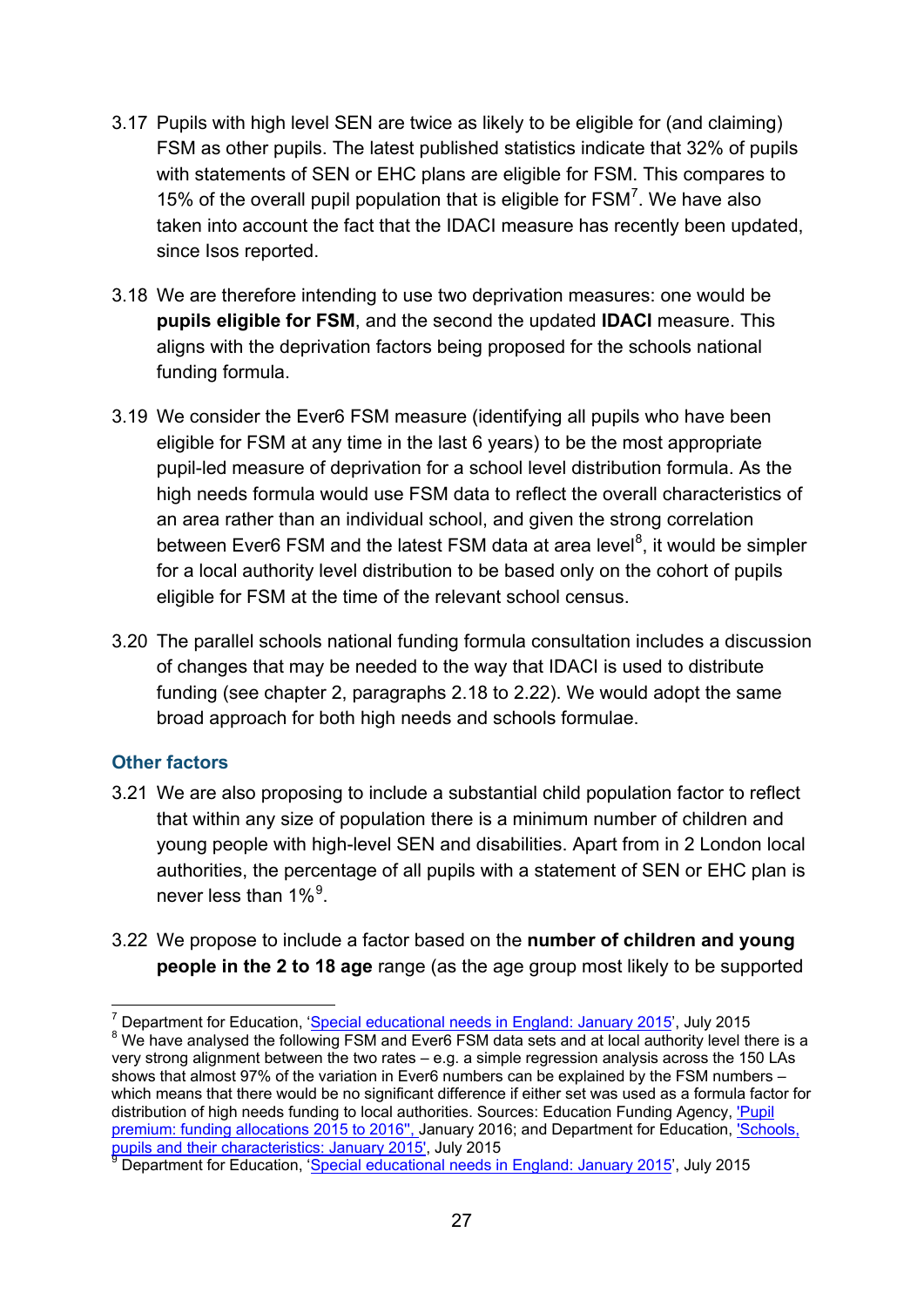from the high needs funding, and given that childcare and educational participation in the 0 to 2 and 19 to 25 age ranges is likely to be much less). Increases in population from year to year would be reflected in increases in allocations to local authorities under the formula.

- 3.23 All the above factors relate to children and young people with high needs resident in the local authority area, as the majority of high needs funding is allocated by authorities for these residents. Isos rightly identified that we would need to carry out some more detailed modelling, because some of the high needs funding allocated to local authorities is used by those authorities to fund the schools in that authority, irrespective of where the pupils come from. Indeed, many of the concerns about the current system raised by local authorities have arisen because of this dual purpose – some funding that is based on where the child or young person lives, and other funding that is for institutions – and the lack of clarity about the adjustments necessary.
- <span id="page-27-0"></span>3.24 We are therefore proposing to include a formula factor that provides each local authority with a **basic pupil/student entitlement** amount for each child or young person in a special school, special academy or special post-16 institution that is funded from the high needs funding block. This would be at a similar level to the pre-16 pupil-led funding that local authorities are allocated for their mainstream schools and academies, and the basic entitlement that schools and colleges receive through the post-16 national formula. The remainder of the £10,000 per place funding for institutions would be provided from within local authorities' total high needs funding allocation, continuing the flexibility that we have given them in deciding how many places are to be funded in 2016-17.
- 3.25 This means we would need to make a series of **adjustments** to make sure that the funding allocations were fair to authorities that had more pupils in the places they had funded than the pupils resident in their authority area, or vice versa. In other words, the funding formula would compensate local authorities that were net "importers" of pupils and students from other areas into their schools, academies and colleges. Similarly, the formula would make adjustments in the case of authorities that were net "exporters". Without such adjustments, the formula would not take sufficient account of the different costs of local authorities that were either net "importers" or net "exporters".
- 3.26 The per pupil/student amounts would be determined each year on the basis of pupil and student numbers from the prior academic year. These would be collected through the school census for special schools and academies (in the same way that pupil numbers are determined for the per pupil element of the schools funding formula) or individualised learner record (ILR) for special post-16 institutions. The other adjustments would use the school census and ILR to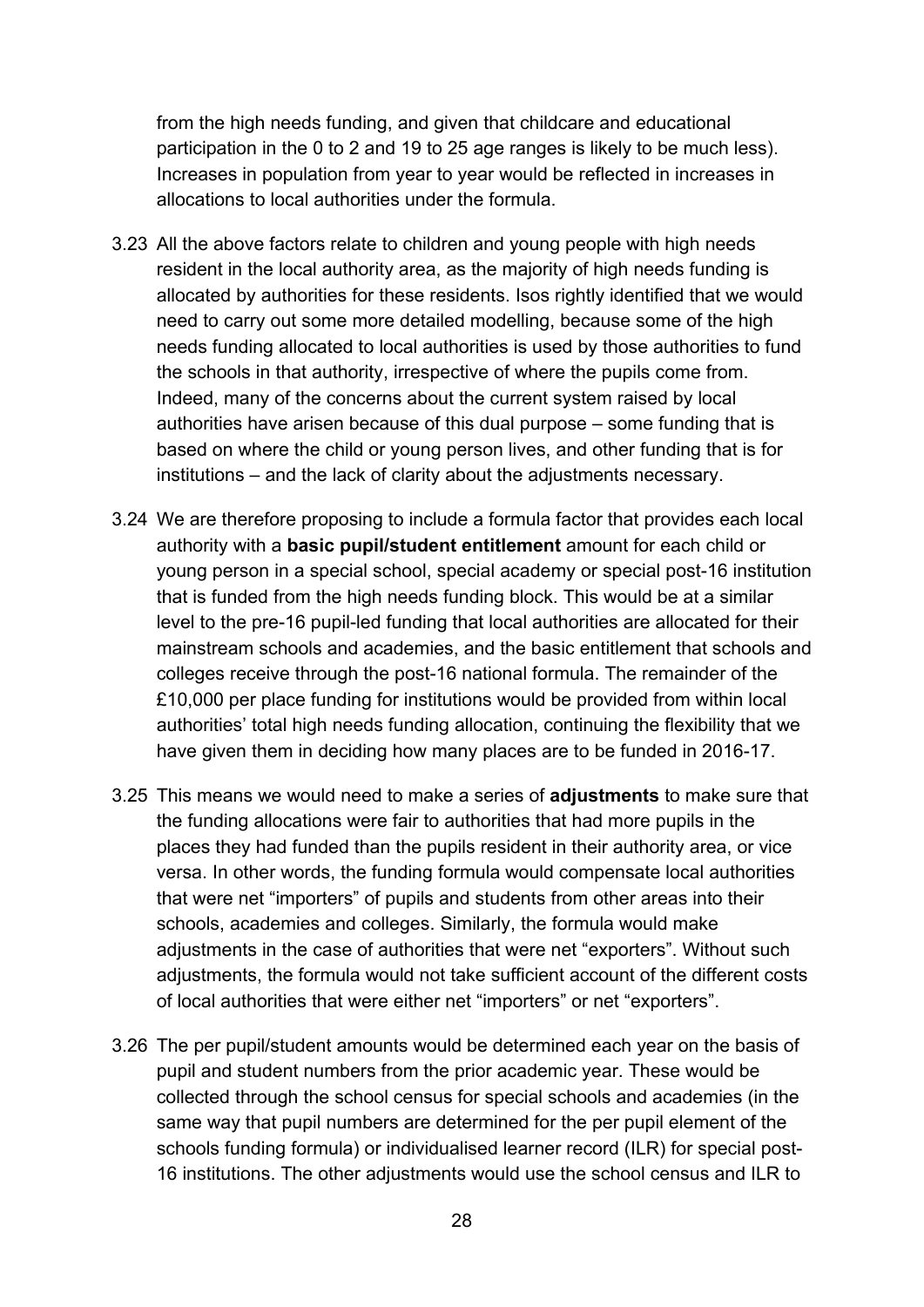identify those pupils for whom the institutions receive top-up funding. More information about these proposed adjustments is set out in the technical note (paragraphs 9-16).

#### <span id="page-28-0"></span>**Alternative provision funding**

3.27 Of the formula factors outlined above, those that are most relevant to AP (excluding hospital education) are overall pupil population and deprivation. Areas with higher proportions of pupils with FSM are likely to have higher proportions of excluded pupils: 0.06% of all pupils have been permanently excluded, but that percentage goes up to 0.18% in the case of pupils eligible for FSM. Similarly the 10% of schools that are in most deprived areas according to the IDACI measure permanently exclude 0.09% of all their pupils, whereas the 10% of least deprived schools exclude 0.04%. We see a similar pattern in the percentage of fixed term exclusions which falls from 4% in the most deprived areas to 2.5% in the least<sup>10</sup>. We therefore propose to use the **population** and **deprivation** factors in the allocation of funding for AP.

#### **Question 4**

Do you agree with the basic factors proposed for a new high needs formula to distribute funding to local authorities?

#### <span id="page-28-1"></span>**Hospital education funding**

3.28 We are exploring the possible use of hospital inpatient data to help inform the distribution of funding for hospital education to local authorities, and in particular to reflect year-on-year changes that impact on the number of children and young people for whom hospital education is provided. A similar method could be used to allocate funding to multi-academy trusts operating hospital schools. For the time being, however, we propose to continue to distribute hospital education funding based on information about local authorities' and academies' **current spending** levels, and any adjustments needed from year to year to reflect changes in hospital provision.

<span id="page-28-2"></span><sup>&</sup>lt;sup>10</sup> Department for Education, ['Permanent and fixed-period exclusions in England: 2013 to 2014',](https://www.gov.uk/government/statistics/permanent-and-fixed-period-exclusions-in-england-2013-to-2014) July 2015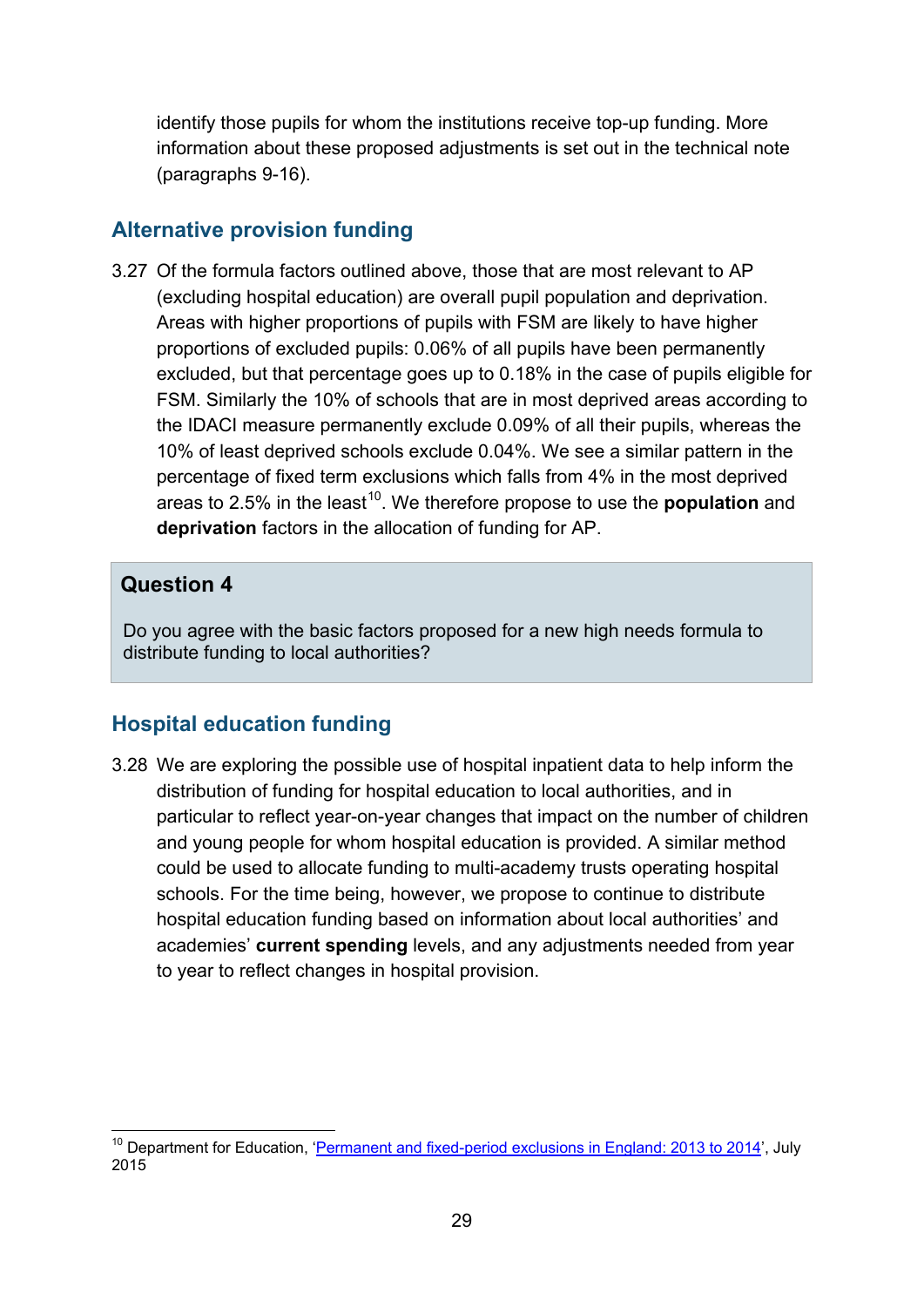#### **Question 5**

We are not proposing to make any changes to the distribution of funding for hospital education, but welcome views as we continue working with representatives of this sector on the way forward.

#### <span id="page-29-0"></span>**Area costs**

3.29 To reflect the higher costs in some parts of the country, we are proposing to use an area cost adjustment in the same way as in the mainstream schools formula. The schools document suggests two possibilities, one of which is based simply on a general labour market cost factor, while the other ("hybrid") includes the relative costs of teachers' pay in particular areas of the country. This is explained in more detail in paragraphs 2.57-2.62 of the schools national funding formula consultation document. For the high needs funding formula we could use the hybrid adjustment set out there. Alternatively, we could introduce a modification to the hybrid adjustment to reflect the different proportions of expenditure on teaching and non-teaching staff in special schools and other specialist provision, to reflect the fact that such settings typically employ more teaching assistants and other non-teaching staff than mainstream schools and colleges. Or we could use the general labour market measure.

#### **Question 6**

Which methodology for the area cost adjustment do you support?

#### <span id="page-29-1"></span>**Managing a smooth transition**

3.30 The bulk of local authorities' high needs funding is for special educational provision for individual pupils and students. In many cases placements are made for a number of years. Sudden changes to high needs budgets could prompt local authorities to make disruptive changes to the support for the most vulnerable children and young people. Introducing changes gradually is a key priority, so that the special provision in existing settings (reflected in current spending levels) can be maintained where necessary. We therefore propose to include an element of current spending on SEN in the national formula, based on **2016-17 planned spending levels**, for at least the next five years, which would give local authorities time to plan and implement infrastructure and other changes in future provision that can benefit children with SEN coming into the system.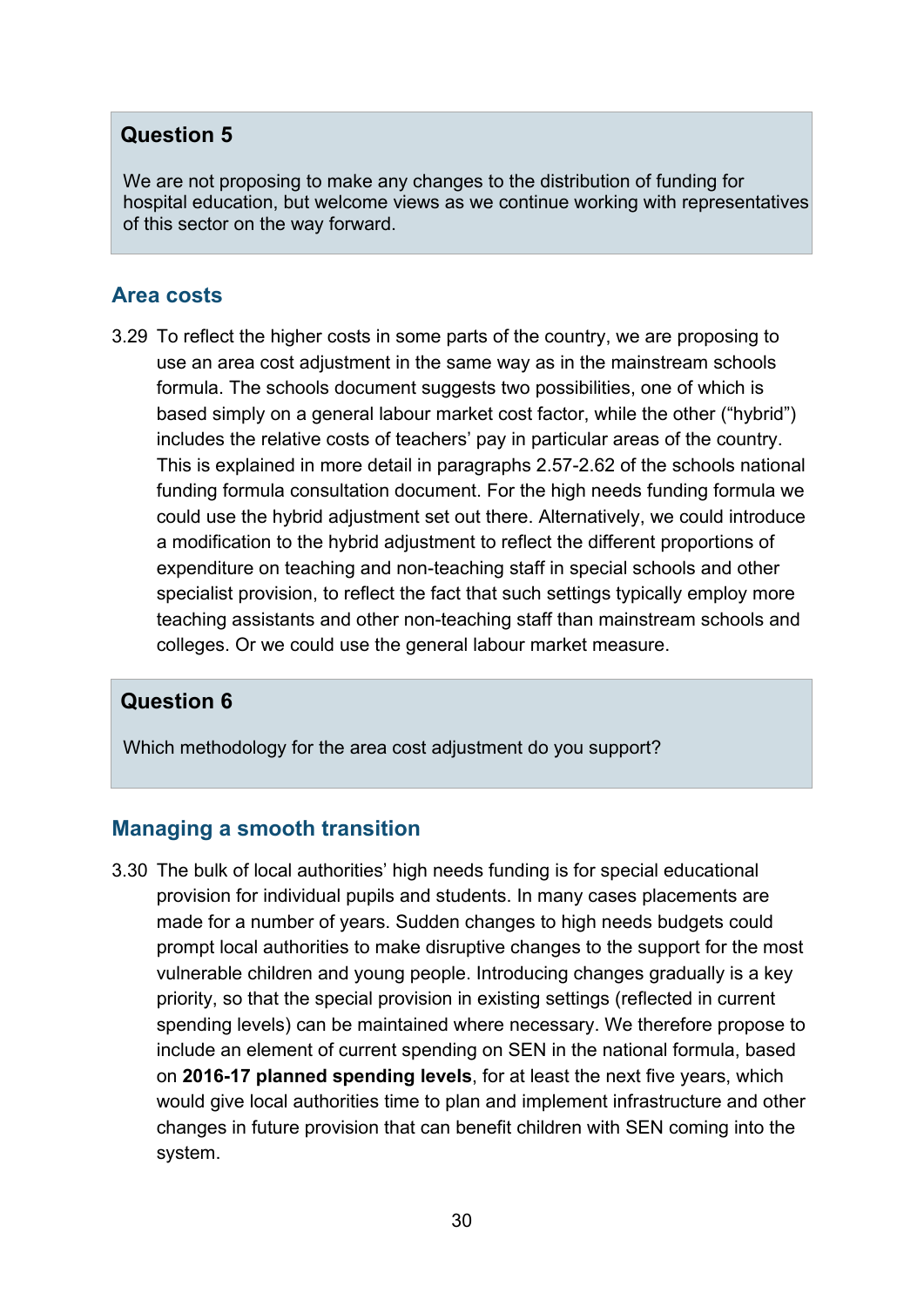- 3.31 At the end of that five year period, we propose to review the formula on the basis of further research on the costs and benefits of different types of provision, the impact of the changes already made, and the further challenges that we might anticipate (e.g. improved medical diagnosis and treatment). This would inform us better before we consider reducing this amount which will by then reflect past spending.
- 3.32 Local authorities have also developed different ways of managing AP: some have delegated much of the funding to schools; others have provided comprehensive central services and pupil referral unit provision for their schools. As we move towards national formulae for schools and high needs, local authorities will need time to discuss the implications of this for the way that AP is organised, and to develop with their schools an improved offer that engages young people and raises standards. We are therefore proposing to include an element of **2016-17 planned spending** on AP for at least the first five years as well.
- 3.33 We intend to carry out an exercise with local authorities during March and April to get an accurate amount of planned spending in 2016-17 on which this factor can be based.

#### **Question 7**

Do you agree that we should include a proportion of 2016-17 spending in the formula allocations of funding for high needs?

3.34 We are also proposing to provide an overall protection that limits any year-onyear reductions for each local authority. There would be an overall **minimum funding guarantee** that would not see local authorities' high needs funding reduced by more than a specified percentage in each year, so that they have time to plan ahead.

#### **Question 8**

Do you agree with our proposal to protect local authorities' high needs funding through an overall minimum funding guarantee?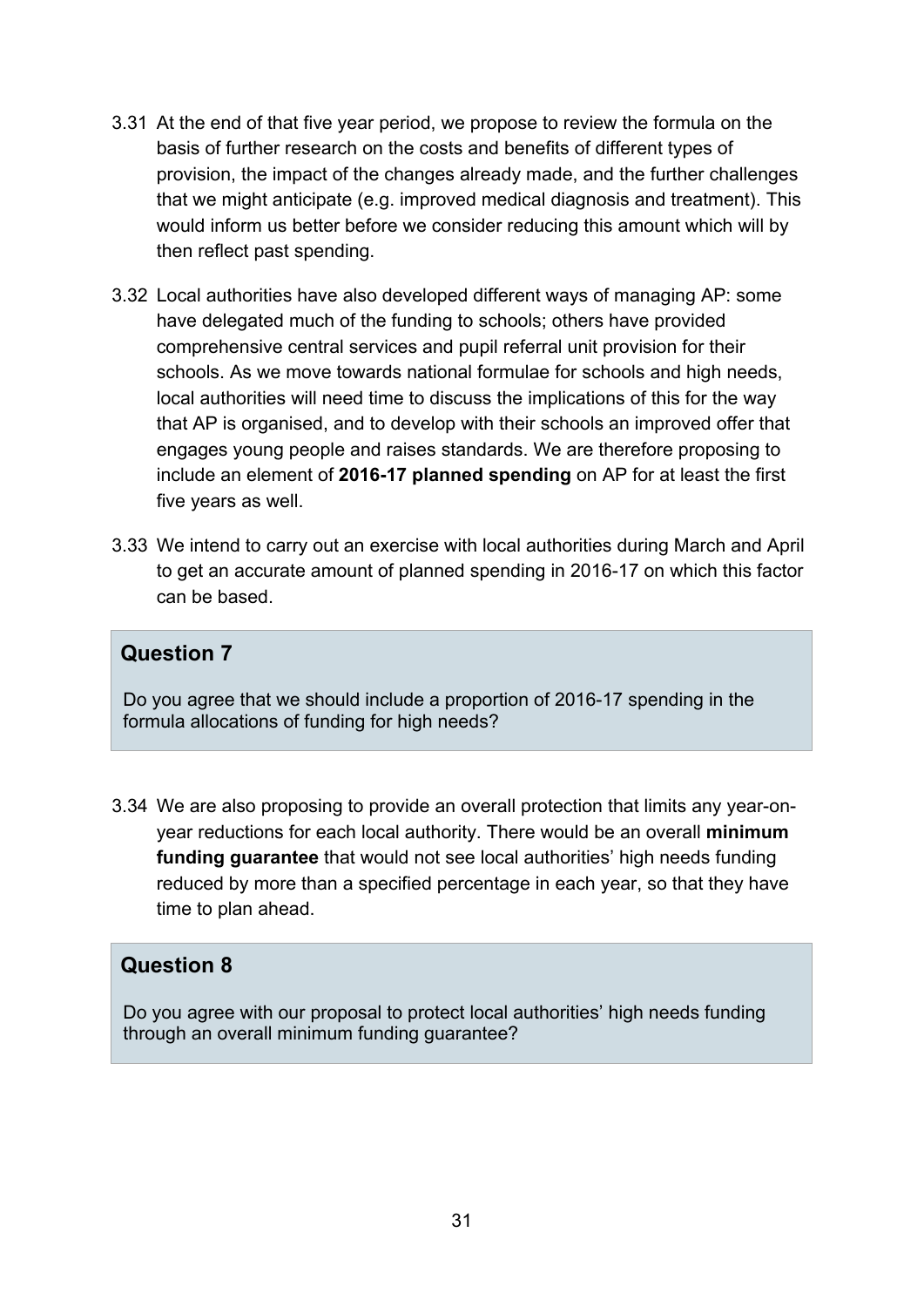## <span id="page-31-0"></span>**High needs formula detail**

3.35 Figure 6 illustrates how a formula based on these building blocks would work. A separate technical note sets out more detail on the definition and source of the data we are proposing to use, how the data would be incorporated into the proposed formula, and how the different elements of the formula work together.



**Figure 6: illustrates how a formula based on these building blocks would work.**

3.36 This first consultation is seeking views on the principles and building blocks of the formula, and the proposed funding formula factors. Taking into account this consultation, and using the most up to date information, we will then consult on proposals for weightings and values for the different formula factors. We will also be able to illustrate the impact on each local authority of allocating high needs funding using the proposed formula, using an agreed 2016-17 baseline with which to compare any new formula allocations. As indicated above, this information will be collected from local authorities during the consultation period.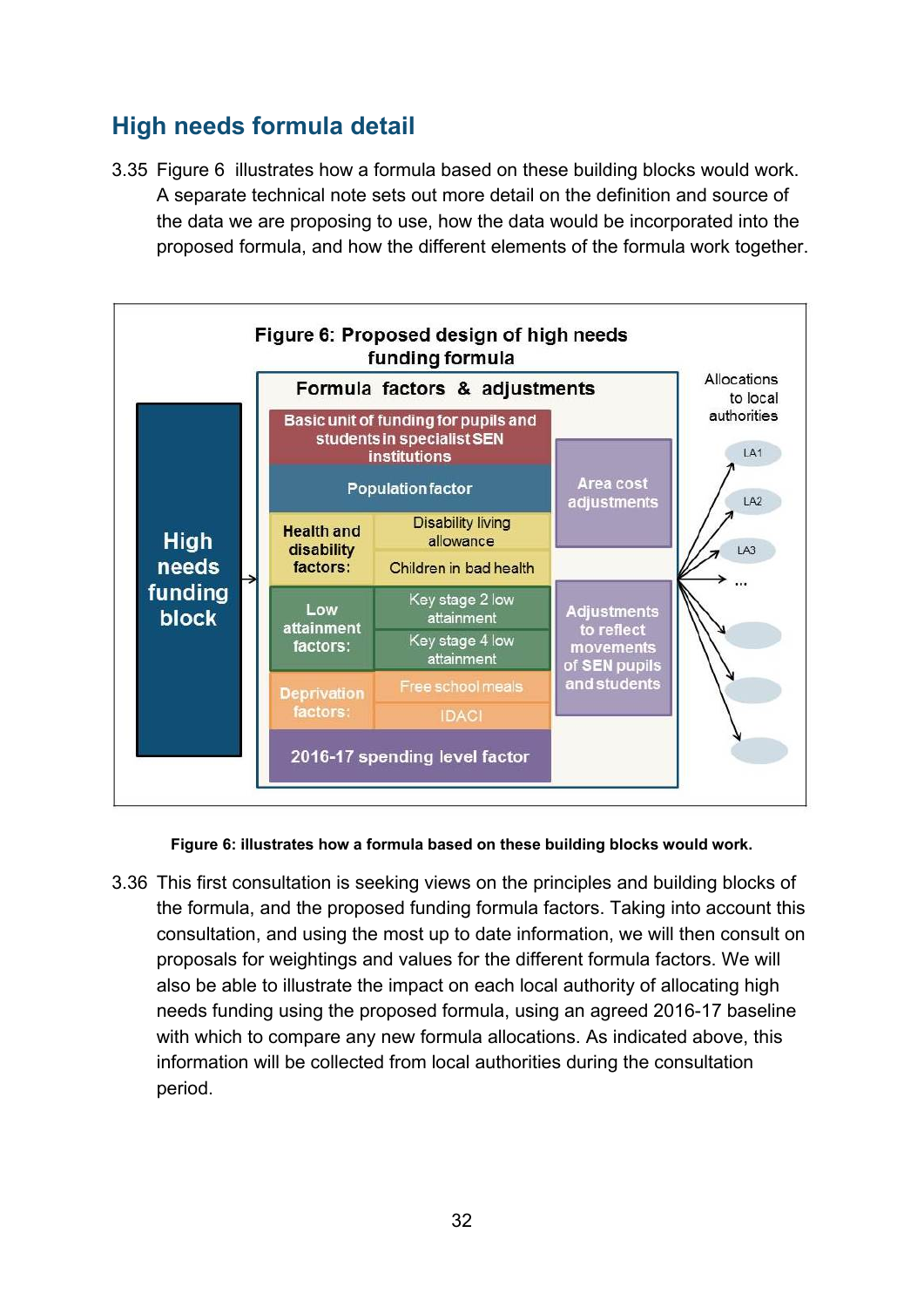## <span id="page-32-0"></span>**Reviewing and developing high needs provision**

- 3.37 Because local authorities use their high needs budget to commission specialist provision, changes to the funding allocated will impact on the services commissioned. In particular, some local authorities will need to consider why in seemingly comparable areas the spending differs without any apparent detriment to the achievement of good outcomes for the children and young people. They will then need to take steps to manage their spending in a way that neither adversely affects the provision for existing pupils with high needs, nor affects the quality of provision for future cohorts. Information about local authorities' historic and current spending levels will help them compare their spending against other authorities with similar characteristics.
- 3.38 Under our proposals for allocating the DSG in future years, the scope for local authorities to move funding from the majority of pupils in mainstream schools to meet the costs of pupils with high needs, as many have done in the past, would be limited, so that schools receive the funding that the national formula identifies for them. This would make it more important for local authorities to understand what is driving their local high needs expenditure levels and how they can control that expenditure without adversely affecting the services to children and young people.
- <span id="page-32-1"></span>3.39 In reviewing the way they fund and commission high needs provision for all ages, it is essential that local authorities work closely with parents and young people. A fundamental principle of the SEN and disability reforms is that services should be co-produced with the parents and young people who use them. The statutory framework gives parents and young people a central role in making decisions about their provision – including a right to request placements at particular institutions. Local authorities need to take account of the resulting demand when developing the local offer of services. Some local authorities will need to make adjustments to reduce their high needs spending. We propose five main forms of **help for local authorities and institutions**, including the scope for significant extra investment that enables them to reduce future costs (an invest-to-save approach).
	- a. Developing new specialist provision to better meet existing pressures and emerging needs. **Capital funding through the free school programme** is already available to support the provision of new SEN provision where it is needed. Regional Schools Commissioners will encourage constructive conversations between local authorities about their need for new provision.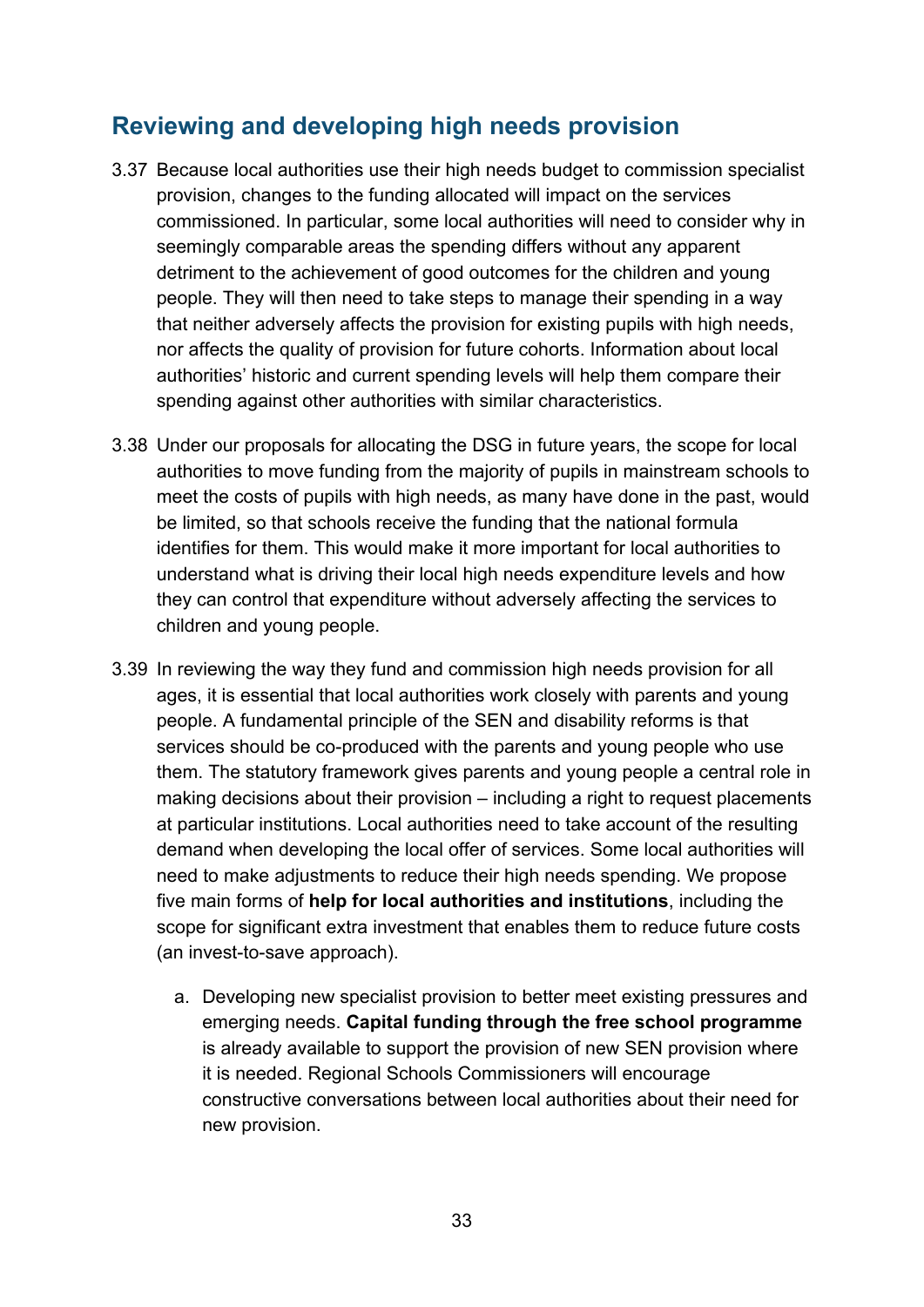- b. We will also make available **capital funding to support the expansion of existing provision,** as well as the development of new schools to create new specialist places. This responds to one of the Isos report proposals that there should be a more explicit process for accessing capital funding to develop new SEN provision where it is needed. At least £200 million will be available, and we will say more about how this will be distributed later in 2016.
- <span id="page-33-0"></span>c. We will promote **collaborative working between local authorities** in regional or sub-regional groups so that they can achieve more effective and efficient commissioning of provision, working in partnership to share administrative functions as well as services and provision. The Isos report proposed that such approaches would work particularly well for the commissioning of places for very high-need low-incidence SEN, but we think that they should extend to other areas as well. We will encourage this activity by identifying and sharing examples of good practice.
- d. Including pupils and students with high needs in mainstream provision can require less funding than that required by smaller institutions offering more specialist provision. We will therefore make **changes to encourage schools and colleges to include pupils and students with SEN** – see the proposals on changes for mainstream schools in [chapter 4](#page-35-0) below, and paragraphs [4.13-4.17](#page-38-0) in particular. In promoting inclusive solutions, we are of course clear that there is no one correct model for children and young people with SEN and disabilities. That is why the statutory provisions allow for decisions to be made on an individual basis, taking account of the child or young person's needs and the preferences they or their parents have expressed.
- e. Finally, we will support special schools, pupil referral units, the equivalent academies and specialist colleges to reduce some of their costs, in order to meet other cost pressures, in the same way that we are encouraging primary and secondary maintained schools and academies to make sure that they are as efficient as possible. Support for schools to manage pressures on their budgets by becoming more efficient and financially healthy already includes:
	- being able to draw on some excellent practice in schools, and a wide range of training and tools offered by organisations in the sector. In a school-led system we believe this peer to peer and other expert support within the sector is one of the best ways to drive improvement;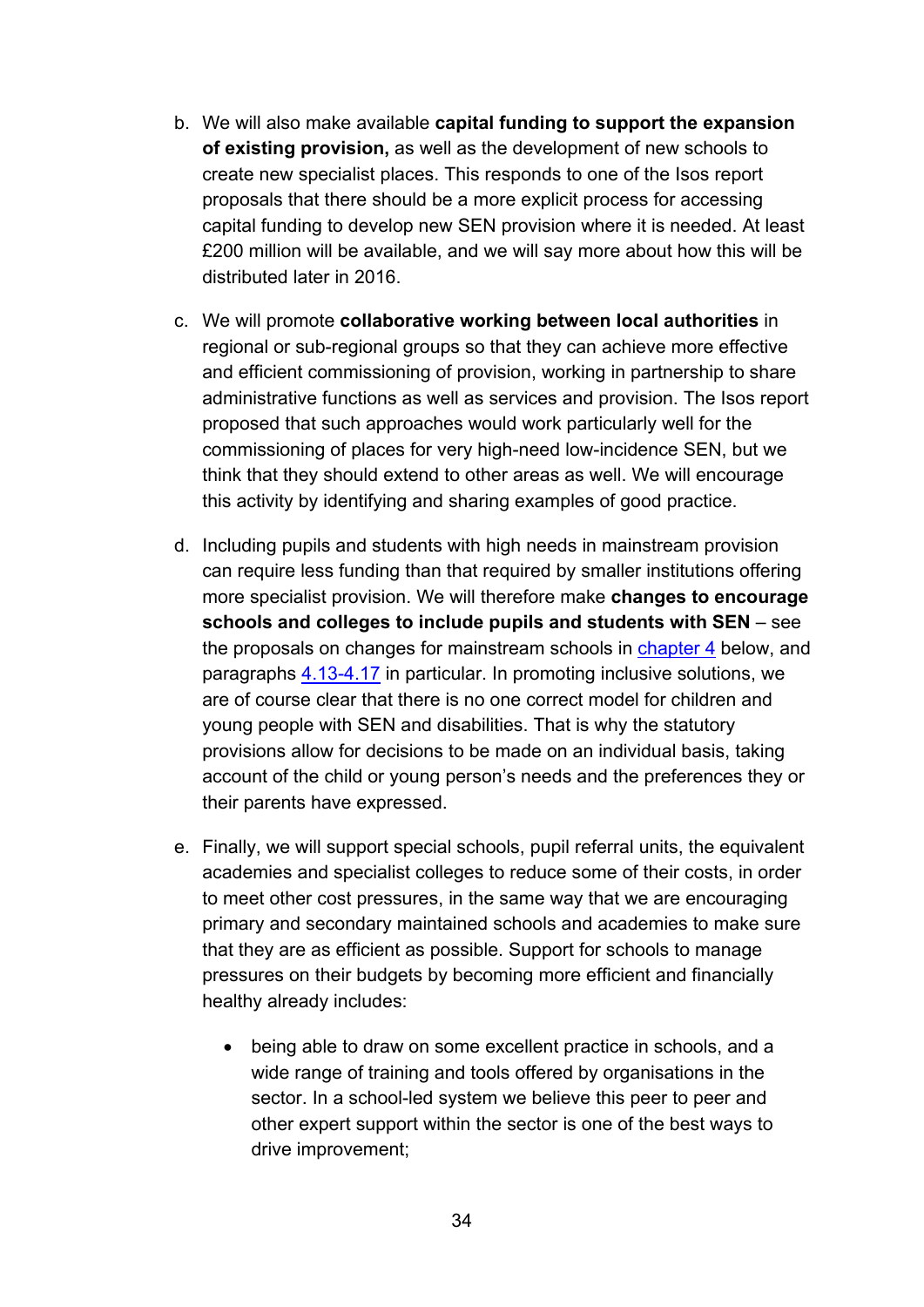• a new collection of support and guidance for schools on GOV.UK $^{11}$ , which has brought together financial health and efficiency information in one place for schools to access. This website also links out to other useful sites, for example Teaching Schools offering financial health advice and support. Not all the tools are applicable to specialist settings, but we will build on this initial package of support, making it increasingly comprehensive in future.

<span id="page-34-0"></span><sup>&</sup>lt;sup>11</sup> Department for Education, ['Schools financial health and efficiency',](https://www.gov.uk/government/collections/schools-financial-health-and-efficiency) February 2016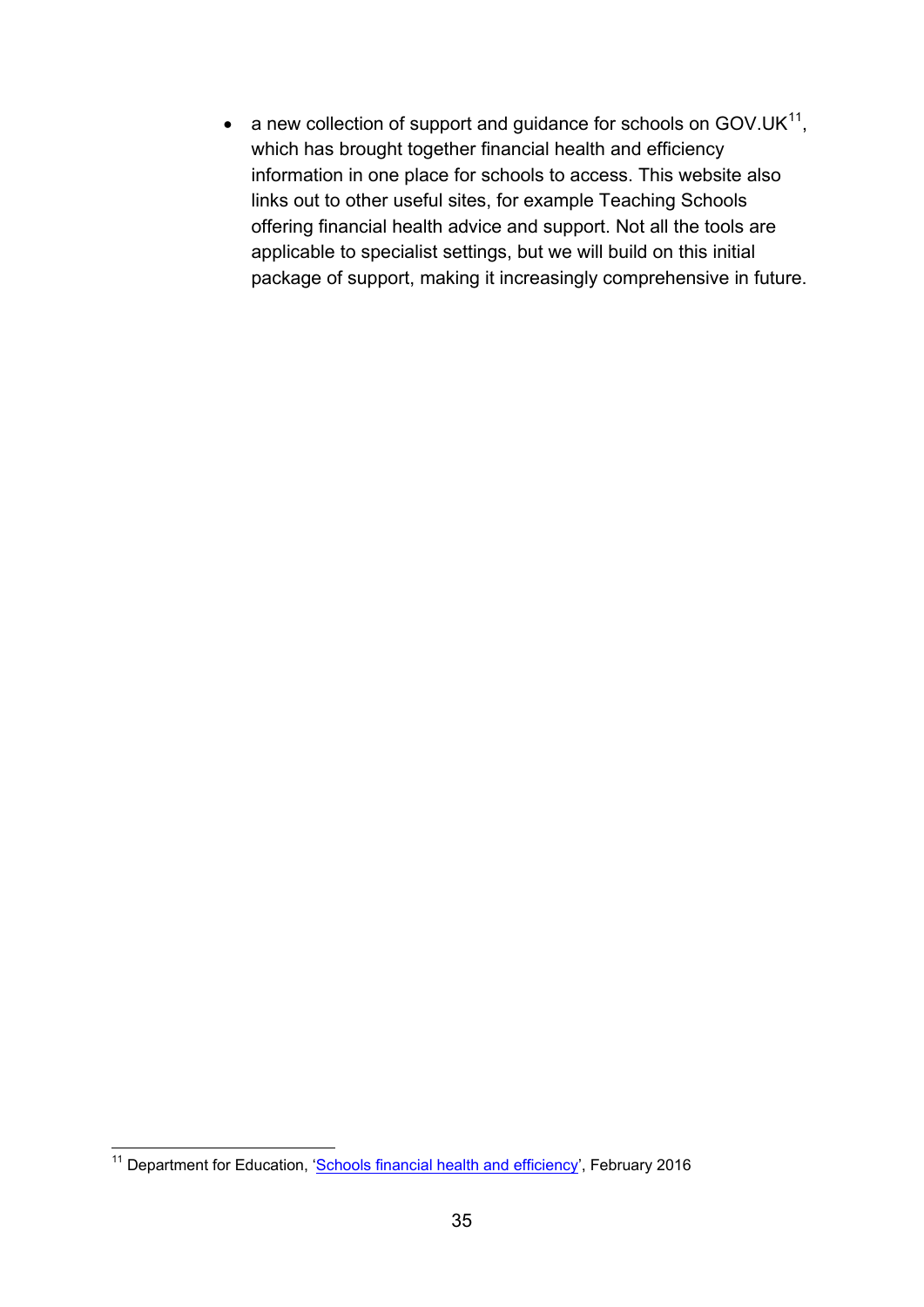## <span id="page-35-0"></span>**Chapter 4: Changes to the way high needs funding supports institutions**

4.1 In this chapter, we set out proposals for improvements to the current funding arrangements at local level, including changes to the ways funding is distributed to mainstream schools, colleges and special post-16 institutions.

## <span id="page-35-1"></span>**Schools**

- 4.2 We are not planning any fundamental changes to the way that schools are funded for their pupils with SEN and disabilities. Mainstream schools will be funded through their mainstream formula, continuing the existing requirement that they meet from their budget the costs of additional support up to £6,000 per annum for all pupils with SEN. Special school places will be funded at £10,000 per place per annum. In all cases top-up funding from the commissioning local authority will be paid to the school in respect of individual pupils with high-level SEN to reflect the costs of the additional support they need in excess of £6,000.
- 4.3 In the following paragraphs we set out some proposed changes to the funding of mainstream schools and academies, and independent special schools. We are not proposing any changes to the funding of maintained and nonmaintained special schools, or special academies.

#### <span id="page-35-2"></span>**Mainstream schools**

4.4 It is important, as noted previously, that mainstream schools play their full part in providing for pupils with SEN, including those with high needs. The Children and Families Act 2014 confirms the general presumption that children and young people with SEN should be educated in mainstream provision unless they have a statement of SEN or EHC plan which specifies more specialist provision. In 2015, 92% of all pupils with SEN were educated in mainstream schools, while 57% of those with statements or EHC plans were in mainstream schools<sup>[12](#page-34-0)</sup>. A review of special educational provision by Ofsted<sup>[13](#page-35-3)</sup> demonstrated that no one model of educational support systematically delivered better outcomes for children and young people than any other. Ofsted found that, with appropriate support, pupils with severe and complex needs were able to make outstanding progress in both mainstream and special schools. What matters is

<span id="page-35-4"></span><span id="page-35-3"></span><sup>&</sup>lt;sup>12</sup> Department for Education, '<u>Special educational needs in England: January 2015</u>', July 2015<br><sup>13</sup> Ofsted, '<u>Inclusion: does it matter where pupils are taught? Provision and outcomes in different</u> [settings for pupils with learning difficulties and disabilities'](http://webarchive.nationalarchives.gov.uk/20141124154759/http:/www.ofsted.gov.uk/resources/inclusion-does-it-matter-where-pupils-are-taught), July 2006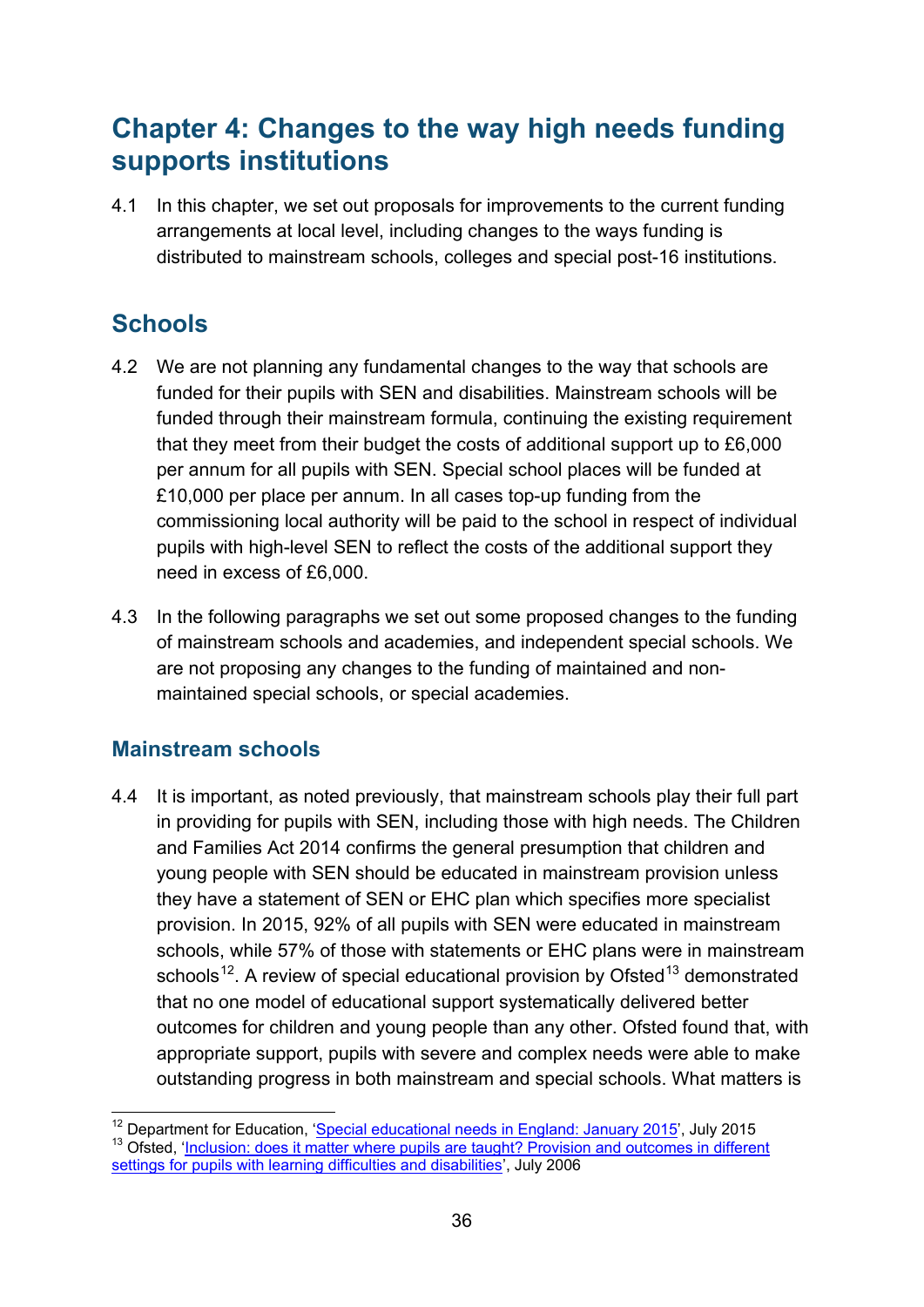the quality of educational provision and quality of teaching, delivering what is right for the individual child, and supporting them to achieve the best outcomes that they can. The high needs funding system should ensure that resources and commissioning arrangements do not present a barrier to pupils with SEN having their needs met in mainstream rather than specialist provision.

#### **Notional SEN budget**

- <span id="page-36-1"></span>4.5 Isos proposed that we should remove the current concept of a notional SEN budget, because local authorities calculate it in very varied ways, the budgets do not necessarily correlate well with the needs in schools, and it is unhelpful for schools to view the amount as the only funding they can use for supporting SEN. At the same time they proposed that more should be done to clarify what mainstream schools are expected to provide for pupils with SEN and disabilities, from their budgets, and argued both that local agreement on this should be published as part of the local offer, and that this should be in the context of a more defined national framework.
- 4.6 We agree with Isos that how local authorities currently calculate their schools' notional SEN budget is varied and not particularly meaningful or helpful for schools. We think that some way of identifying how much of a school's budget might be appropriate to spend on children with SEN could be helpful to schools as they decide on their spending priorities, but it would be better to offer schools guidance and the tools to do this for themselves, rather than specifying that the local authority has to calculate a notional SEN budget for each school. Neither do we think that it would be helpful to try and calculate at national level a notional SEN budget for each school (taking into account that we are consulting separately on a proposal to move from each local authority calculating their schools' funding through a local formula to a national formula that would, after two years, determine the funding for all mainstream schools directly).
- 4.7 We therefore propose to work with SENCOs, school business managers and head teachers to find out how best to help schools decide how much to spend on SEN support, recognising they own and set their budgets. In the meantime we are proposing to retain the current concept of the notional SEN budget.

#### **Local offer**

<span id="page-36-0"></span>4.8 The reforms in the Children and Families Act provide greater local transparency through the local offer of services for children and young people with SEN and disabilities. This gives clarity for parents and young people about a "core entitlement" that mainstream schools can provide. Isos went further and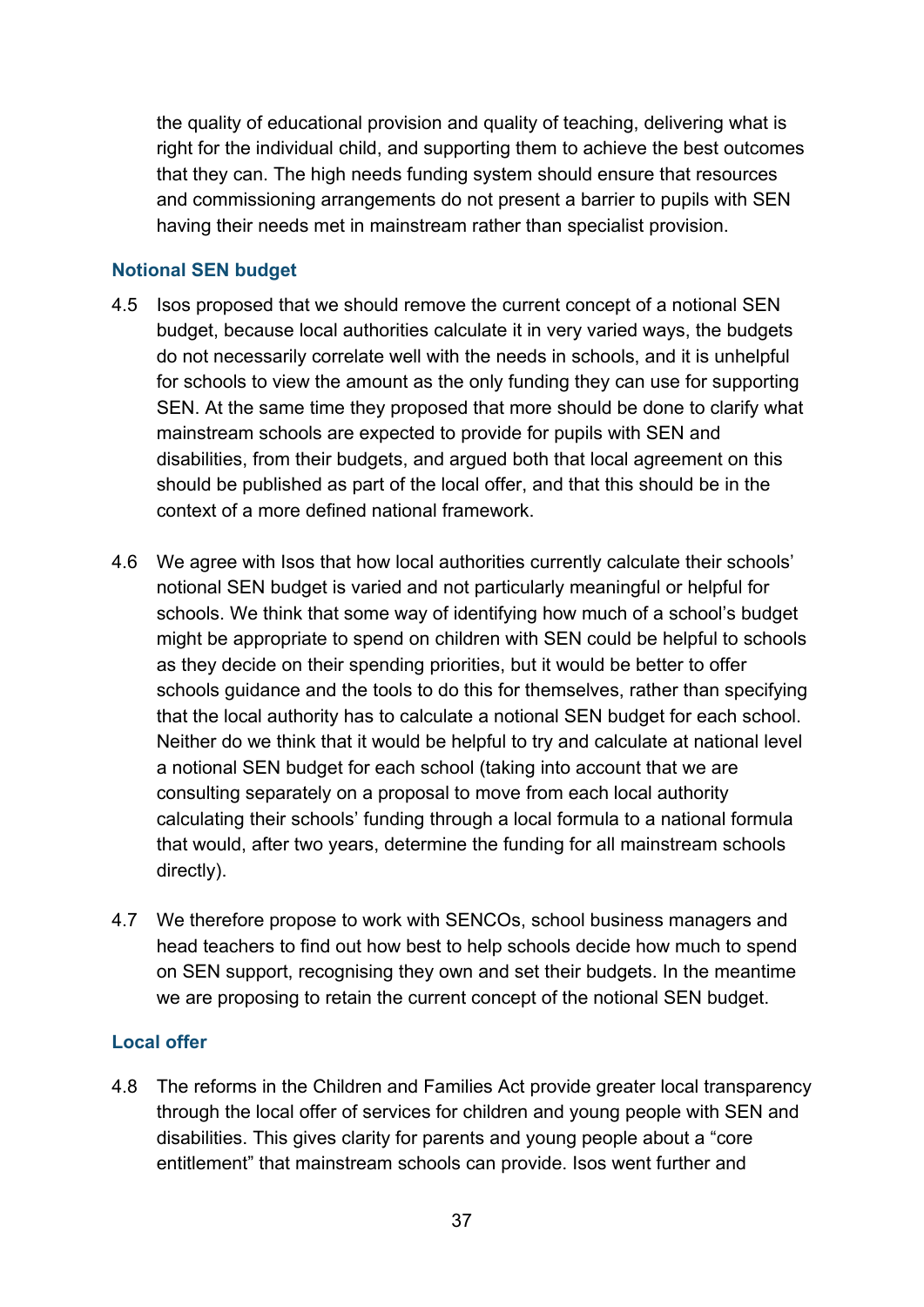proposed national guidelines that would create more consistency in what mainstream schools offer across the country. We are not yet convinced, however, that such guidance would be able to adequately cover the variety of effective SEN provision which schools offer.

4.9 Furthermore, the new SEN and disability system rightly focuses on outcomes for children and young people, and it is therefore important that schools think more about the best way of achieving these, rather than focusing on inputs. Schools should look critically at what their pupils with SEN need, take into account the professional judgement of teachers and other professionals, and decide what kind of support is most appropriate.

#### **Question 9**

Given the importance of schools' decisions about what kind of support is most appropriate for their pupils with SEN, working in partnership with parents, we welcome views on what should be covered in any national guidelines on what schools offer for their pupils with SEN and disabilities.

#### **Special SEN units and resourced provision attached to mainstream schools**

- 4.10 Linked to the proposals in chapter 3 above, we are proposing a small change in the way that special units and resourced provision attached to mainstream schools are funded. Currently these units are funded in exactly the same way as special schools, at £10,000 per place, and the pupils educated in those units are excluded from the calculation of the schools' local formula budget. In future, we propose that they receive the per pupil amounts that would be due to the school (these vary but are in the region of £4,000) by including the pupils in the units within the school's pupil count, plus place funding of £6,000.
- 4.11 This would simplify the mainstream schools formula by avoiding the need for adjustments to pupil numbers where the pupils in the school are part of the unit rather than the mainstream provision. In addition, this change would bring pre-16 funding into line with the way that post-16 students with high needs in these units are currently funded. And it would still enable the local authority to support empty places where they were needed for later admissions to the unit, short term places for children from other schools, or as a way of managing other short term fluctuations in pupil numbers that can occur in these units.
- 4.12 Given the local flexibility that we are planning to continue, whereby local authorities can decide with their schools and academies how many places to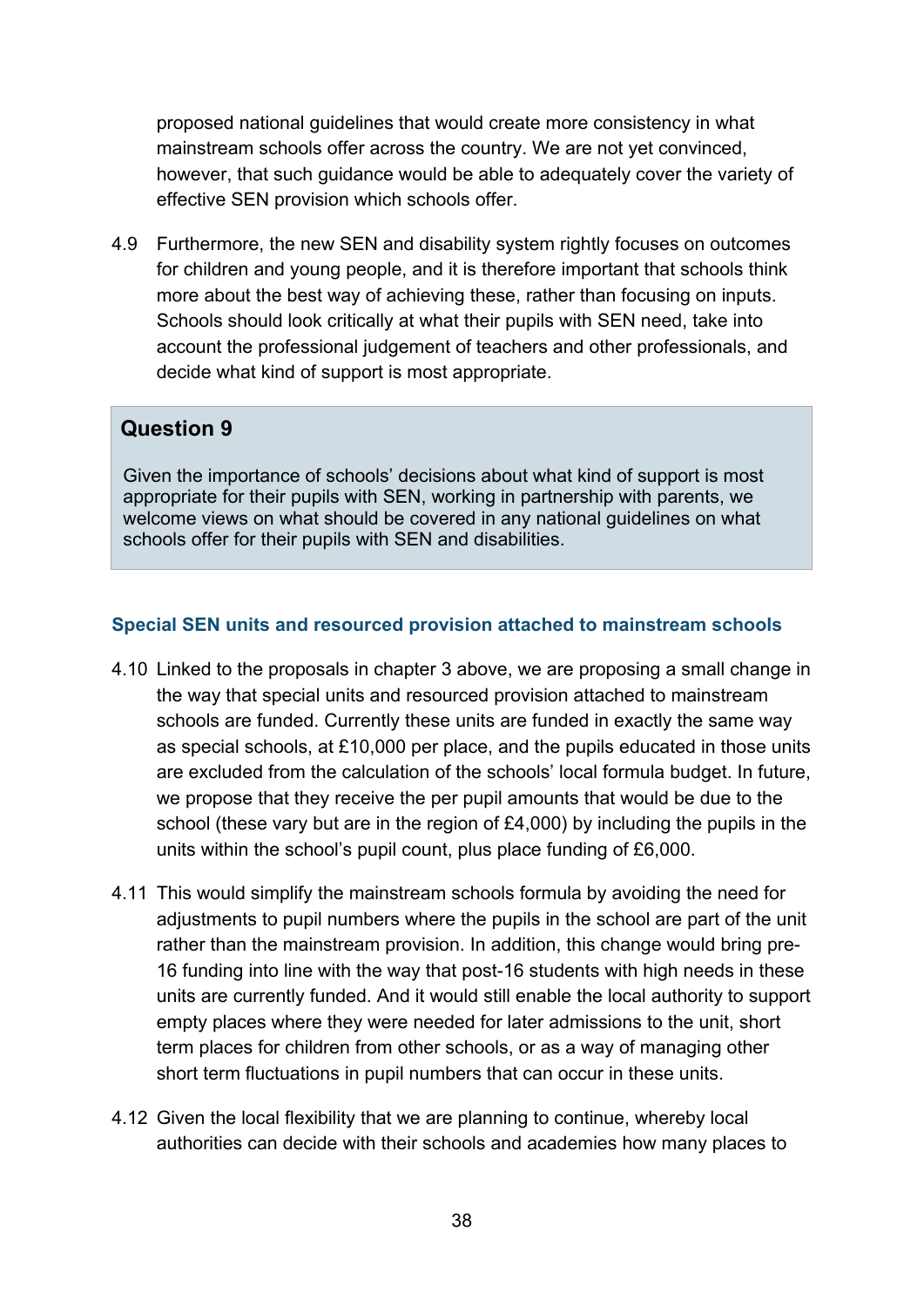fund from their high needs budget, we do not anticipate that this would have an adverse impact on the creation and sustainability of these units.

#### **Question 10**

We are proposing that mainstream schools with special units receive per pupil amounts based on a pupil count that includes pupils in the units, plus funding of £6,000 for each of the places in the unit; rather than £10,000 per place. Do you agree with the proposed change to the funding of special units in mainstream schools?

#### **How local authorities can encourage appropriate mainstream inclusion**

- <span id="page-38-0"></span>4.13 Local authorities currently have flexibility to retain funding, as part of their high needs budget within the overall schools budget, for the purposes of encouraging:
	- a. collaboration between special and mainstream schools to enable children with SEN to engage in activities at mainstream schools;
	- b. the education of children with SEN at mainstream schools; and
	- c. the engagement of children with SEN at mainstream schools in activities at the school with children who do not have SEN.
- 4.14 We intend to continue to allow this flexibility, so that local authorities can spend this money in a way that best encourages appropriate levels of inclusion and integration. The latest information from local authorities indicates that in 2015- 16 they planned to spend £161 million<sup>[14](#page-35-4)</sup>. We will expect local authorities to satisfy themselves (and their schools forums) that they are achieving value for money in how this money is spent, and we are keen to promote good practice in how this money is used.

#### **Question 11**

We therefore welcome, in response to this consultation, examples of local authorities that are using centrally retained funding in a strategic way to overcome barriers to integration and inclusion. We would be particularly interested in examples of where this funding has been allocated on an "invest-to-save" basis, achieving reductions in high needs spending over the longer term. We would like to publish any good examples received.

<span id="page-38-1"></span><sup>&</sup>lt;sup>14</sup> Education Funding Agency, ['Section 251: 2015 to 2016'](https://www.gov.uk/guidance/section-251-2015-to-2016), September 2015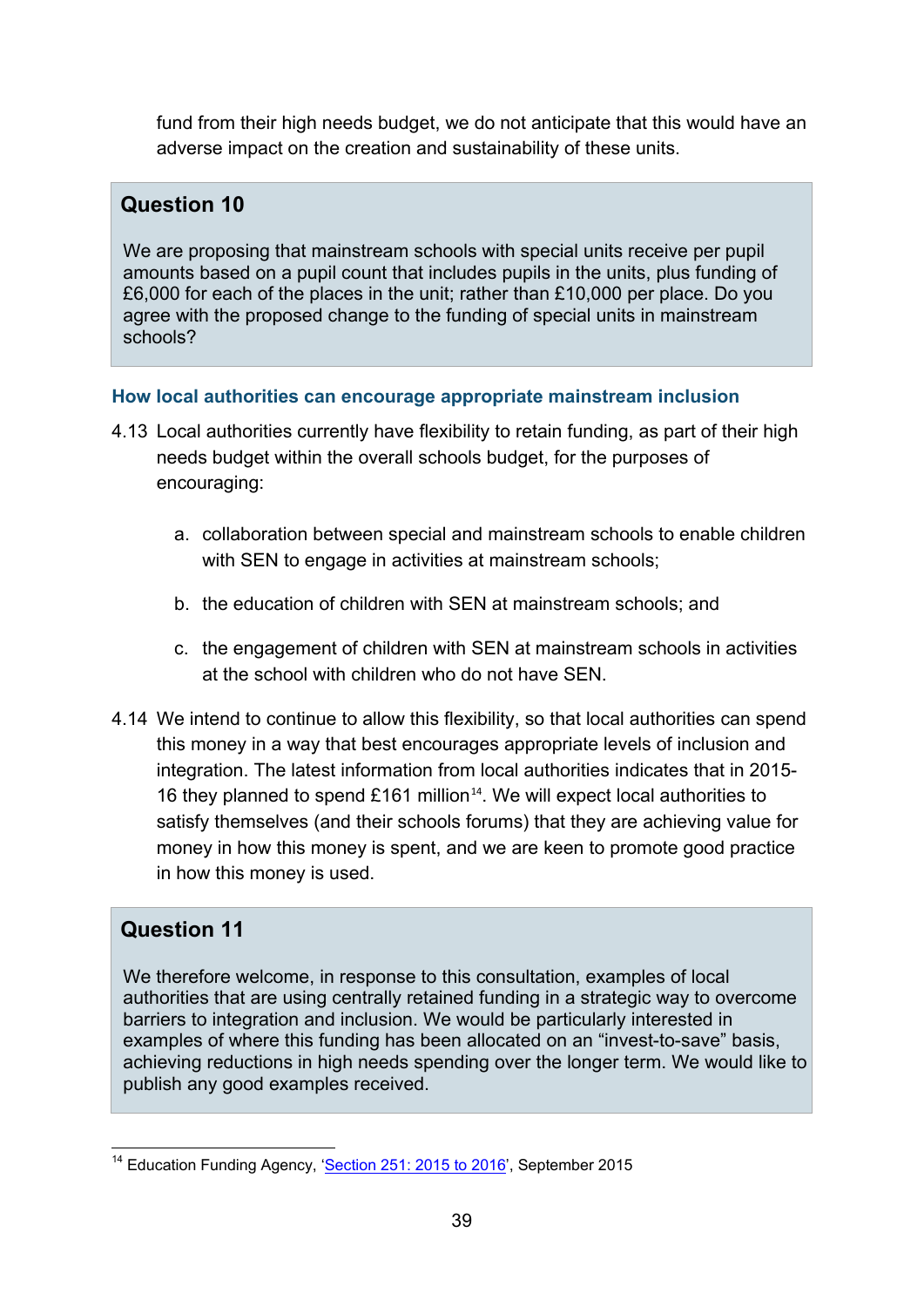- <span id="page-39-3"></span>4.15 Local authorities can also retain funding in their high needs budget to support schools that are particularly inclusive, and have a particularly high proportion of pupils with SEN or high needs (which may be of a type that is not fully captured by the proxy measures in the formula), such that they cannot meet the costs of additional support costing up to £6,000 for those pupils. The information from local authorities indicates that they are spending £50 million in 2015-16 on this funding for mainstream schools $15$ . Isos drew attention to a lack of consistency and effectiveness in local authorities' use of this funding, to the detriment of schools and their pupils, and proposed that we consider providing clearer direction on the circumstances in which such funding can be made available to schools, and on the options for allocating the funding.
- 4.16 Again, we see this form of funding as important in helping local authorities secure full engagement from schools in making suitable provision for pupils with SEN, in developing a well-earned reputation for successfully meeting particular types of SEN, and in managing situations where the funding through a school's budget is not able to support a disproportionate number of pupils with high needs.
- 4.17 Although we think that it is important to retain an element of local flexibility for authorities, we agree with Isos that clearer guidance would be helpful, and will include that in the guidance that is published for 2017-18. EFA guidance already includes some examples, but if local authorities or schools consider that there are further good examples of where this funding is used to best effect, and in a way that secures the authority's wider value for money objectives, we would welcome responses on this as part of this consultation.

#### **Question 12**

We welcome examples of where centrally retained funding is used to support schools that are particularly inclusive and have a high proportion of pupils with particular types of SEN, or a disproportionate number of pupils with high needs.

#### <span id="page-39-0"></span>**Independent special schools**

<span id="page-39-2"></span>4.18 Currently maintained special schools, special academies and non-maintained special schools all receive funding of £10,000 per place from either the local authority (in the case of maintained schools) or the EFA. This forms part of their overall budget, along with the top-up funding provided by local authorities for individual pupils with high needs. Any provision in independent schools

<span id="page-39-1"></span><sup>&</sup>lt;sup>15</sup> Education Funding Agency, ['Section 251: 2015 to 2016'](https://www.gov.uk/guidance/section-251-2015-to-2016), September 2015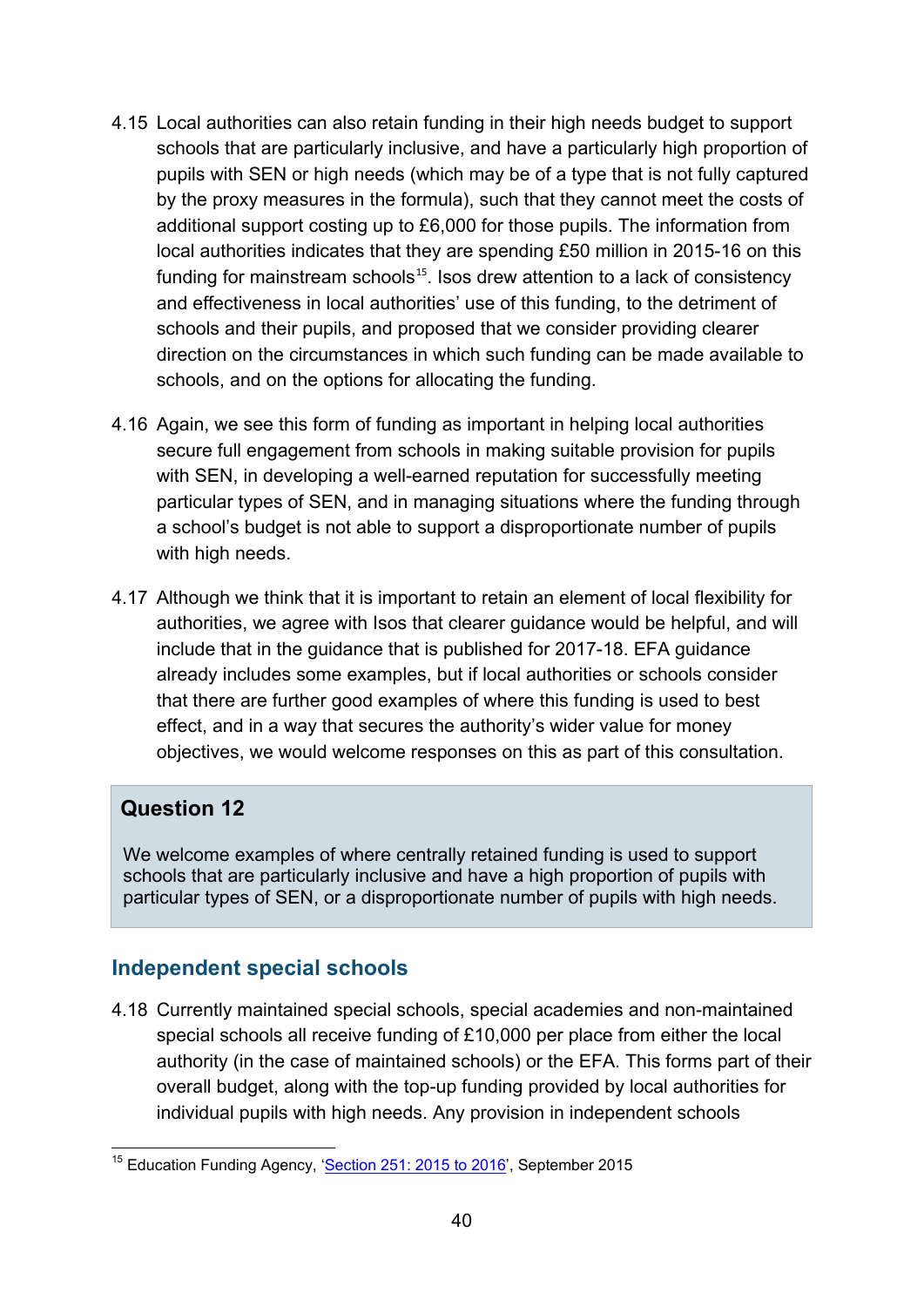(including provision in independent special schools) is funded wholly by local authorities. This means that there is less of a "level playing field" between different types of special school offering similar services for pupils with EHC plans. Promoting consistency between different types of special school has been an important aim of the SEN and disability reforms. For example, joining the list of approved institutions under section 41 of the Children and Families Act allows independent special schools and special post-16 institutions to come under the same statutory admission arrangements as maintained special schools, special academies and non-maintained special schools<sup>[16](#page-39-1)</sup>.

4.19 From 2017-18 we propose to offer those **independent special schools on the section 41 approved list** the opportunity of receiving a grant from the EFA for the **place funding**, at the rate of £10,000 per place. This would reduce the topup funding required from local authorities. So that this system works for independent special schools in the same way that it works for other types of special school, we would need to collect information from schools in more detail than is currently provided. We would need to identify those pupils who are funded by a local authority, and would need to know their home address postcode so that we know which local authority they come from.

#### **Question 13**

Do you agree that independent special schools should be given the opportunity to receive place funding directly from the EFA with the balance in the form of top-up funding from local authorities?

4.20 If the responses to this consultation indicate support for this proposal, the EFA will contact all those schools on the section 41 Secretary of State approved list to explain how they can opt into the process for receiving this funding and the means by which the required additional information will be collected.

## <span id="page-40-0"></span>**Early years providers**

<span id="page-40-2"></span>4.21 We have increased high needs allocations to local authorities in 2015-16 and 2016-17, using population data that include under 5s, and the proposals in chapter 3 are for a formula using data that would continue to reflect that high needs funding can support the full age range, from 0 to 25. The Government is

<span id="page-40-1"></span><sup>&</sup>lt;sup>16</sup> The section 41 approved list can be found at: Department for Education, *'Independent special* [schools and colleges',](https://www.gov.uk/government/publications/independent-special-schools-and-colleges) December 2015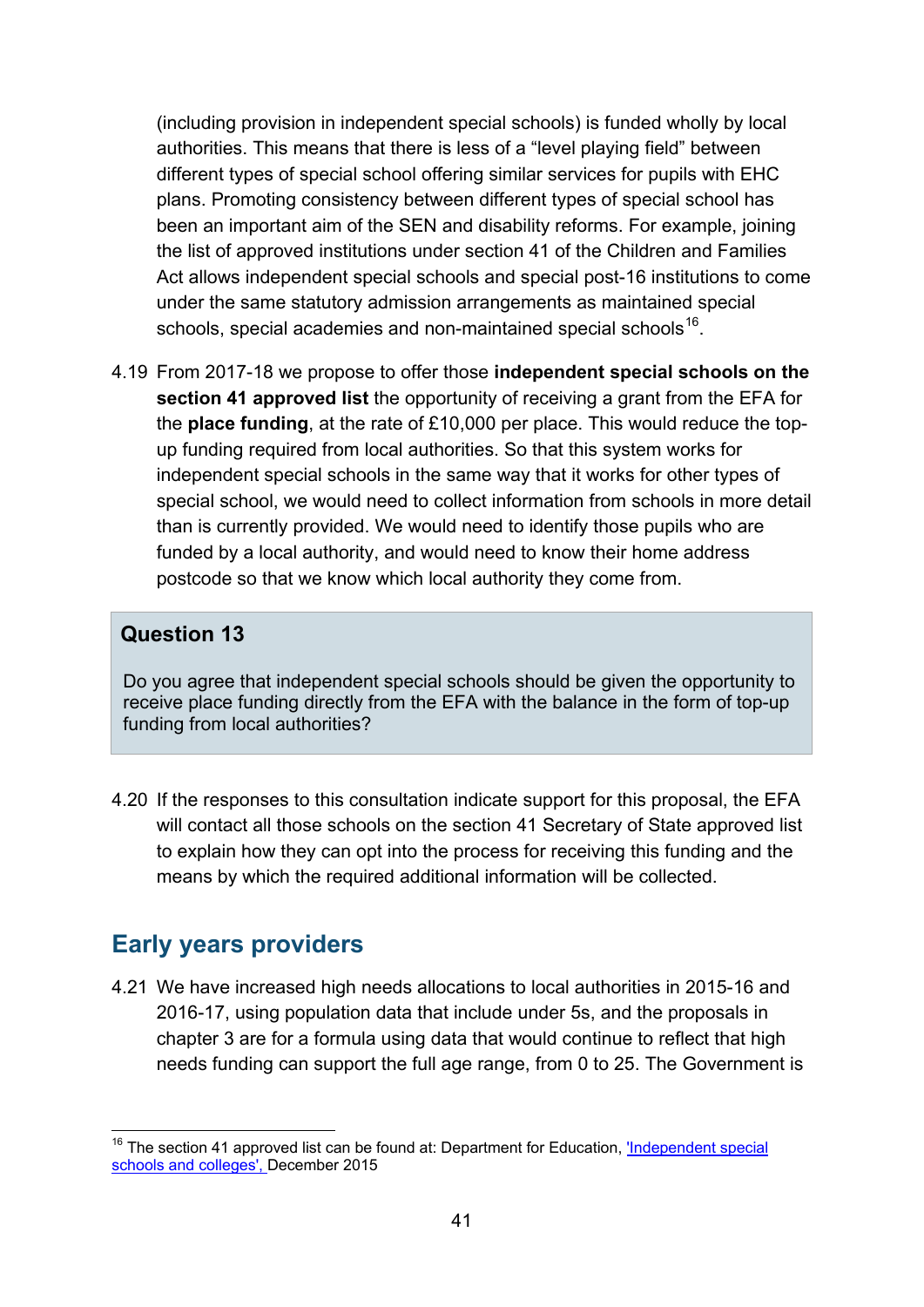also making a substantial increase to the national average hourly rate of funding for childcare provision.

- 4.22 Early identification of SEN when children are young, and high quality early years provision to meet the needs identified, can help with the transition to school and prevent problems escalating later. Local authorities have been able to use the early years and high needs allocations within their DSG to prioritise support for this age group, and the Isos report provided some good examples of what could be achieved.
- 4.23 As a result of seeing this good practice and their research findings on where such support was lacking, Isos proposed that local authorities should work with providers to establish clear expectations about the support pre-school settings are expected to provide from within their core funding, and the circumstances in which additional advice, training or resources would be provided. We believe that local authorities should do this as soon as they can, if they have not already done so. It is important that early years providers understand how they can access support for those children who need extra help, so that parents can be reassured about what is available.
- 4.24 Isos also proposed that the department should do more to set out the ways in which local authorities can fund SEN provision in pre-school settings, as there were options that some authorities could adopt to improve the provision. Later this year we will consult on specific measures that would help local authorities improve the support provided to early years settings; and on how, through changes to the funding arrangements, we intend to help secure improvements to early years provision for young children with SEN and disabilities. We will seek views on how best to design a system that ensures those with both lowerlevel and high needs are given the best start in their education.
- 4.25 In the meantime, so that local authorities can develop early intervention and SEN support strategies that are appropriate to their local early years settings and providers, we are allowing them to use both early years and high needs allocations to provide SEN support. It is up to local authorities, working with providers, to judge the level of support an individual child needs, and whether it requires high needs funding.

## <span id="page-41-0"></span>**Post-16 providers**

<span id="page-41-1"></span>4.26 We have carefully considered the proposals in the Isos report relating to core funding for SEN in the post-16 sector. Isos rightly identified that this sector was still adapting to the high needs funding and SEN and disability reforms, both of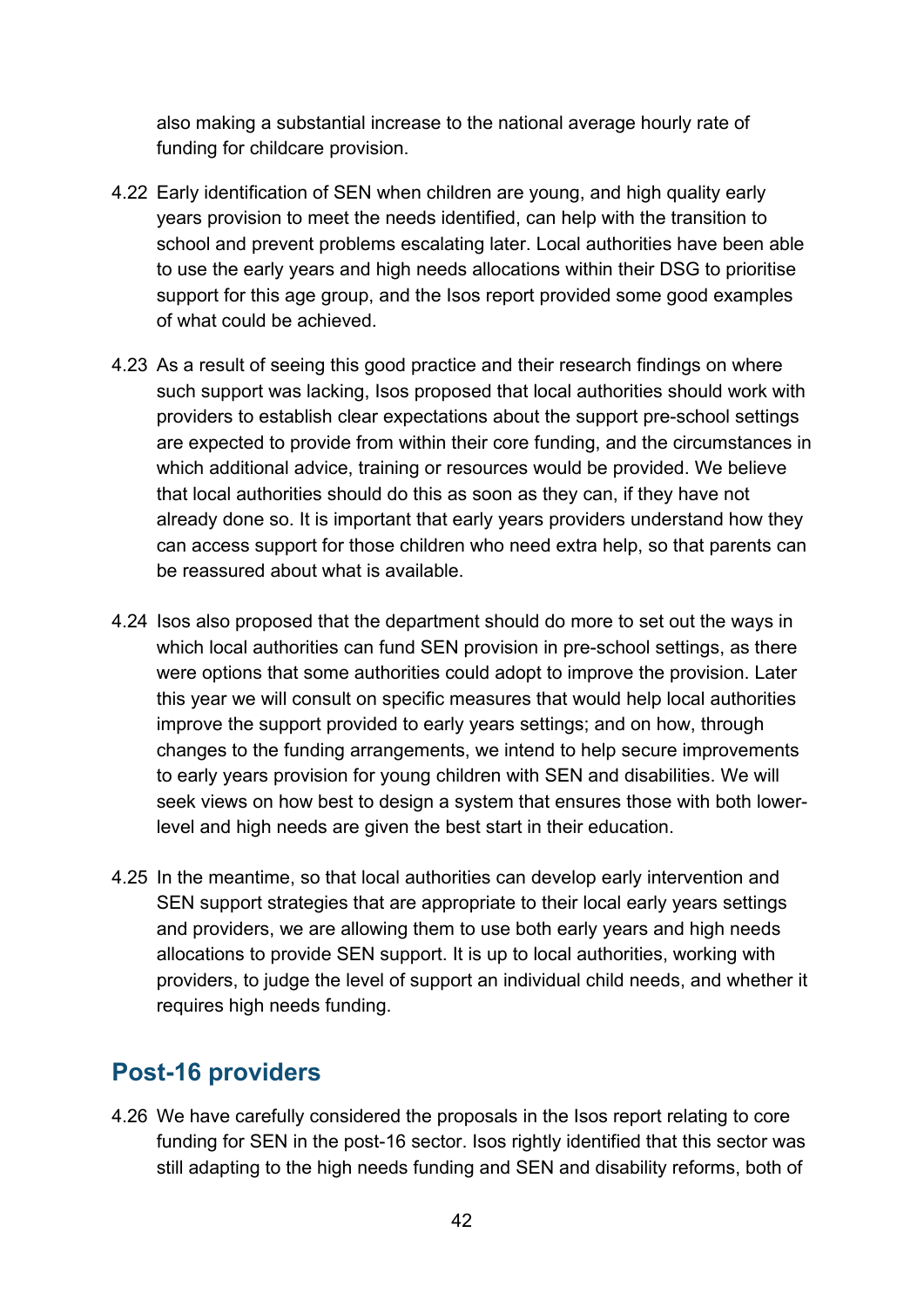which had meant local authorities and post-16 providers developing a new set of funding and commissioning relationships and processes. A year on from their research, there have been improvements, but there are some aspects of the system which are not working as well as we would like, and that would benefit from more clarity about roles and responsibilities.

- 4.27 Of course there is no substitute for strong partnership working and, where local authorities and institutions are co-operating and finding local solutions to local issues, students get the support they need. This co-operation is all the more important during this time when area reviews are taking a strategic approach to the development of a strong and vibrant FE sector that meets the needs of all young people on that route to adulthood and employment.
- 4.28 The Isos researchers canvassed the views of local authorities, schools and FE providers, and spoke to the organisations representing that sector. They identified the issues and problems in the current arrangements, considered a number of options proposed by those whose views they sought, and concluded by proposing that:
	- a. mainstream post-16 providers should receive, through the post-16 funding formula, the funding that is currently paid to them as place funding of £6,000 per place;
	- b. as in the school system, local authorities should have a role in determining approaches to distributing additional funding outside the formula to providers who admit a higher proportion of students with SEN, and to incentivise more inclusion. This role would also include the designation of special units attached to FE colleges, which would continue to attract £6,000 per place in addition to the formula allocation for any students in the units;
	- c. all specialist places in special post-16 institutions should be funded at £10,000 per place as is currently the case in special schools.
- 4.29 We consider that there is merit in these proposals.
	- a. A common set of funding arrangements pre- and post-16 better reflects that one of the aims of the SEN and disability reforms is the introduction of a system of support that extends as seamlessly as possible throughout the education system and through the age range up to 25. These changes would complement others outlined in this consulation to bring better alignment throughout the funding system.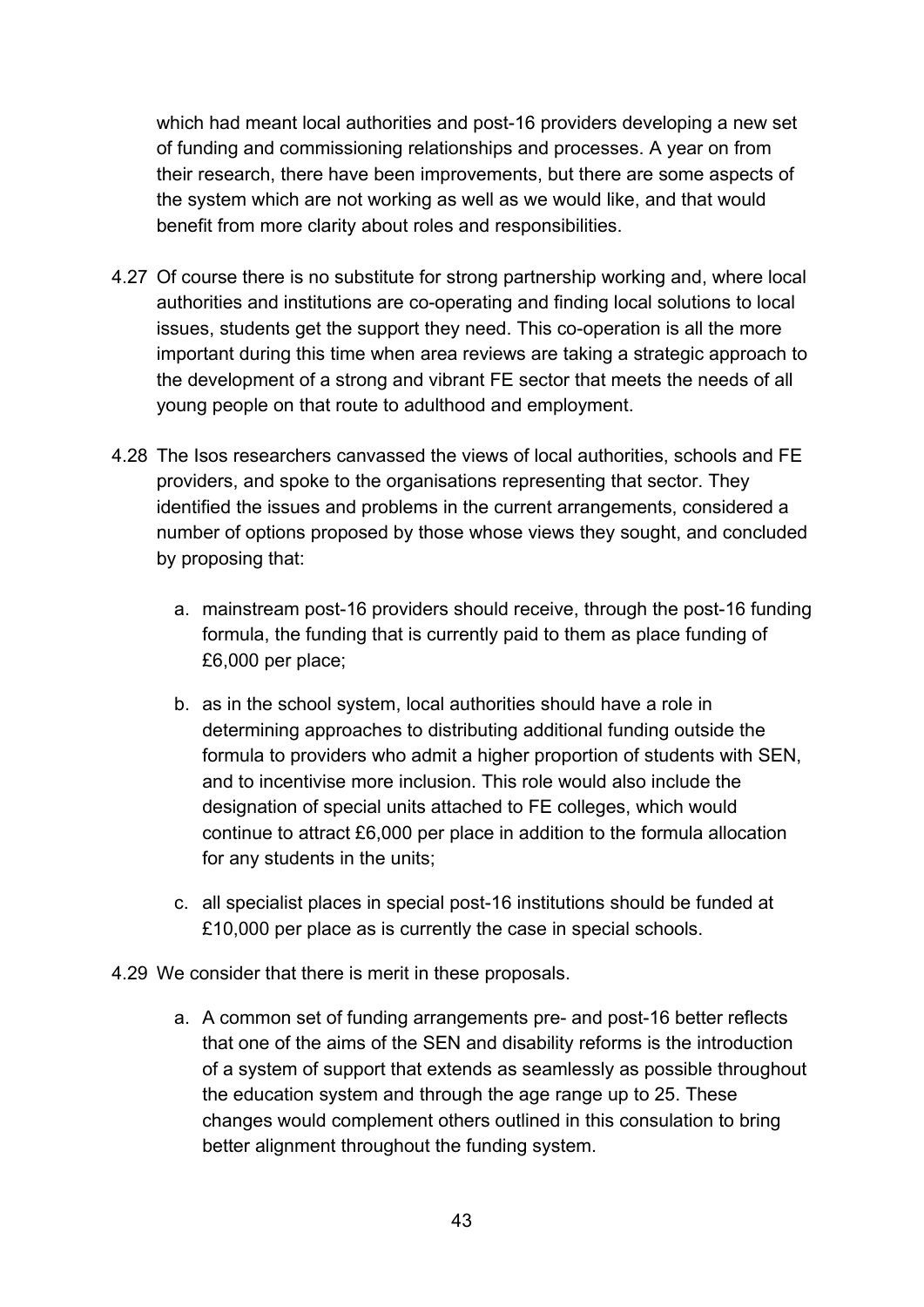- b. We also believe that such arrangements would encourage better partnership working between local authorities and institutions, and discourage over-identification of students with high needs – which tends to happen in mainstream settings unless proxy factors are used to calculate the funding allocations.
- c. A formulaic allocation would be most appropriate for institutions which have a small number of students with high needs. We would no longer need to collect information from local authorities and a large number of institutions about the places required for very small numbers of students with high needs, reducing the bureaucracy for all involved.<sup>[17](#page-40-1)</sup> For FE colleges which have a significant proportion or number of students with high needs, an approach comparable to special units in mainstream schools is likely to be more appropriate, as proposed by Isos.
- d. Finally, such proposals would fit well with the way we are proposing to allocate funding to local authorities, and the adjustments that would be made to reflect demographic changes and the movement of students between institutions and areas (see [chapter 3, paragraphs 3.24-3.26](#page-27-0) and the technical note). One of the problems in how we currently fund local authorities is the fact that post-16 funding is different from the way the pre-16 arrangements work, and the difference creates complications.
- 4.30 The Children and Families Act 2014 confirms the general presumption that young people with SEN should be educated in mainstream provision unless they have an EHC plan which specifies more specialist provision. The Act and associated code of practice also set out the duties, responsibilities and expectations of certain types of mainstream post-16 provider – schools, sixth form colleges and FE colleges – in admitting young people with SEN and meeting their needs, including those with high needs. We acknowledge, however, that some schools and sixth form colleges, and many FE colleges, have developed specialist provision to cater for groups of students with high level SEN, sometimes focusing on a particular type of need, and that these institutions cater for a larger proportion or number of students with high needs than other post-16 mainstream settings.
- <span id="page-43-1"></span>4.31 In schools, this provision is designated as a special unit or resourced provision, but in the current FE funding and commissioning arrangements, special units

<span id="page-43-0"></span><sup>&</sup>lt;sup>17</sup> Out of over 1,250 mainstream institutions offering post-16 education for students with high needs, 900 (about 72%) are currently funded for fewer than 10 high needs places, which accounts for 6% of the overall total of funded post-16 high needs places. Source: Education Funding Agency, ['High](https://www.gov.uk/government/publications/post-16-high-needs-allocated-place-numbers)  [needs: allocated place numbers'](https://www.gov.uk/government/publications/post-16-high-needs-allocated-place-numbers), May 2015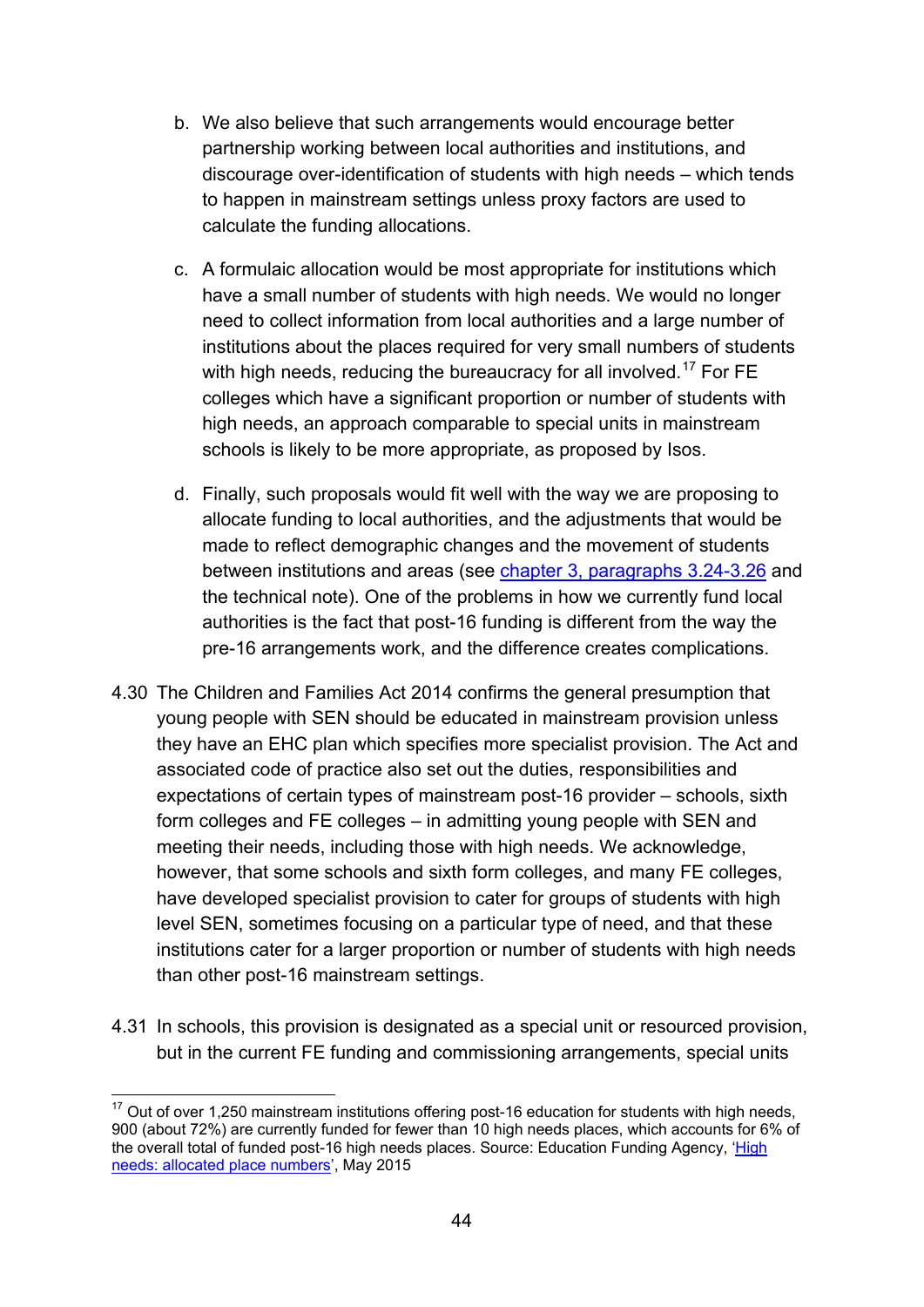are not defined, other than by the institutions themselves. We propose to introduce the concept of such provision in FE and sixth form colleges. In line with local authorities' strategic commissioning role, we are attracted to an approach in which they might play a part in designating these units, so that high needs provision in an area can be planned to match the needs of the students. Local authorities commissioning places at a college would have to work together and with the college to agree on how many places in the unit were to be funded. Following further analysis of the data, and further consideration of the role of local authorities in recognising these units, we intend to indicate a proportion or number of students with high needs beyond which colleges could be considered as having such specialist provision. As is the case now, such provision would attract funding of £6,000 per place, in addition to the amount the national formula allocates for all the college's students; and there would need to be a process for collecting information from local authorities about how many high needs places are to be funded each year in these institutions, to inform the EFA's funding allocations.

- 4.32 Under the Isos proposals, provision in specialist institutions that cater wholly or mainly for students with high needs, who normally have an EHC plan, would all receive a flat rate £10,000 per place as their core funding. Special schools' post-16 provision falls into this category, and already attracts £10,000 per place. Other post-16 specialist providers are formally constituted as FE colleges or are identified on the section 41 approved list referred to in [paragraph 4.18](#page-39-2) above. A flat rate amount per place would considerably simplify the funding for these institutions. As now, we envisage that the number of places to be funded in maintained special schools and special academies would be determined by local authorities as a result of their strategic planning and partnership with institutions. Non-maintained special schools and special post-16 institutions would be funded for their places using the latest available data on student numbers available to the EFA.
- 4.33 We acknowledge, however, that before endorsing these proposals, FE and sixth form colleges, special post-16 institutions and other post-16 providers will want to know more about how such proposals would work in practice, how the current distribution of post-16 high needs funding would be affected, and how their funding allocations from the EFA would change. We intend to do further work on how these new arrangements would operate; what we would use as a proxy indicator of SEN in the post-16 formula and what the impact would be on individual post-16 providers; and how we would recognise in the funding arrangements that some SEN and disabilities would not be captured by any proxy indicator. The results of that further work will be shared in the second phase of this consultation.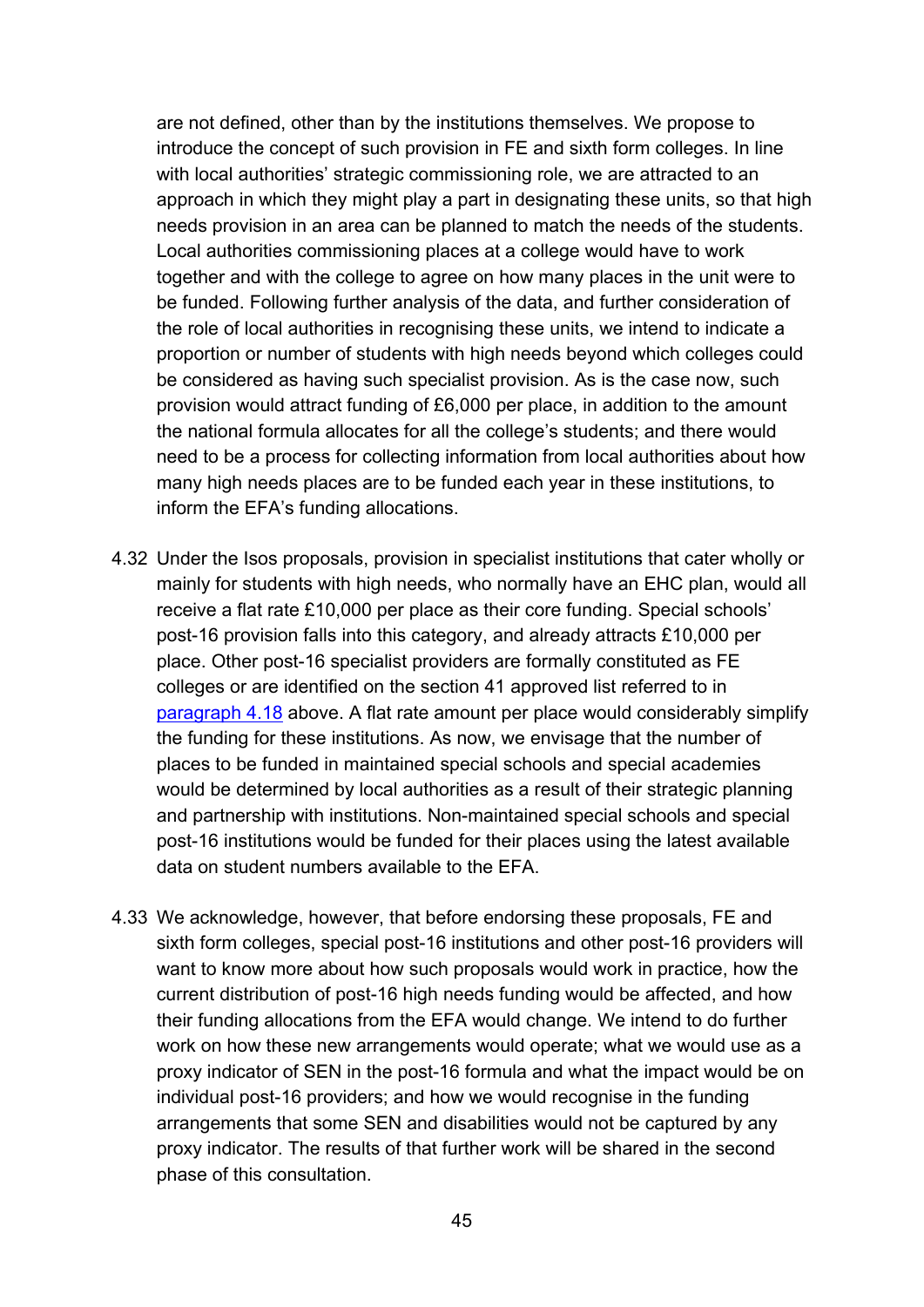#### **Question 14**

We welcome views on the outline and principles of the proposed changes to post-16 place funding (noting that the intended approach for post-16 mainstream institutions which have smaller proportions or numbers of students with high needs, differs from the approach for those with larger proportions or numbers), and on how specialist provision in FE colleges might be identified and designated.

## **Other Isos proposals**

4.34 This chapter and chapter 3 set out our response to most of the proposals in the Isos research report. Annex A summarises the full set of proposals made by Isos, including the proposals they made for local authority action, and indicates our response to those proposals, including those not covered previously.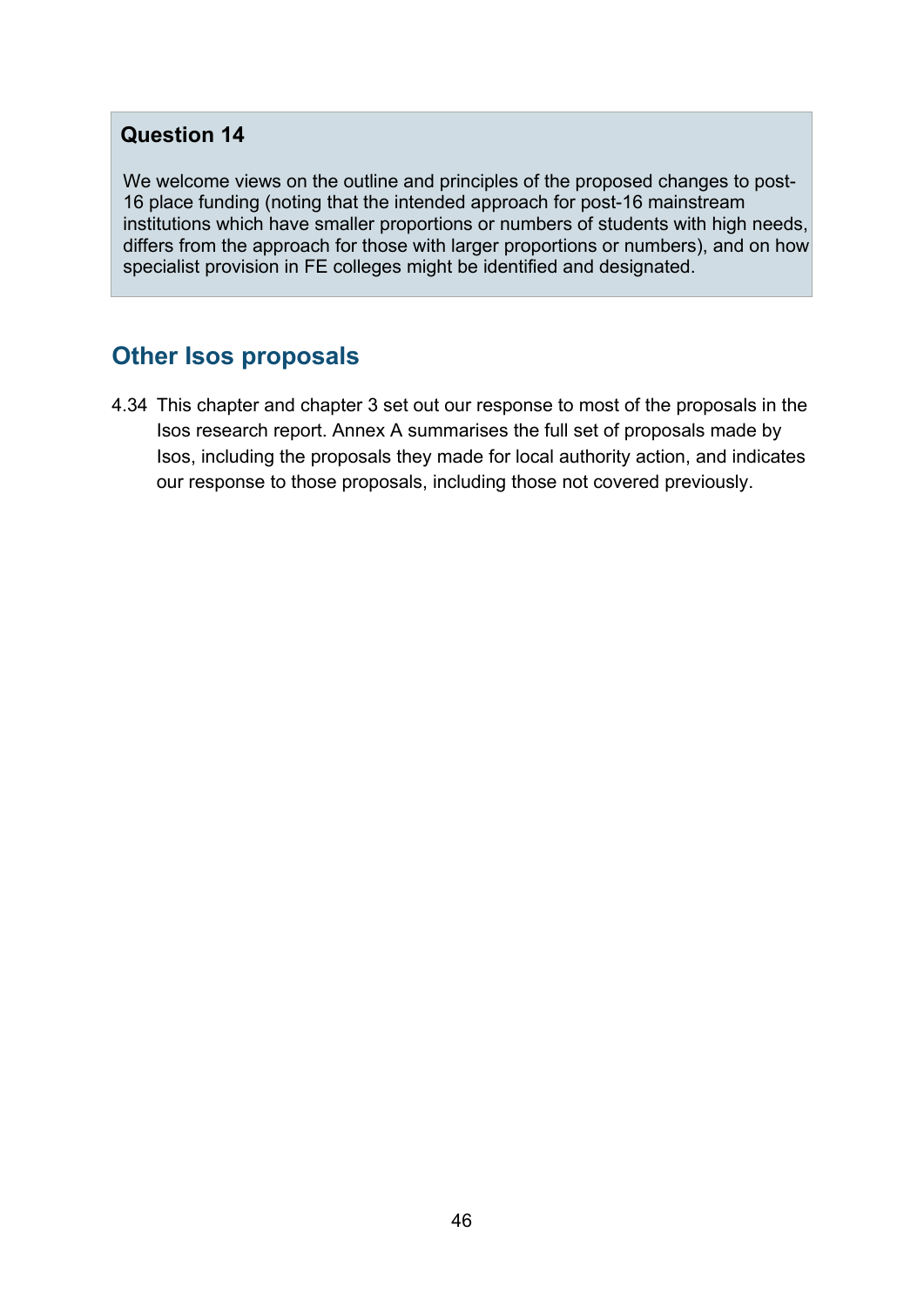## <span id="page-46-0"></span>**Annex A: Summary of Isos research proposals and Government response**

- 1. The Isos Partnership research report was published in July and is available on the GOV. UK website<sup>[18](#page-43-0)</sup>. There is much useful commentary and analysis in the report, and we commend the way the research team tackled such a complex area so comprehensively.
- 2. The 17 proposals in the report have formed the basis of the proposals on which we are consulting in this consultation. This annex summarises each of the 17, shows which part of the consultation covers each proposal, and sets out the Government's response to those not covered in the main text of the consultation.

| Proposals: these are numbered in the order that they<br>appear in the report                                                                                                                                                                                                                                                                                                                                                                                                                                                                                                                                                                                                                                 | <b>Government response</b>                                                                                                                                                                                                                                                                                                                              |
|--------------------------------------------------------------------------------------------------------------------------------------------------------------------------------------------------------------------------------------------------------------------------------------------------------------------------------------------------------------------------------------------------------------------------------------------------------------------------------------------------------------------------------------------------------------------------------------------------------------------------------------------------------------------------------------------------------------|---------------------------------------------------------------------------------------------------------------------------------------------------------------------------------------------------------------------------------------------------------------------------------------------------------------------------------------------------------|
| $\mathbf{1}$<br>We propose that, subject to the more detailed<br>modelling that is now required, the DfE should<br>consider allocating the high needs block to local<br>authorities on the basis of a formula. We propose that<br>this might include factors related to deprivation, prior<br>attainment, disability and general children's health.<br>We believe that such a formula-based approach<br>would be more objective, and easier to explain and<br>understand, than the current arrangements. It could<br>be rebased annually if desired, and would correlate<br>better with a wider range of measures of need than<br>the current funding distribution.                                          | We agree with this proposal.<br>Building on what Isos has<br>proposed, the Department's<br>proposals on a formula are set<br>out in chapter 3.                                                                                                                                                                                                          |
| Local authorities should publish, through their local<br>$\overline{2}$<br>offer, a local agreement on what all schools will<br>provide for children and young people with SEN as a<br>matter of course. The DfE should also consider<br>publishing clearer national directions on this subject<br>to provide a consistent national framework against<br>which local offers and agreements might be<br>developed. Greater local transparency, particularly if<br>reinforced by sharper national direction, should have<br>the effect of clarifying expectations on the system and<br>create greater consistency in what schools should be<br>looking to do within the first £6,000 of additional<br>support. | We agree that local authorities<br>should aim for transparency<br>about what mainstream schools<br>provide in the information about<br>the local offer that they publish<br>for parents and others.<br>We are not yet convinced of the<br>need for further national<br>guidance, but would welcome<br>views on this (chapter 4,<br>paragraphs 4.8-4.9). |

<sup>&</sup>lt;sup>18</sup> Department for Education, ['Funding for young people with](https://www.gov.uk/government/publications/funding-for-young-people-with-special-educational-needs) special educational needs', July 2015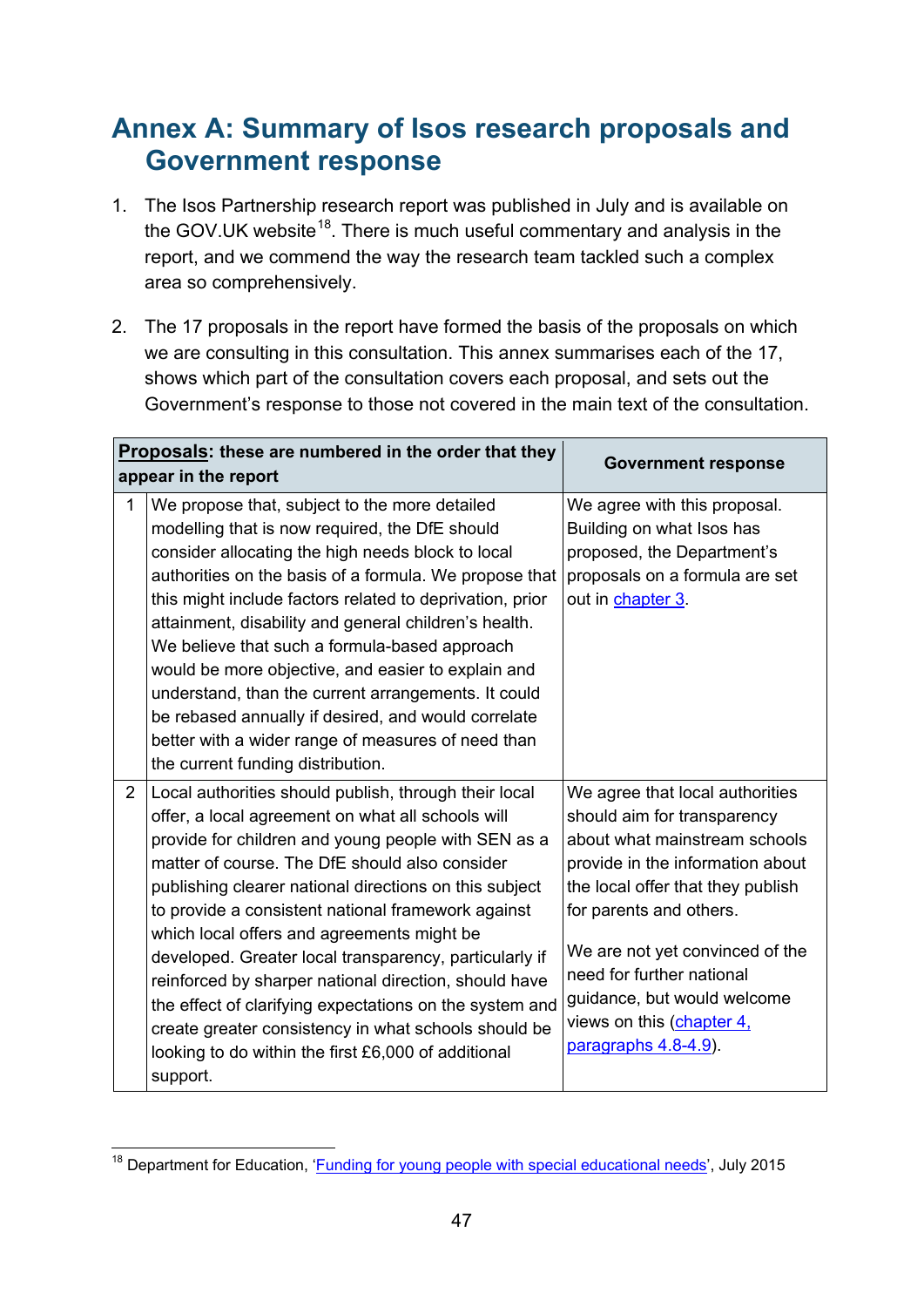| Proposals: these are numbered in the order that they<br>appear in the report                                                                                                                                                                                                                                                                                                                                                                                                                                                                                                                                                                                       | <b>Government response</b>                                                                                                                                                                                                                                                                                                                                                                                                                                                   |
|--------------------------------------------------------------------------------------------------------------------------------------------------------------------------------------------------------------------------------------------------------------------------------------------------------------------------------------------------------------------------------------------------------------------------------------------------------------------------------------------------------------------------------------------------------------------------------------------------------------------------------------------------------------------|------------------------------------------------------------------------------------------------------------------------------------------------------------------------------------------------------------------------------------------------------------------------------------------------------------------------------------------------------------------------------------------------------------------------------------------------------------------------------|
| 3<br>To ensure that the base level of funding a school<br>receives better reflects the needs of pupils with SEN,<br>we propose that the DfE should consider modelling<br>the impact of using the 0-15 DLA claimant measure<br>as an additional factor in school funding formulae to<br>better reflect the needs of children and young people<br>with SEN. Our local authority level analysis suggests<br>that this indicator is the most likely to offer significant<br>explanatory power over and above measures of<br>deprivation and low prior attainment which already<br>feature in the formula, is available at post-code level<br>and is regularly updated. | We have looked carefully at the<br>possibility of including a DLA<br>factor in the schools national<br>funding formula. There are a<br>number of reasons why we do<br>not think it feasible at this stage<br>to include a DLA factor in the<br>schools funding formula, and this<br>is therefore not included in the<br>factors currently proposed for the<br>formula $-$ see chapter 2,<br>paragraphs 2.77-2.78 of the<br>schools national funding formula<br>consultation. |
| We propose that the DfE should consider removing<br>4<br>notional SEN budgets from the funding system for<br>mainstream schools. We consider that any risk that<br>the system is not yet mature enough in its approach<br>to providing for SEN to enable notional SEN budgets<br>to be removed could be addressed. We think that this<br>mitigation would include clearer expectations for what<br>all schools should provide for pupils with SEN,<br>communicating clearly how core funding is<br>calculated, and a simple financial planning tool to<br>guide schools' decisions about spending on SEN.                                                          | We agree that that how local<br>authorities currently calculate<br>their schools' notional SEN<br>budget is not particularly<br>meaningful or helpful for schools.<br>We propose to work with<br>SENCOs, school business<br>managers and head teachers to<br>find out how best to help schools<br>decide how much to spend on<br>SEN support – see chapter 4,<br>paragraphs 4.5-4.7. A financial<br>planning tool is one option that<br>we will explore.                     |
| 5<br>We propose that the DfE should consider providing<br>clearer direction for local authorities on the<br>circumstances in which they can provide additional<br>funding outside the formula to schools, and a short<br>menu of options for the criteria that may be used for<br>allocating this. This would ensure greater consistency<br>in practice and mitigate the risk that some highly<br>inclusive or small schools are unable to meet the<br>costs of the first £6,000 of additional support from<br>their budgets.                                                                                                                                      | Through the consultation and<br>other feedback from local<br>authorities, we intend to gather<br>more information about the most<br>effective ways that local<br>authorities are helping their<br>schools be more inclusive, and<br>will produce revised guidance<br>later this year – see chapter 4,<br>paragraphs 4.15-4.17.                                                                                                                                               |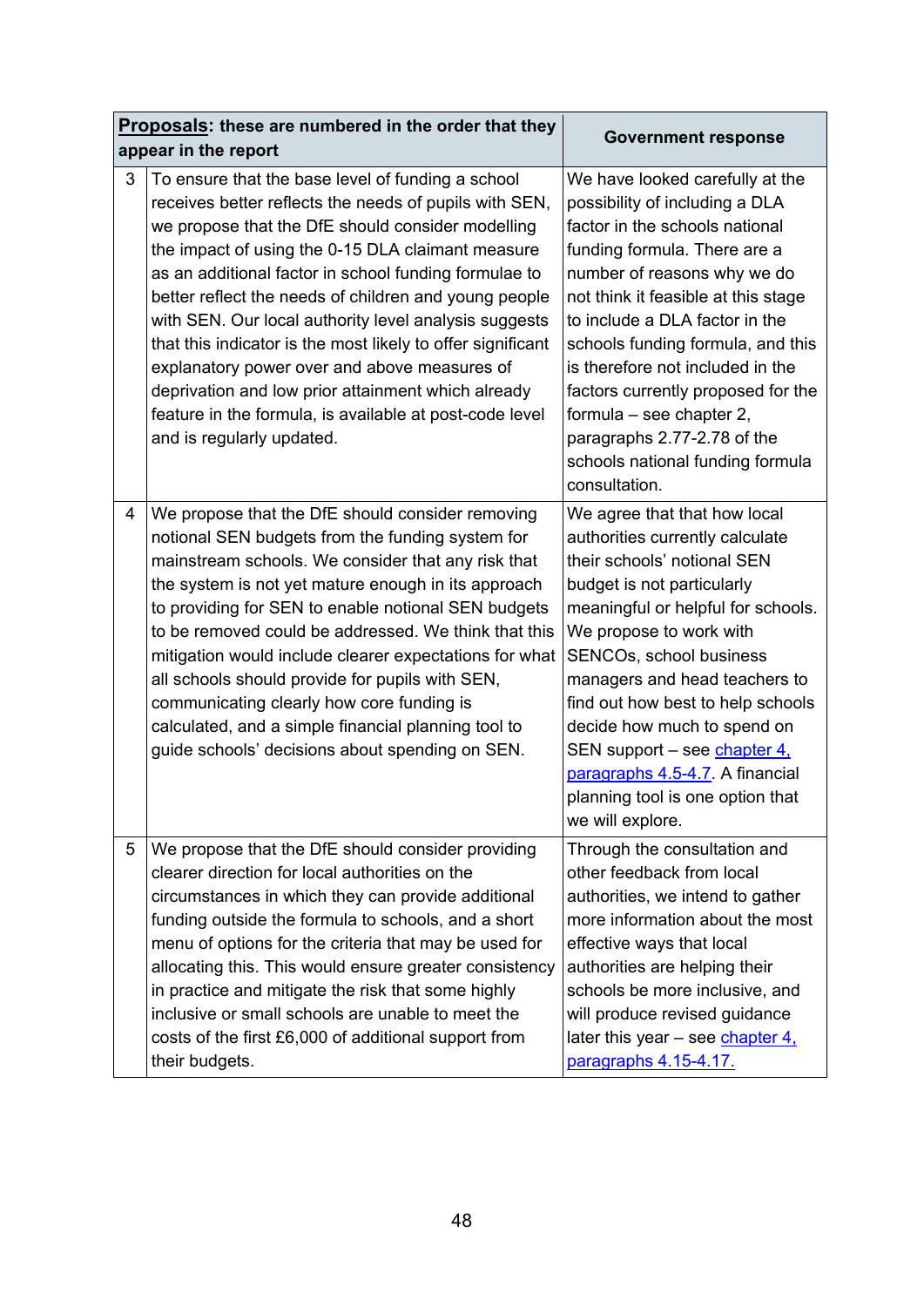|                | Proposals: these are numbered in the order that they<br>appear in the report                                                                                                                                                                                                                                                                                                                                                                                                                                                                | <b>Government response</b>                                                                                                                                                                                                                                                                                                                                                    |
|----------------|---------------------------------------------------------------------------------------------------------------------------------------------------------------------------------------------------------------------------------------------------------------------------------------------------------------------------------------------------------------------------------------------------------------------------------------------------------------------------------------------------------------------------------------------|-------------------------------------------------------------------------------------------------------------------------------------------------------------------------------------------------------------------------------------------------------------------------------------------------------------------------------------------------------------------------------|
| 6              | We propose that local authorities should work with<br>providers to establish clear expectations about the<br>support pre-school settings are expected to provide<br>from within their core funding, and the circumstances<br>in which additional advice, training or resources will<br>be provided.                                                                                                                                                                                                                                         | We agree that local authorities<br>should do this, not least as part<br>of developing their local offer, if<br>there are gaps in the information<br>for parents of young children and<br>early years providers.                                                                                                                                                               |
| $\overline{7}$ | We propose that the DfE should set out, through<br>existing published resources or webinars, a practical<br>reminder of the ways in which local authorities can<br>fund SEN provision in pre-school settings. Much of<br>this information is already available, and some local<br>authorities are using it effectively. Nevertheless, there<br>would be value in providing practical reminders.                                                                                                                                             | We are considering what extra<br>information to make available,<br>and how best to communicate<br>appropriately to local authorities.<br>We will consult shortly on specific<br>measures to help LAs improve<br>the support provided in early year<br>settings - see chapter 4.<br>paragraphs 4.21-4.25                                                                       |
| 8              | We propose that there should be a more explicit role<br>for local planning and commissioning of places in<br>specialist settings, in which local authorities, in<br>collaboration with schools, would play a central role.<br>This would be in line with local authorities' statutory<br>duties, and would provide scope to plan provision<br>strategically to meet in-year changes and longer-term<br>needs. The DfE may wish to consider the steps to be<br>put in place to enable local education systems to<br>develop such approaches. | We have already introduced this<br>approach in the arrangements for<br>2016-17 allocations of high<br>needs place funding, clarifying<br>the flexibility that local authorities<br>have and the process for making<br>sure that academies and colleges<br>are included in that. The<br>proposals in chapter 3 envisage<br>a continuation of this approach in<br>future years. |
| 9              | We have also suggested that there should be a more<br>explicit process for accessing capital funding to<br>develop new SEN provision where it is needed. This<br>last point applies equally to schools and post-16<br>institutions.                                                                                                                                                                                                                                                                                                         | We agree. The availability of<br>capital funding for more free<br>schools, including special free<br>schools, and for more specialist<br>places for children and young<br>people with SEN and disabilities,<br>was confirmed in the 2015<br>spending review announcement<br>- see chapter 3, paragraph 3.39.                                                                  |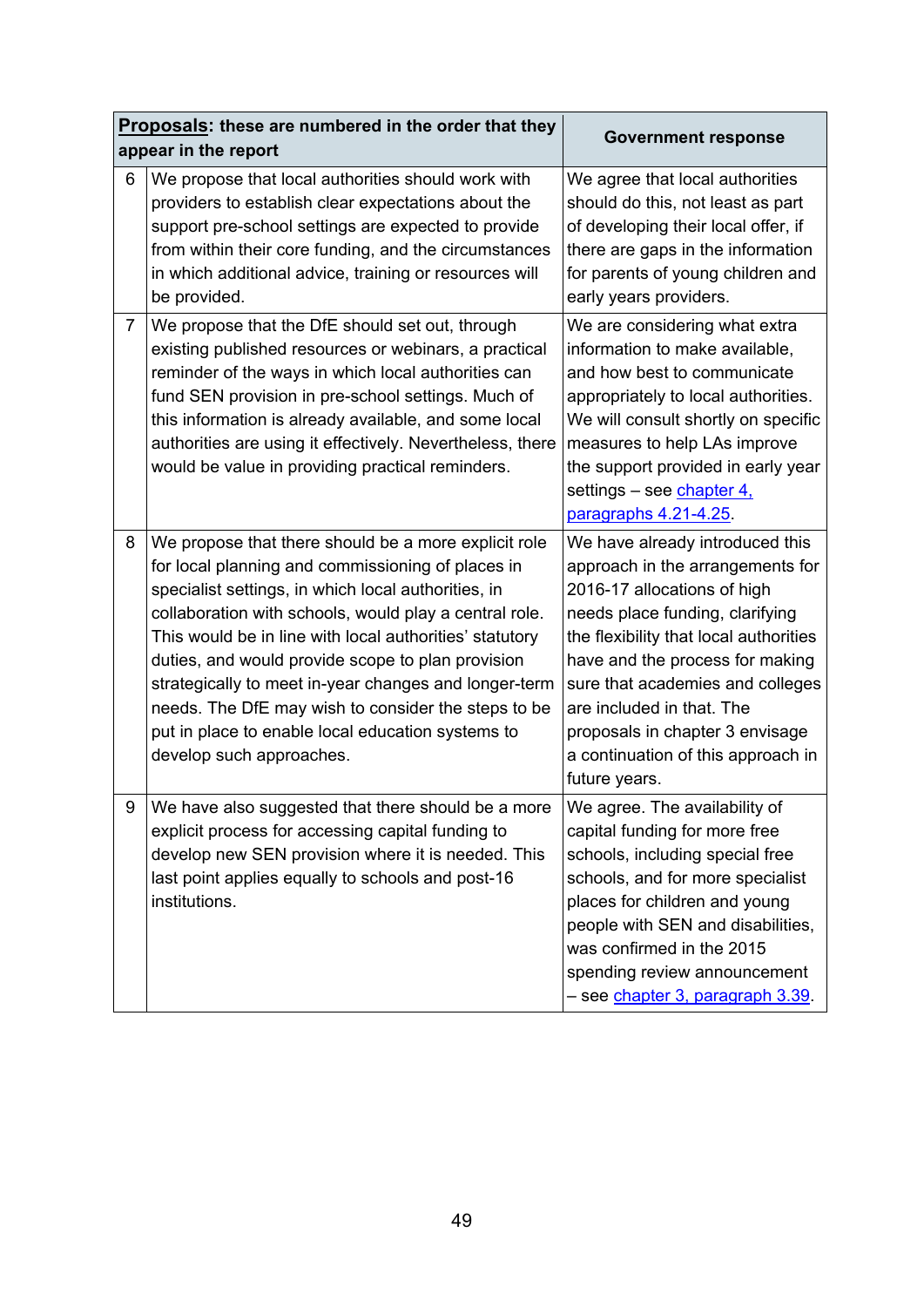|    | Proposals: these are numbered in the order that they                                                                                                                                                                                                                                                                                                                                                                                                                                                                       | <b>Government response</b>                                                                                                                                                                                                                                          |
|----|----------------------------------------------------------------------------------------------------------------------------------------------------------------------------------------------------------------------------------------------------------------------------------------------------------------------------------------------------------------------------------------------------------------------------------------------------------------------------------------------------------------------------|---------------------------------------------------------------------------------------------------------------------------------------------------------------------------------------------------------------------------------------------------------------------|
|    | appear in the report                                                                                                                                                                                                                                                                                                                                                                                                                                                                                                       |                                                                                                                                                                                                                                                                     |
| 10 | We consider that there is sufficient flexibility within<br>the current arrangements to support small, highly-<br>specialist special schools, and those with highly-<br>mobile pupil populations. We propose that local<br>authorities should use these flexibilities, through their<br>banding frameworks and partnership approaches, to<br>prevent small specialist providers from becoming<br>unviable due to short-term fluctuations in pupil<br>numbers.                                                               | We agree that local authorities<br>should consider the position of<br>small specialist providers in their<br>partnership and funding<br>arrangements.                                                                                                               |
| 11 | We propose that what is currently place-led funding<br>for post-16 institutions (so-called 'element 2') should<br>be included in the formula allocations for mainstream<br>post-16 providers. This option would preserve the<br>principle of equivalence in SEN funding, across the<br>different pre- and post-16 funding systems. It is also<br>aligned with what we are proposing in terms of<br>reforming SEN funding in mainstream schools, and<br>would thus ensure equivalence between the school<br>and FE sectors. | We believe that there is merit in<br>this proposal, though only for<br>institutions that do not have large<br>numbers or proportions of<br>students with high needs, and<br>are seeking views through this<br>consultation – see chapter 4,<br>paragraphs 4.26-4.30 |
| 12 | We propose that places in special post-16 institutions<br>should be funded at £10,000 per planned place, with<br>top-up funding provided above this level, so that there<br>is consistency with post-16 places in special schools.<br>We suggest that the same approach is used to fund<br>designated resourced provisions and units in<br>mainstream post-16 institutions.                                                                                                                                                | As above, we believe that there<br>is merit in these proposals,<br>including the introduction of the<br>concept of special units in FE<br>and sixth form colleges, and are<br>seeking views through this<br>consultation - see chapter 4,<br>paragraphs 4.31-4.33   |
| 13 | We propose that the DfE should develop and publish<br>a set of principles or minimum standards for the<br>effective operation of top-up funding. This could entail<br>bringing together existing published material on top-<br>up funding, but the DfE may wish to consider whether<br>additional principles or standards would enable more<br>effective approaches to top-up funding.                                                                                                                                     | The latest edition of the EFA's<br>operational guidance, published<br>in September 2015, has helped<br>to bring the published material on<br>top-up funding together, and we<br>will consider what further<br>guidance would be helpful.                            |
| 14 | By the same token, we also propose that local<br>authorities should publish information about their top-<br>up funding arrangements, including both their<br>banding or top-up values and their top-up practices,<br>including named points-of-contact, timescales and<br>review requirements.                                                                                                                                                                                                                             | We agree, and will include<br>reference to the need for greater<br>transparency in a future update<br>of the EFA's operational<br>guidance to local authorities.                                                                                                    |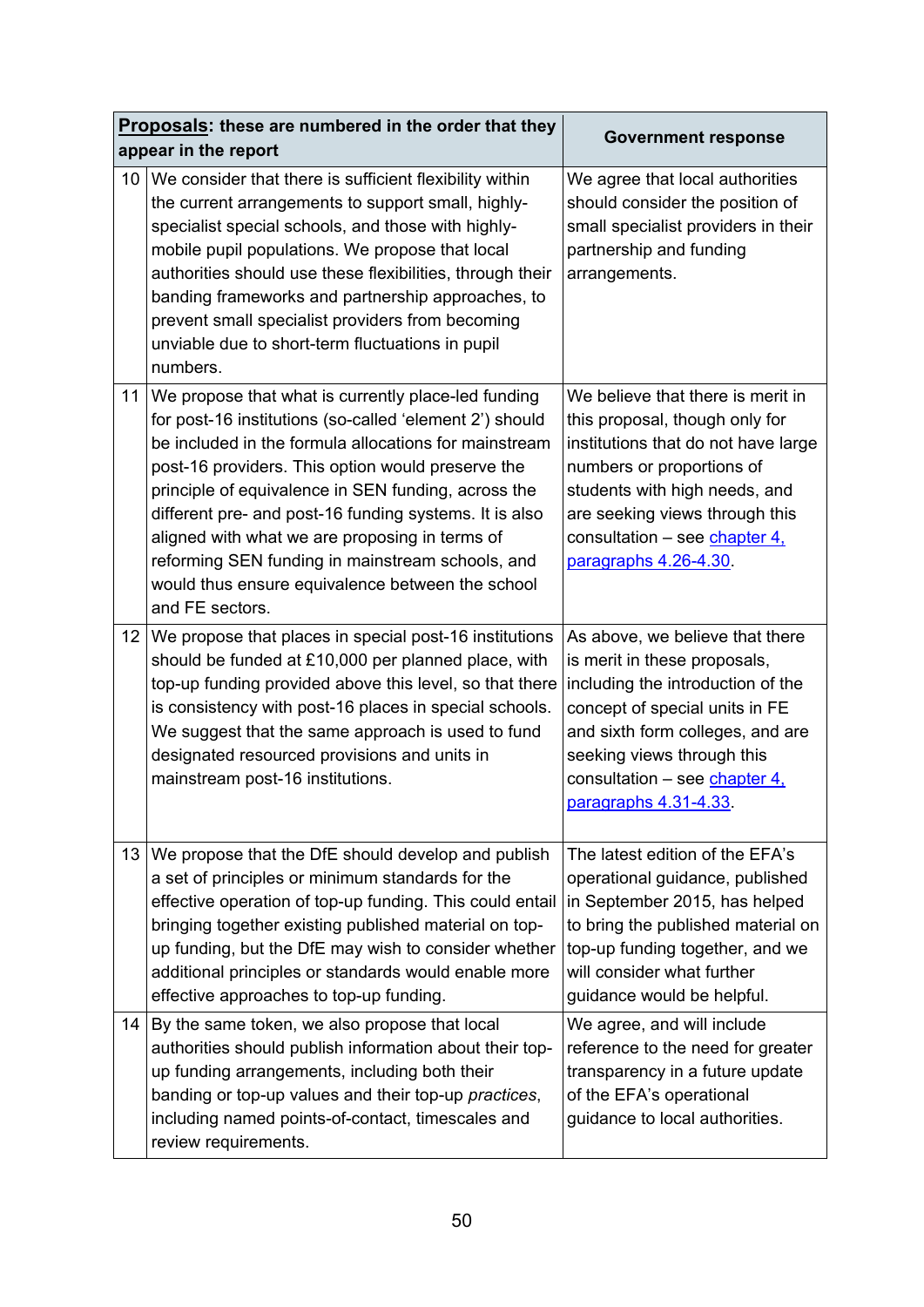| Proposals: these are numbered in the order that they<br>appear in the report |                                                                                                                                                                                                                                                                                                                                                                                                                            | <b>Government response</b>                                                                                                                                                                                                                                                                                                                                               |  |
|------------------------------------------------------------------------------|----------------------------------------------------------------------------------------------------------------------------------------------------------------------------------------------------------------------------------------------------------------------------------------------------------------------------------------------------------------------------------------------------------------------------|--------------------------------------------------------------------------------------------------------------------------------------------------------------------------------------------------------------------------------------------------------------------------------------------------------------------------------------------------------------------------|--|
| 15                                                                           | We propose that local authorities should establish<br>processes for accessing practical advice, capacity-<br>building support, and top-up funding so that the<br>statutory assessment process is not the sole means<br>of accessing this support. Such approaches could be<br>applied across early years settings, schools and post-<br>16 institutions to foster dialogue, build capacity, and<br>secure better outcomes. | We agree, and will include<br>reference to the different ways<br>that local authorities can provide<br>this support in a future update of<br>the EFA's operational guidance<br>to local authorities.                                                                                                                                                                     |  |
| 16                                                                           | We propose that the DfE should consider publishing<br>joint guidance with the Department of Health (DH) /<br>NHS England that clearly describes the role of clinical<br>commissioning group leads in SEN and sets out<br>which aspects of provision should normally be funded<br>by education and which should be funded by health.                                                                                        | The Department of Health is<br>exploring how future guidance to<br>clinical commissioning groups<br>(CCGs) can give a clearer<br>indication of what health budgets<br>would be expected to pay for.                                                                                                                                                                      |  |
| 17                                                                           | We propose that the DfE should consider piloting<br>sub-regional or regional approaches to joint strategic<br>commissioning of provision for very high need low<br>incidence SEN. Doing this in areas where there was<br>a history of successful collaboration would provide a<br>basis for testing more systematic regional<br>partnerships.                                                                              | We believe that collaboration<br>between local authorities will<br>become increasingly important.<br>We are exploring existing<br>practice and plans initially, and<br>will consider how to share good<br>practice that we identify and what<br>other measures we can take to<br>encourage successful<br>partnership arrangements - see<br>chapter 3, paragraph 3.39(c). |  |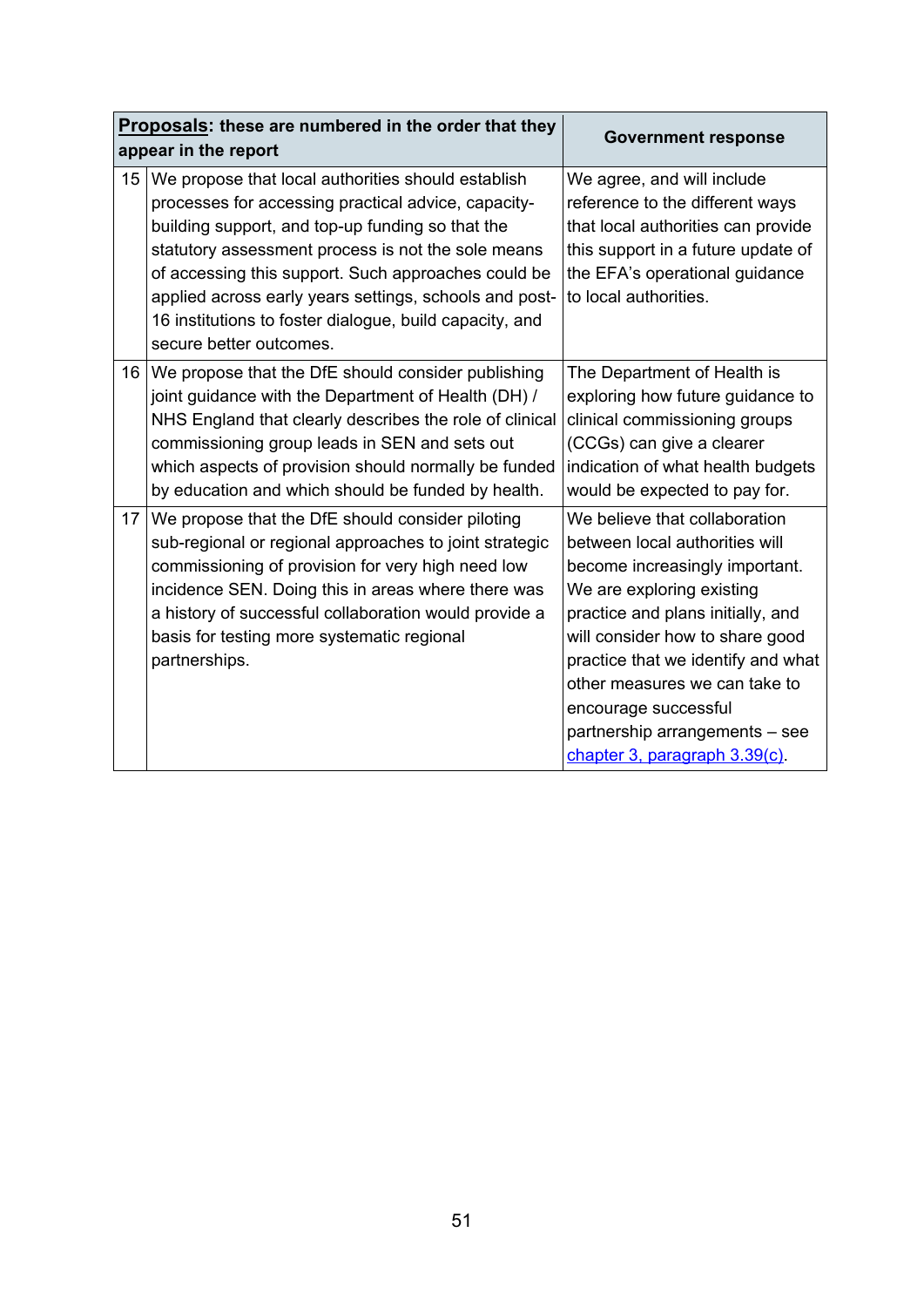## <span id="page-51-0"></span>**Annex B: Glossary of terms and acronyms**

## <span id="page-51-1"></span>**Terms**

| <b>Term</b>                        | <b>Definition</b>                                                                                                                                                                                                                                                                                                                                                                                                                                                                                                                              |
|------------------------------------|------------------------------------------------------------------------------------------------------------------------------------------------------------------------------------------------------------------------------------------------------------------------------------------------------------------------------------------------------------------------------------------------------------------------------------------------------------------------------------------------------------------------------------------------|
| Academy                            | Publicly funded independent schools that are free from local<br>authority control. Other freedoms include setting their own<br>pay and conditions for staff, freedoms concerning the<br>delivery of the curriculum, and the ability to change the<br>length of their terms and school days.                                                                                                                                                                                                                                                    |
| Alternative<br>provision           | Education arranged by a local authority or school for pupils<br>of compulsory school age outside of mainstream or special<br>schools, including pupils: with behaviour problems, health<br>needs preventing school attendance or without a school<br>place. It may include full or part time placements in pupil<br>referral units, AP academies, AP free schools or FE<br>colleges; provision in hospital schools and independent<br>schools; and other provision such as home tuition services<br>and voluntary or private sector providers. |
| Area reviews                       | Area reviews are the mechanism by which BIS and DfE are<br>reviewing the provision of post-16 education and training in<br>England, so that it is tailored to the local context, meeting the<br>needs of learners and employers, and is designed to achieve<br>maximum impact.                                                                                                                                                                                                                                                                 |
| Base or core<br>funding            | A level of funding that is allocated from the local authority or<br>EFA to individual schools and other institutions, usually<br>based on pupil or place numbers.                                                                                                                                                                                                                                                                                                                                                                              |
| Capital funding                    | Funding allocated to meet capital expenditure for creating<br>new school or college places and to carry out significant<br>maintenance and repair work to existing buildings.                                                                                                                                                                                                                                                                                                                                                                  |
| Children and<br>Families Act 2014  | Part III of the Act introduces significant changes to the SEN<br>and disability system including new assessment<br>arrangements, joint commissioning duties, a local offer, and<br>increased engagement with children, young people and<br>families.                                                                                                                                                                                                                                                                                           |
| Clinical<br>Commissioning<br>Group | An NHS organisation set up by the Health and Social Care<br>Act 2012 to organise the delivery of NHS services in<br>England.                                                                                                                                                                                                                                                                                                                                                                                                                   |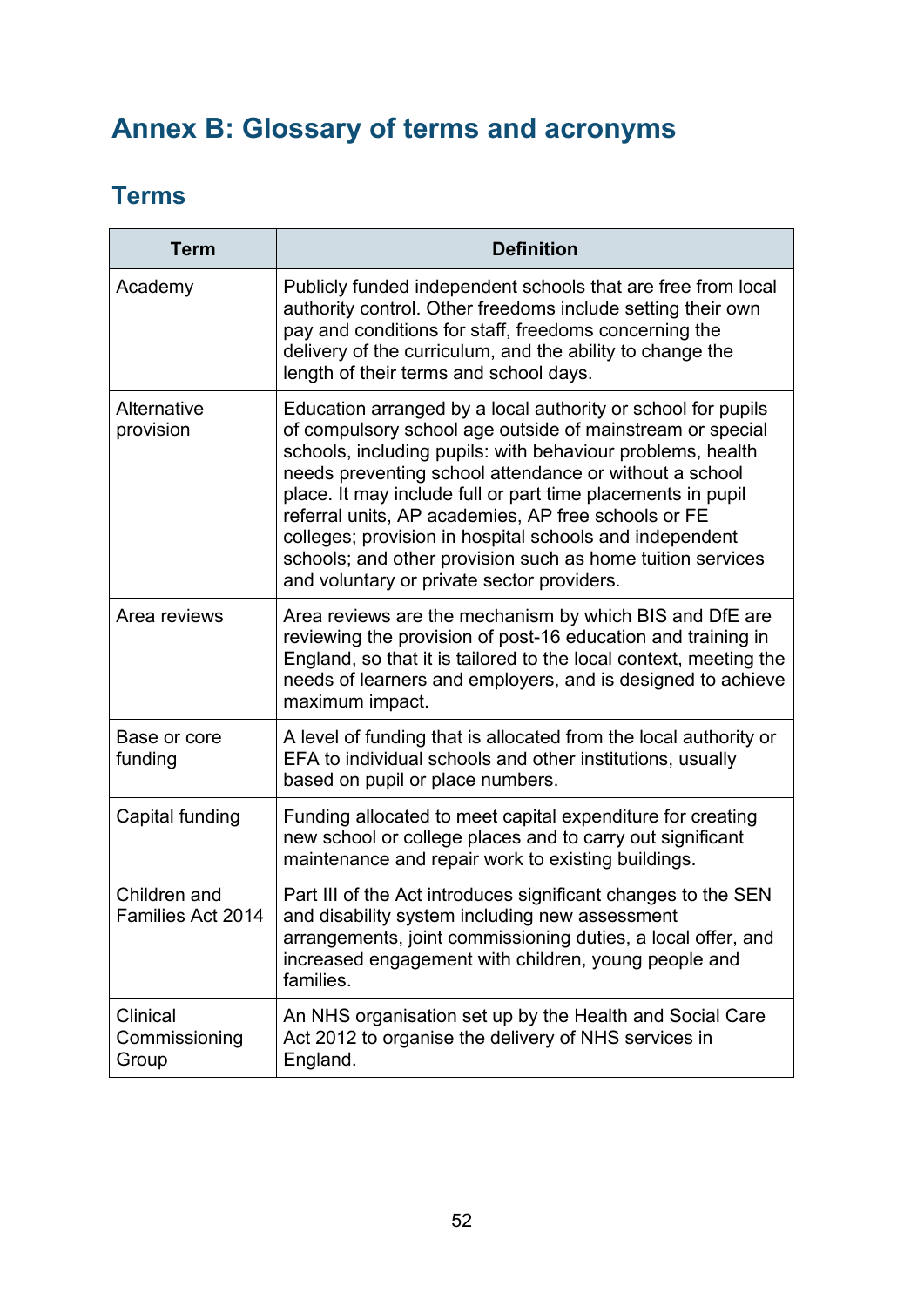| Term                                                 | <b>Definition</b>                                                                                                                                                                                                                                                                                                                                                                                                                                                                                                          |
|------------------------------------------------------|----------------------------------------------------------------------------------------------------------------------------------------------------------------------------------------------------------------------------------------------------------------------------------------------------------------------------------------------------------------------------------------------------------------------------------------------------------------------------------------------------------------------------|
| Dedicated schools<br>grant                           | The ring-fenced specific grant paid by the department to<br>local authorities from April 2006 in support of the schools<br>budget. The money has either to be delegated to schools or<br>used for centrally managed provision for pupils. It contains<br>three funding blocks (schools, high needs and early years).                                                                                                                                                                                                       |
| Early years block                                    | The early years block funds provision for 2, 3 and 4 years<br>olds in maintained nurseries; in the private, voluntary and<br>independent (PVI) sector, and in maintained schools and<br>academies.                                                                                                                                                                                                                                                                                                                         |
| Education<br><b>Funding Agency</b>                   | A DfE executive agency that from April 2012 is responsible<br>for distributing capital and revenue funding for education and<br>training for 3 to 19 year olds (up to 25 in the case of high<br>needs provision). The EFA directly funds academies, free<br>schools, non-maintained special schools and post-16<br>providers; it funds local authorities for maintained primary,<br>secondary and special schools and pupil referral units; and it<br>distributes capital funding and gives advice on capital<br>projects. |
| Education, Health<br>and Care plan                   | A single plan for meeting a child or young person's<br>education, health and social care needs, which can run from<br>birth to age 25 if local authorities agree that a young person<br>needs more time to get ready for adulthood                                                                                                                                                                                                                                                                                         |
| Free schools                                         | State-funded schools set up in response to what local people<br>say they want and need in order to improve education for<br>children in their community. These new schools have the<br>same legal requirements as academies and enjoy the same<br>freedoms and flexibilities.                                                                                                                                                                                                                                              |
| High needs<br>funding block                          | The high needs block is the funding for high needs within the<br>DSG.                                                                                                                                                                                                                                                                                                                                                                                                                                                      |
| Hospital education                                   | Education provided at a special school established in a<br>hospital, or under any arrangements made by the local<br>authority where the child is being provided with such<br>education by reason of a decision made by a medical<br>practitioner.                                                                                                                                                                                                                                                                          |
| Income<br>deprivation<br>affecting children<br>index | A measure of financial deprivation that affects children: a<br>score and rank is provided for each lower super output area.<br>This is often referred to by its acronym IDACI.                                                                                                                                                                                                                                                                                                                                             |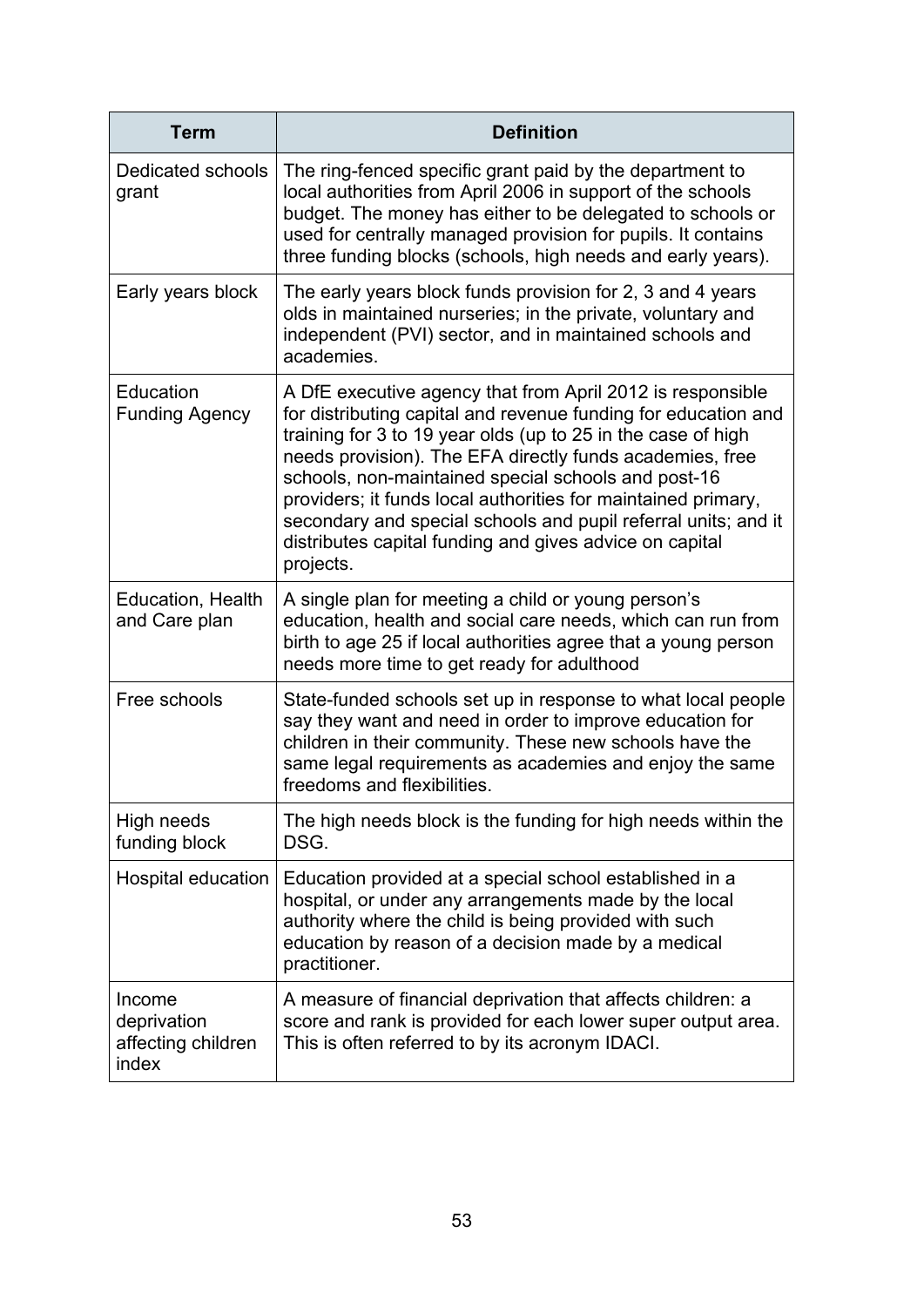| <b>Term</b>                                        | <b>Definition</b>                                                                                                                                                                                                                                                                                                                                                                                                                    |
|----------------------------------------------------|--------------------------------------------------------------------------------------------------------------------------------------------------------------------------------------------------------------------------------------------------------------------------------------------------------------------------------------------------------------------------------------------------------------------------------------|
| Individualised<br>learner record                   | A record completed by all post-16 education providers apart<br>from schools and academies. Providers update the record<br>frequently during the course of an academic year, and the<br>data set is collected by the Skills Funding Agency regularly,<br>and accessed by the Education Funding Agency. Final<br>returns for the academic year are collected in the autumn<br>term following the end of the year.                      |
| Maintained school                                  | A school which is funded via the local authority and subject<br>to local government control.                                                                                                                                                                                                                                                                                                                                         |
| Multi-academy<br>trust                             | A group of academies working together under a shared<br>academy structure.                                                                                                                                                                                                                                                                                                                                                           |
| <b>Notional SEN</b><br>budget                      | In considering their funding formula for mainstream schools<br>and academies, and the appropriate level of delegation of<br>SEN funding, local authorities must make sure that the<br>budget shares of schools and academies include an<br>appropriate amount that enables them to contribute to the<br>costs of the whole school's additional SEN support<br>arrangements, up to a mandatory cost threshold of £6,000<br>per pupil. |
| Proxy factors or<br>indicators                     | Indirect indicator or measure that approximates or<br>represents a particular need or characteristic in the absence<br>of a direct measure.                                                                                                                                                                                                                                                                                          |
| Pupil referral unit                                | An establishment maintained by a local authority which is<br>specifically organised to provide education for children who<br>are excluded, sick, or otherwise unable to attend a<br>mainstream or special maintained school or academy.                                                                                                                                                                                              |
| Resourced<br>provision in<br>mainstream<br>schools | Resourced provision is where places are reserved at a<br>mainstream school for pupils with a specific type of SEN,<br>taught mainly within mainstream classes, but requiring a<br>base and some specialist facilities around the school.                                                                                                                                                                                             |
| School census                                      | The school census is a statutory return which takes place<br>during the autumn, spring, and summer terms. The census<br>collects information about individual pupils and about the<br>schools themselves.                                                                                                                                                                                                                            |
| Schools block                                      | The schools block funds all pupils not funded through the<br>high needs or early years blocks.                                                                                                                                                                                                                                                                                                                                       |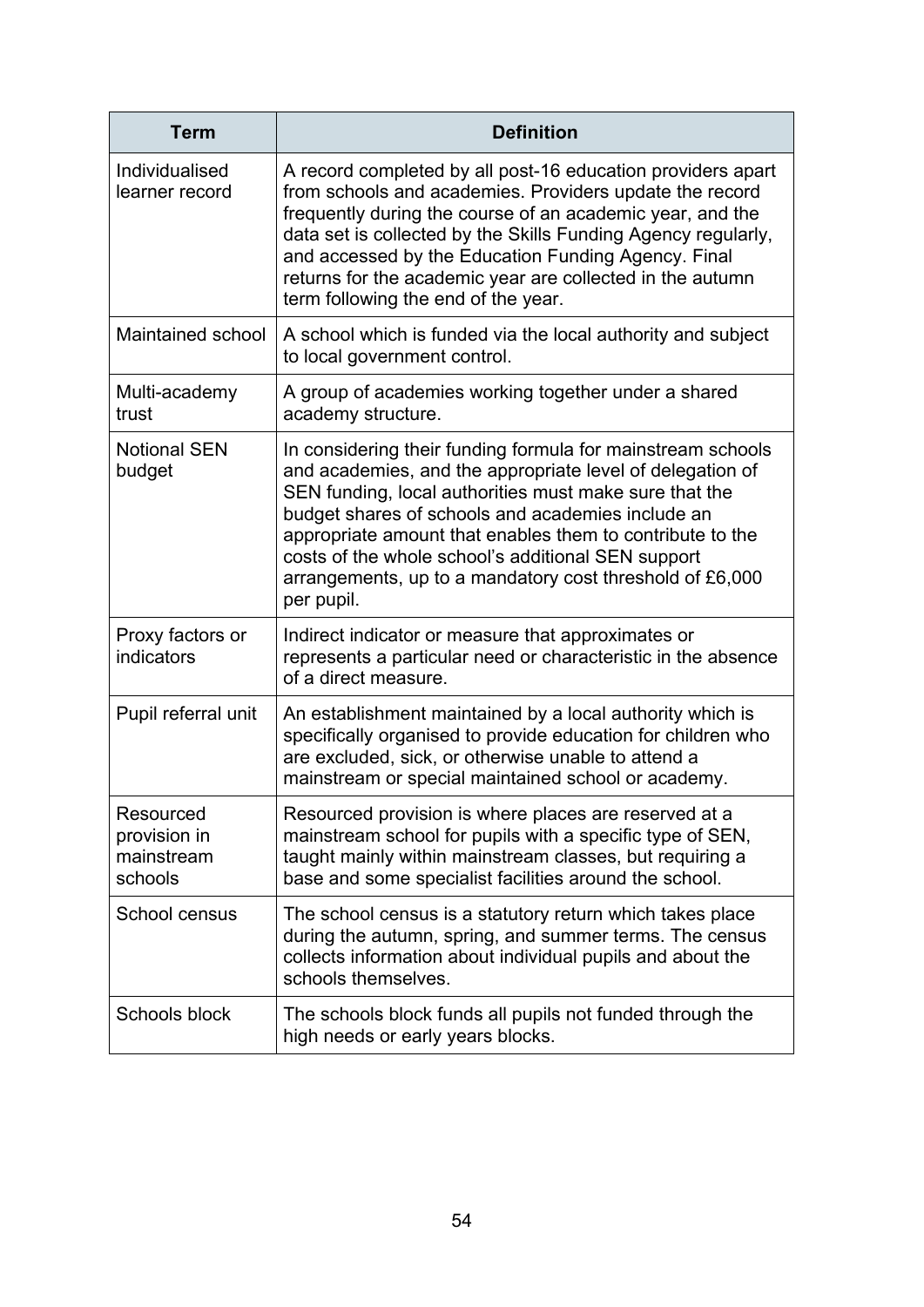| <b>Term</b>                                                                          | <b>Definition</b>                                                                                                                                                                                                                                                                                                                                                                                                                                                                                                                                                                                                                                                                                                                                                                                                                                                                                                                                   |
|--------------------------------------------------------------------------------------|-----------------------------------------------------------------------------------------------------------------------------------------------------------------------------------------------------------------------------------------------------------------------------------------------------------------------------------------------------------------------------------------------------------------------------------------------------------------------------------------------------------------------------------------------------------------------------------------------------------------------------------------------------------------------------------------------------------------------------------------------------------------------------------------------------------------------------------------------------------------------------------------------------------------------------------------------------|
| Section 41 list                                                                      | Section 41 of the Children and Families Act 2014 allows<br>independent special schools and specialist post-16<br>institutions to be included on the Secretary of State approved<br>list. Registration under Section 41 would give parents/young<br>people a right to express a school or institution as a<br>preference when their education, health and care plan is<br>being prepared/agreed and a requirement for local<br>authorities to include the school or institution in their local<br>offer. The arrangements also enable independent special<br>schools and special post-16 institutions on the approved list<br>to be considered on the same basis as maintained schools,<br>academies, non-maintained special schools and FE colleges<br>when a child's or young person's education, health and care<br>plan is developed. It also places an obligation on the school<br>or institution to admit the pupil and meet his or her needs. |
| Special<br>educational needs<br>and disability code<br>of practice: 0 to 25<br>years | Statutory guidance on the SEN and disability system for<br>children and young people aged 0 to 25, produced for<br>organisations which work with and support children and<br>young people who have SEN or disabilities.                                                                                                                                                                                                                                                                                                                                                                                                                                                                                                                                                                                                                                                                                                                             |
| Special units<br>attached to<br>mainstream<br>schools                                | Special provision within a mainstream school where the<br>children are taught mainly within separate classes.                                                                                                                                                                                                                                                                                                                                                                                                                                                                                                                                                                                                                                                                                                                                                                                                                                       |
| <b>Statement of SEN</b>                                                              | A legal document which sets out a child's SEN and any<br>additional help that the child should receive, normally made<br>when all the educational provision required to meet a child's<br>needs cannot reasonably be met by the resources within a<br>child's school. These are being phased out by April 2018, and<br>replaced with education health and care plans.                                                                                                                                                                                                                                                                                                                                                                                                                                                                                                                                                                               |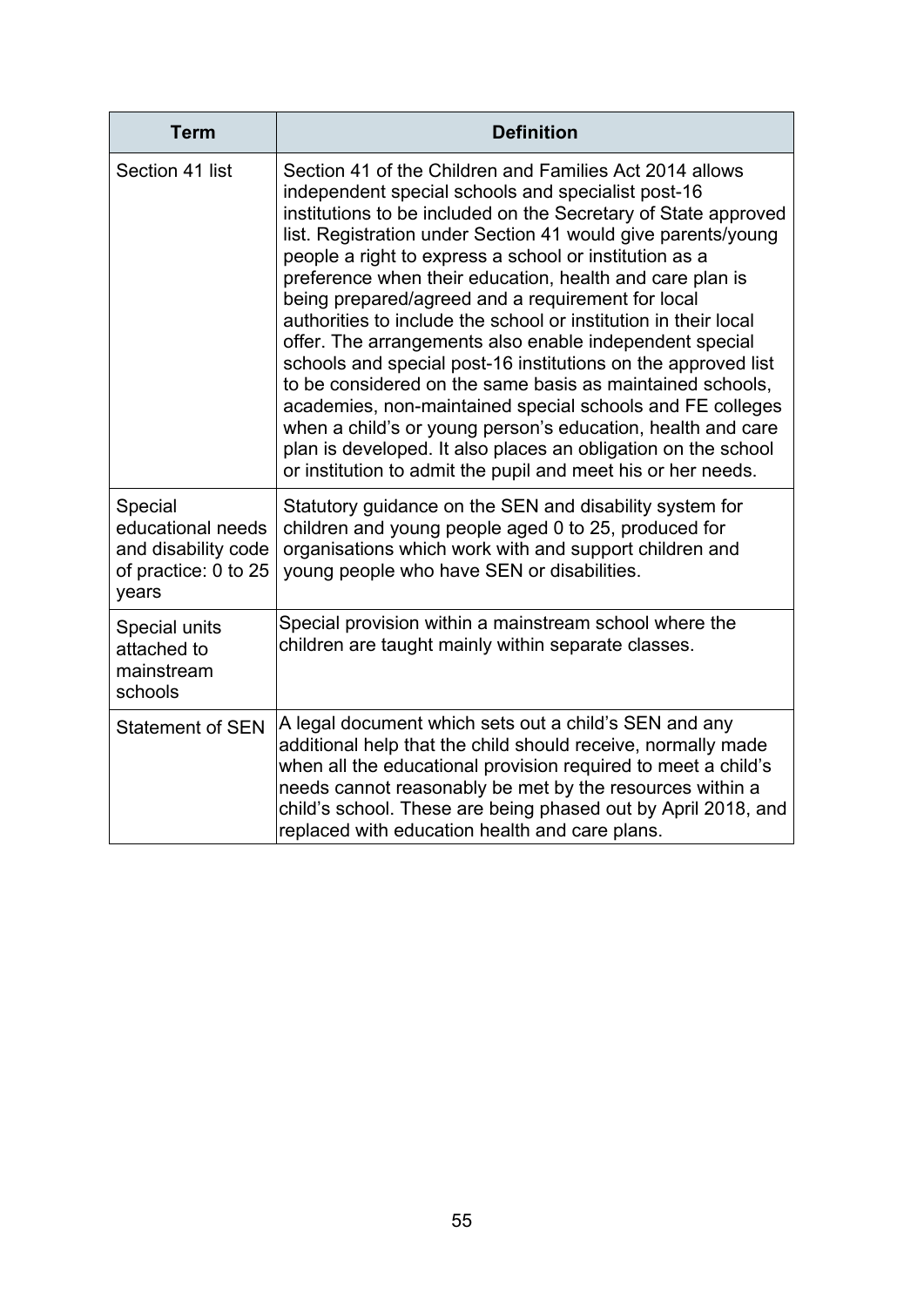## <span id="page-55-0"></span>**Acronyms**

| Acronym      | <b>Definition</b>                            |
|--------------|----------------------------------------------|
| <b>AP</b>    | Alternative provision                        |
| <b>DLA</b>   | Disability living allowance                  |
| <b>EFA</b>   | <b>Education Funding Agency</b>              |
| <b>EHC</b>   | Education, health and care                   |
| FE           | <b>Further education</b>                     |
| <b>FSM</b>   | Free school meals                            |
| <b>IDACI</b> | Income deprivation affecting children index  |
| <b>ILR</b>   | Individualised learner record                |
| <b>LDA</b>   | Learning difficulty assessment               |
| <b>PRU</b>   | Pupil referral unit                          |
| <b>SEN</b>   | Special educational needs (and disabilities) |
| <b>SENCO</b> | Special educational needs co-ordinator       |